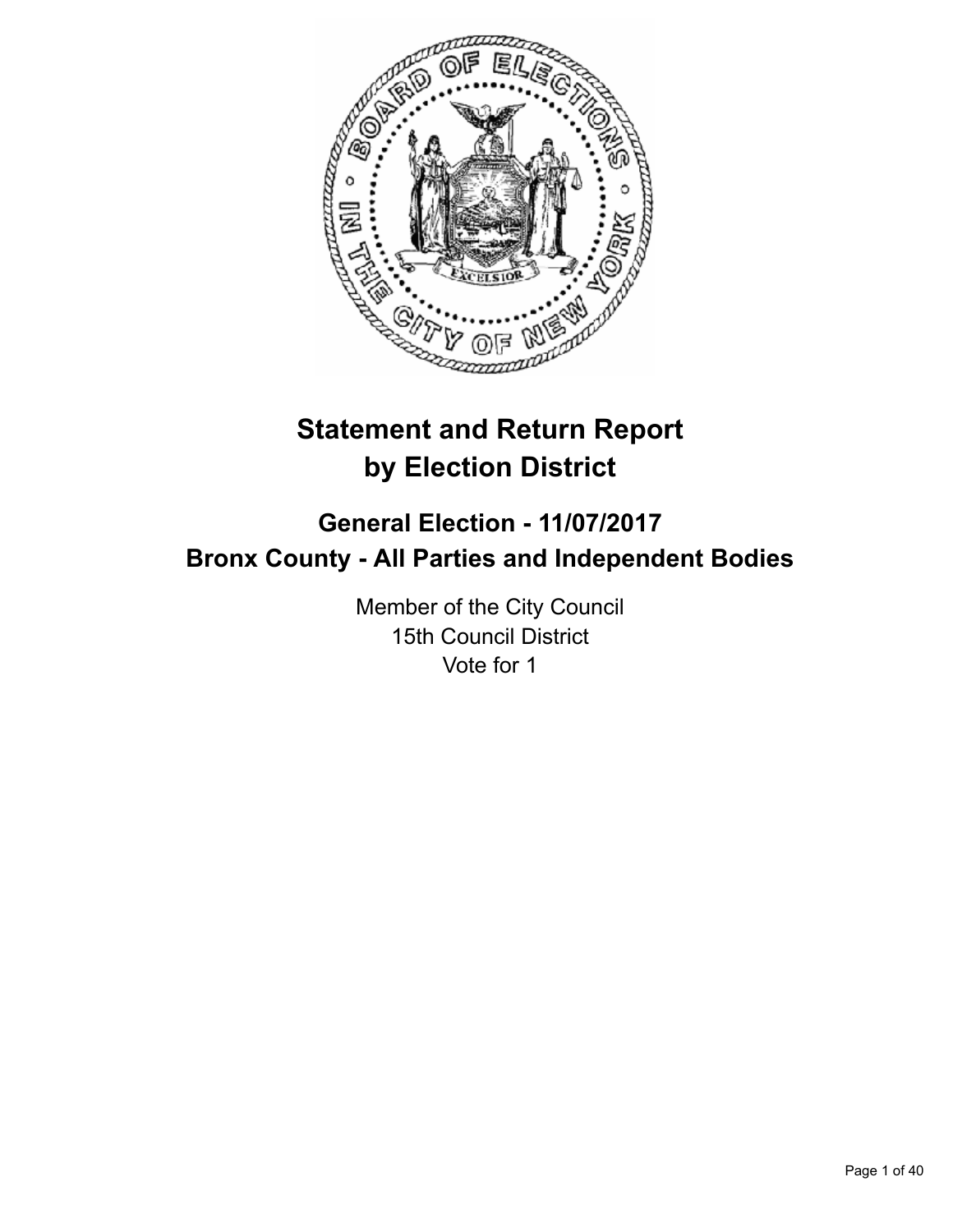

| <b>PUBLIC COUNTER</b>                                    | 48 |
|----------------------------------------------------------|----|
| <b>MANUALLY COUNTED EMERGENCY</b>                        | 0  |
| ABSENTEE / MILITARY                                      | 3  |
| <b>AFFIDAVIT</b>                                         |    |
| <b>Total Ballots</b>                                     | 52 |
| Less - Inapplicable Federal/Special Presidential Ballots | 0  |
| <b>Total Applicable Ballots</b>                          | 52 |
| RITCHIE TORRES (DEMOCRATIC)                              | 42 |
| JAYSON CANCEL (REPUBLICAN)                               | 0  |
| JAYSON CANCEL (CONSERVATIVE)                             | 0  |
| RITCHIE TORRES (WORKING FAMILIES)                        | 2  |
| <b>Total Votes</b>                                       | 44 |
| Unrecorded                                               | 8  |

| <b>PUBLIC COUNTER</b>                                    | 0        |
|----------------------------------------------------------|----------|
| <b>MANUALLY COUNTED EMERGENCY</b>                        | 0        |
| ABSENTEE / MILITARY                                      | 0        |
| AFFIDAVIT                                                | 0        |
| <b>Total Ballots</b>                                     | 0        |
| Less - Inapplicable Federal/Special Presidential Ballots | $\Omega$ |
| <b>Total Applicable Ballots</b>                          | 0        |
| RITCHIE TORRES (DEMOCRATIC)                              | 0        |
| JAYSON CANCEL (REPUBLICAN)                               | 0        |
| JAYSON CANCEL (CONSERVATIVE)                             | 0        |
| RITCHIE TORRES (WORKING FAMILIES)                        | 0        |
| <b>Total Votes</b>                                       | 0        |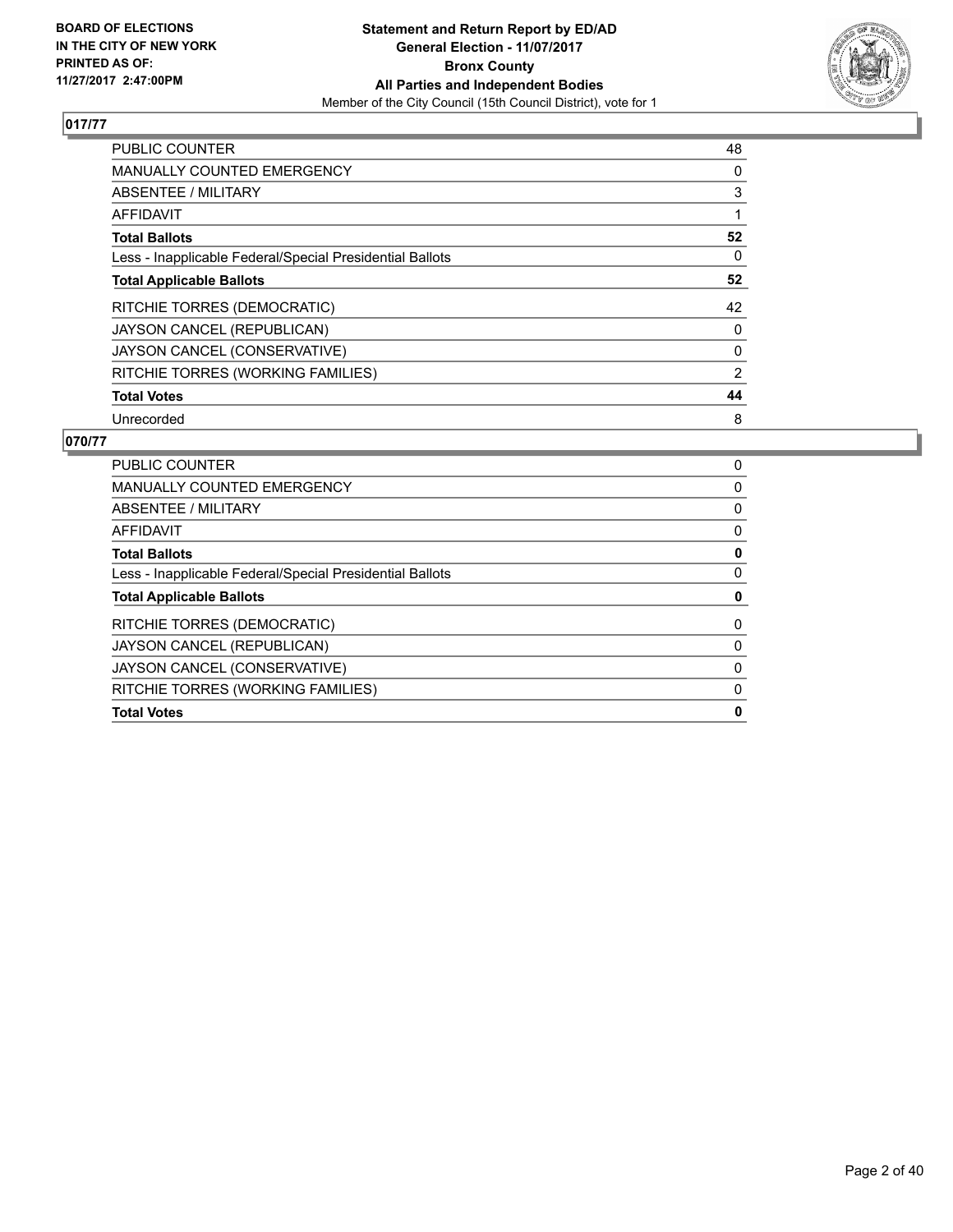

| PUBLIC COUNTER                                           | 137 |
|----------------------------------------------------------|-----|
| <b>MANUALLY COUNTED EMERGENCY</b>                        | 0   |
| ABSENTEE / MILITARY                                      | 2   |
| <b>AFFIDAVIT</b>                                         | 3   |
| <b>Total Ballots</b>                                     | 142 |
| Less - Inapplicable Federal/Special Presidential Ballots | 0   |
| <b>Total Applicable Ballots</b>                          | 142 |
| RITCHIE TORRES (DEMOCRATIC)                              | 119 |
| JAYSON CANCEL (REPUBLICAN)                               | 4   |
| JAYSON CANCEL (CONSERVATIVE)                             |     |
| RITCHIE TORRES (WORKING FAMILIES)                        | 3   |
| <b>Total Votes</b>                                       | 127 |
| Unrecorded                                               | 15  |

#### **002/78**

| PUBLIC COUNTER                                           | 104 |
|----------------------------------------------------------|-----|
| MANUALLY COUNTED EMERGENCY                               | 0   |
| ABSENTEE / MILITARY                                      |     |
| AFFIDAVIT                                                | 3   |
| <b>Total Ballots</b>                                     | 108 |
| Less - Inapplicable Federal/Special Presidential Ballots | 0   |
| <b>Total Applicable Ballots</b>                          | 108 |
| <b>RITCHIE TORRES (DEMOCRATIC)</b>                       | 88  |
| JAYSON CANCEL (REPUBLICAN)                               | 2   |
| JAYSON CANCEL (CONSERVATIVE)                             | 0   |
| RITCHIE TORRES (WORKING FAMILIES)                        | 5   |
| <b>Total Votes</b>                                       | 95  |
| Unrecorded                                               | 13  |

| PUBLIC COUNTER                                           | 165 |
|----------------------------------------------------------|-----|
| <b>MANUALLY COUNTED EMERGENCY</b>                        | 0   |
| ABSENTEE / MILITARY                                      | 3   |
| AFFIDAVIT                                                | 3   |
| <b>Total Ballots</b>                                     | 171 |
| Less - Inapplicable Federal/Special Presidential Ballots | 0   |
| <b>Total Applicable Ballots</b>                          | 171 |
| RITCHIE TORRES (DEMOCRATIC)                              | 129 |
| JAYSON CANCEL (REPUBLICAN)                               | 10  |
| JAYSON CANCEL (CONSERVATIVE)                             | 3   |
| RITCHIE TORRES (WORKING FAMILIES)                        | 6   |
| JOSE PADILLAS JR (WRITE-IN)                              | 1   |
| <b>Total Votes</b>                                       | 149 |
| Unrecorded                                               | 22  |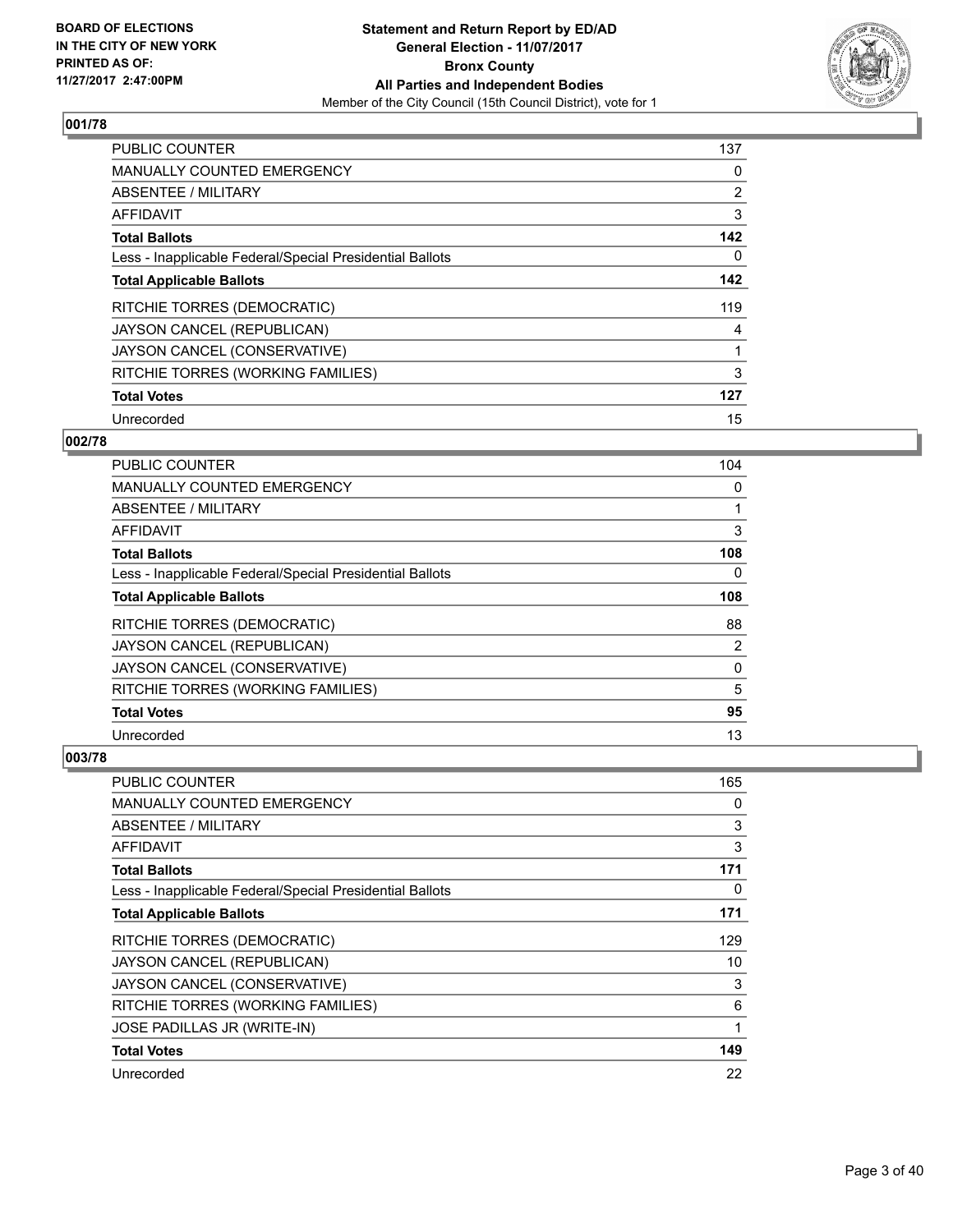

| <b>PUBLIC COUNTER</b>                                    | 62 |
|----------------------------------------------------------|----|
| <b>MANUALLY COUNTED EMERGENCY</b>                        | 0  |
| ABSENTEE / MILITARY                                      | 3  |
| <b>AFFIDAVIT</b>                                         | 0  |
| <b>Total Ballots</b>                                     | 65 |
| Less - Inapplicable Federal/Special Presidential Ballots | 0  |
| <b>Total Applicable Ballots</b>                          | 65 |
| RITCHIE TORRES (DEMOCRATIC)                              | 57 |
| JAYSON CANCEL (REPUBLICAN)                               | 0  |
| JAYSON CANCEL (CONSERVATIVE)                             | 0  |
| RITCHIE TORRES (WORKING FAMILIES)                        | 1  |
| <b>Total Votes</b>                                       | 58 |
| Unrecorded                                               | 7  |

# **005/78**

| <b>PUBLIC COUNTER</b>                                    | 124 |
|----------------------------------------------------------|-----|
| MANUALLY COUNTED EMERGENCY                               | 0   |
| ABSENTEE / MILITARY                                      | 5   |
| AFFIDAVIT                                                | 3   |
| <b>Total Ballots</b>                                     | 132 |
| Less - Inapplicable Federal/Special Presidential Ballots | 0   |
| <b>Total Applicable Ballots</b>                          | 132 |
| RITCHIE TORRES (DEMOCRATIC)                              | 96  |
| JAYSON CANCEL (REPUBLICAN)                               | 10  |
| JAYSON CANCEL (CONSERVATIVE)                             | 5   |
| RITCHIE TORRES (WORKING FAMILIES)                        | 9   |
| <b>Total Votes</b>                                       | 120 |
| Unrecorded                                               | 12  |

| <b>PUBLIC COUNTER</b>                                    | 254 |
|----------------------------------------------------------|-----|
| <b>MANUALLY COUNTED EMERGENCY</b>                        | 0   |
| ABSENTEE / MILITARY                                      | 4   |
| AFFIDAVIT                                                | 5   |
| <b>Total Ballots</b>                                     | 263 |
| Less - Inapplicable Federal/Special Presidential Ballots | 0   |
| <b>Total Applicable Ballots</b>                          | 263 |
| RITCHIE TORRES (DEMOCRATIC)                              | 203 |
| JAYSON CANCEL (REPUBLICAN)                               | 18  |
| JAYSON CANCEL (CONSERVATIVE)                             | 3   |
| RITCHIE TORRES (WORKING FAMILIES)                        | 14  |
| GINO GUADARNO (WRITE-IN)                                 | 1   |
| <b>Total Votes</b>                                       | 239 |
| Unrecorded                                               | 24  |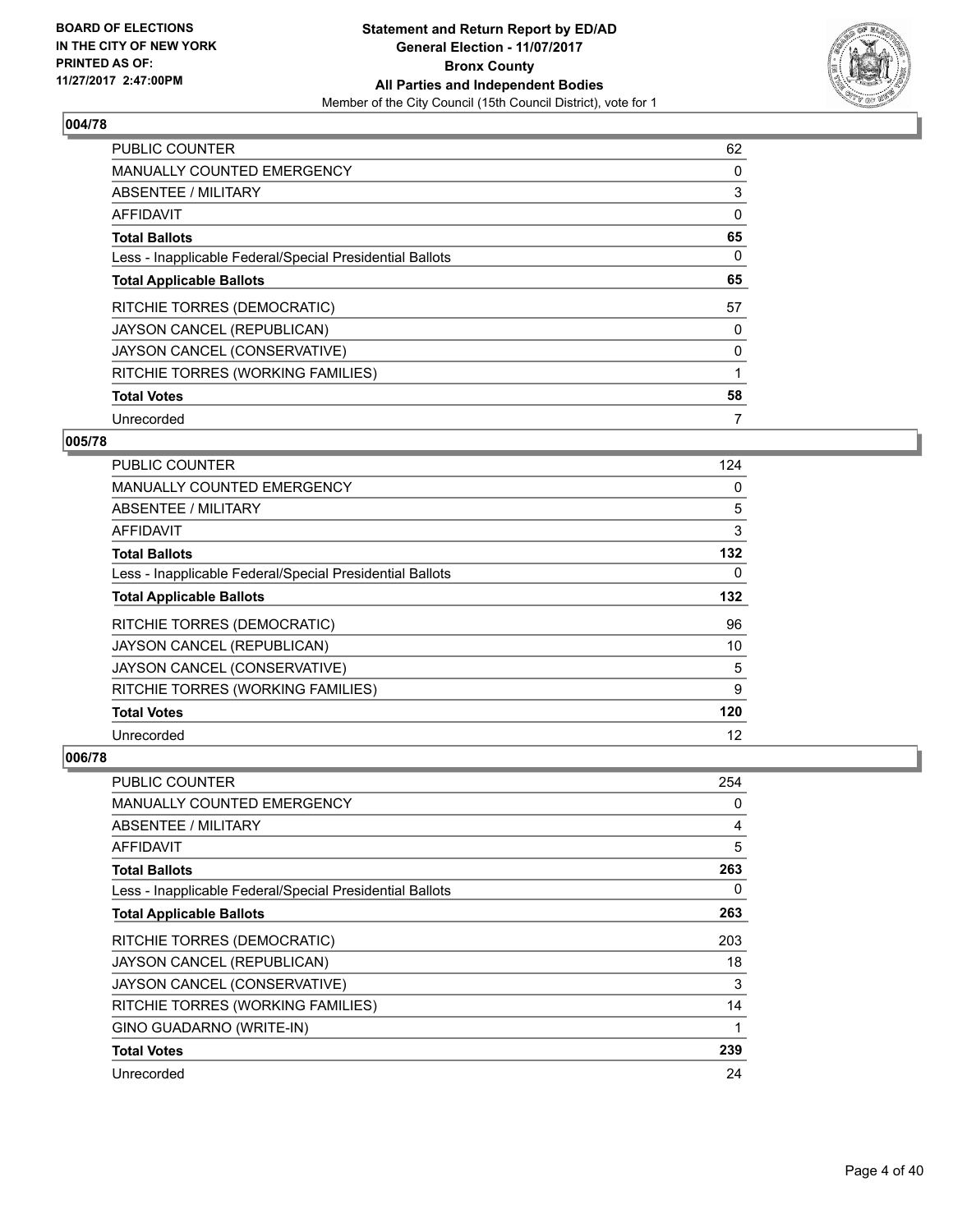

| <b>PUBLIC COUNTER</b>                                    | 38 |
|----------------------------------------------------------|----|
| <b>MANUALLY COUNTED EMERGENCY</b>                        | 0  |
| ABSENTEE / MILITARY                                      |    |
| <b>AFFIDAVIT</b>                                         | 0  |
| <b>Total Ballots</b>                                     | 39 |
| Less - Inapplicable Federal/Special Presidential Ballots | 0  |
| <b>Total Applicable Ballots</b>                          | 39 |
| RITCHIE TORRES (DEMOCRATIC)                              | 21 |
| JAYSON CANCEL (REPUBLICAN)                               | 6  |
| JAYSON CANCEL (CONSERVATIVE)                             | 3  |
| RITCHIE TORRES (WORKING FAMILIES)                        | 3  |
| <b>Total Votes</b>                                       | 33 |
| Unrecorded                                               | 6  |

# **008/78**

| <b>PUBLIC COUNTER</b>                                    | 108            |
|----------------------------------------------------------|----------------|
| MANUALLY COUNTED EMERGENCY                               | 0              |
| ABSENTEE / MILITARY                                      | $\overline{2}$ |
| AFFIDAVIT                                                | 4              |
| <b>Total Ballots</b>                                     | 114            |
| Less - Inapplicable Federal/Special Presidential Ballots | 0              |
| <b>Total Applicable Ballots</b>                          | 114            |
| RITCHIE TORRES (DEMOCRATIC)                              | 88             |
| JAYSON CANCEL (REPUBLICAN)                               | 7              |
| JAYSON CANCEL (CONSERVATIVE)                             | 4              |
| RITCHIE TORRES (WORKING FAMILIES)                        | 10             |
| <b>Total Votes</b>                                       | 109            |
| Unrecorded                                               | 5              |

| PUBLIC COUNTER                                           | 137            |
|----------------------------------------------------------|----------------|
| <b>MANUALLY COUNTED EMERGENCY</b>                        | 0              |
| ABSENTEE / MILITARY                                      | $\overline{2}$ |
| AFFIDAVIT                                                | 3              |
| <b>Total Ballots</b>                                     | 142            |
| Less - Inapplicable Federal/Special Presidential Ballots | 0              |
| <b>Total Applicable Ballots</b>                          | 142            |
| <b>RITCHIE TORRES (DEMOCRATIC)</b>                       | 107            |
| JAYSON CANCEL (REPUBLICAN)                               | 8              |
| JAYSON CANCEL (CONSERVATIVE)                             | 3              |
| RITCHIE TORRES (WORKING FAMILIES)                        | 7              |
| <b>Total Votes</b>                                       | 125            |
| Unrecorded                                               | 17             |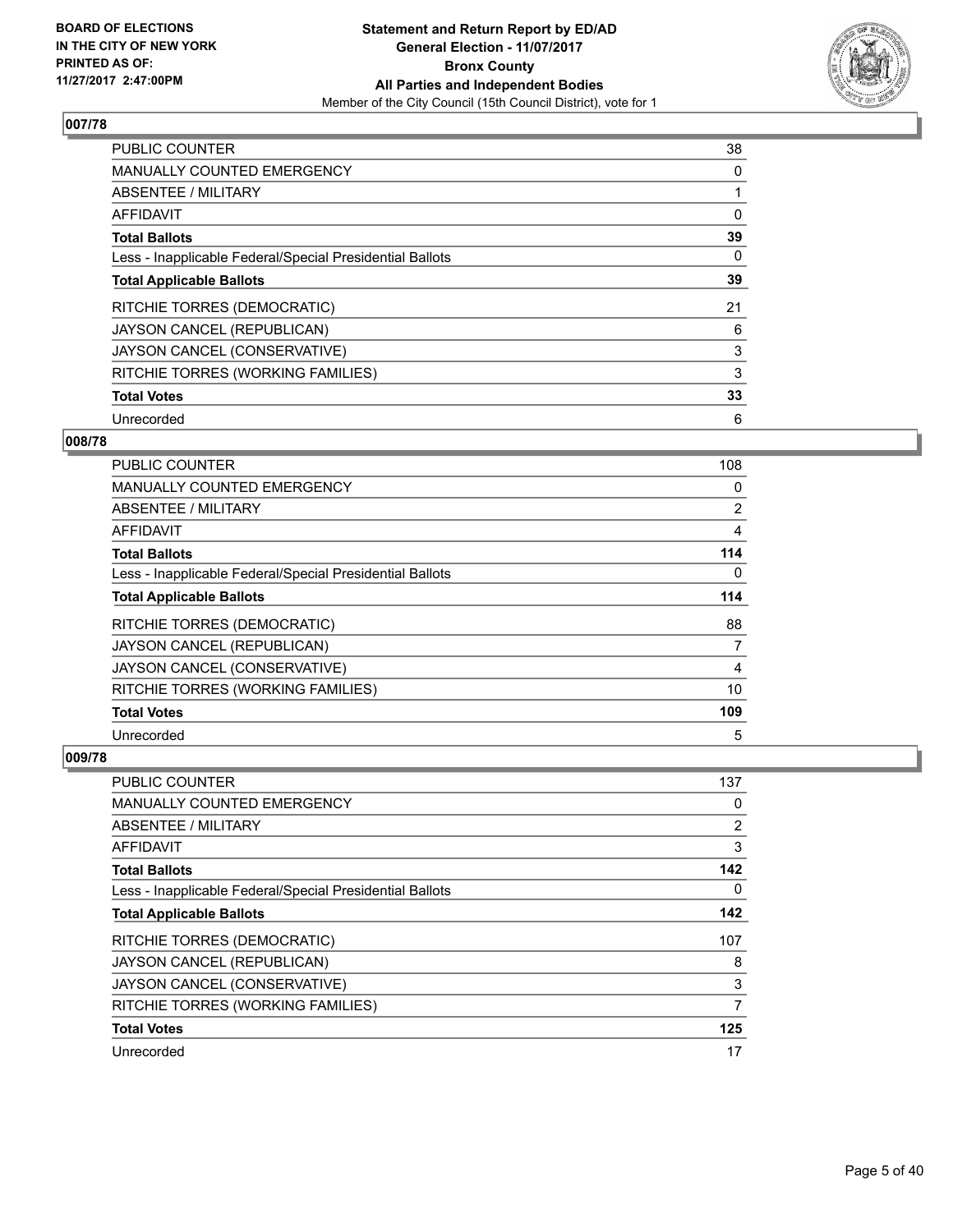

| PUBLIC COUNTER                                           | 122 |
|----------------------------------------------------------|-----|
| <b>MANUALLY COUNTED EMERGENCY</b>                        | 0   |
| ABSENTEE / MILITARY                                      | 20  |
| <b>AFFIDAVIT</b>                                         | 4   |
| <b>Total Ballots</b>                                     | 146 |
| Less - Inapplicable Federal/Special Presidential Ballots | 0   |
| <b>Total Applicable Ballots</b>                          | 146 |
| RITCHIE TORRES (DEMOCRATIC)                              | 119 |
| JAYSON CANCEL (REPUBLICAN)                               | 7   |
| JAYSON CANCEL (CONSERVATIVE)                             |     |
| RITCHIE TORRES (WORKING FAMILIES)                        | 3   |
| <b>Total Votes</b>                                       | 130 |
| Unrecorded                                               | 16  |

# **011/78**

| <b>PUBLIC COUNTER</b>                                    | 123            |
|----------------------------------------------------------|----------------|
| <b>MANUALLY COUNTED EMERGENCY</b>                        | 0              |
| ABSENTEE / MILITARY                                      | $\overline{2}$ |
| AFFIDAVIT                                                |                |
| <b>Total Ballots</b>                                     | 126            |
| Less - Inapplicable Federal/Special Presidential Ballots | 0              |
| <b>Total Applicable Ballots</b>                          | 126            |
| RITCHIE TORRES (DEMOCRATIC)                              | 107            |
| JAYSON CANCEL (REPUBLICAN)                               | 5              |
| JAYSON CANCEL (CONSERVATIVE)                             | 0              |
| RITCHIE TORRES (WORKING FAMILIES)                        | 4              |
| <b>Total Votes</b>                                       | 116            |
| Unrecorded                                               | 10             |

| <b>PUBLIC COUNTER</b>                                    | 92 |
|----------------------------------------------------------|----|
| <b>MANUALLY COUNTED EMERGENCY</b>                        | 0  |
| ABSENTEE / MILITARY                                      |    |
| <b>AFFIDAVIT</b>                                         | 2  |
| <b>Total Ballots</b>                                     | 95 |
| Less - Inapplicable Federal/Special Presidential Ballots | 0  |
| <b>Total Applicable Ballots</b>                          | 95 |
| RITCHIE TORRES (DEMOCRATIC)                              | 77 |
| JAYSON CANCEL (REPUBLICAN)                               |    |
| JAYSON CANCEL (CONSERVATIVE)                             | 2  |
| RITCHIE TORRES (WORKING FAMILIES)                        | 4  |
| <b>Total Votes</b>                                       | 84 |
| Unrecorded                                               | 11 |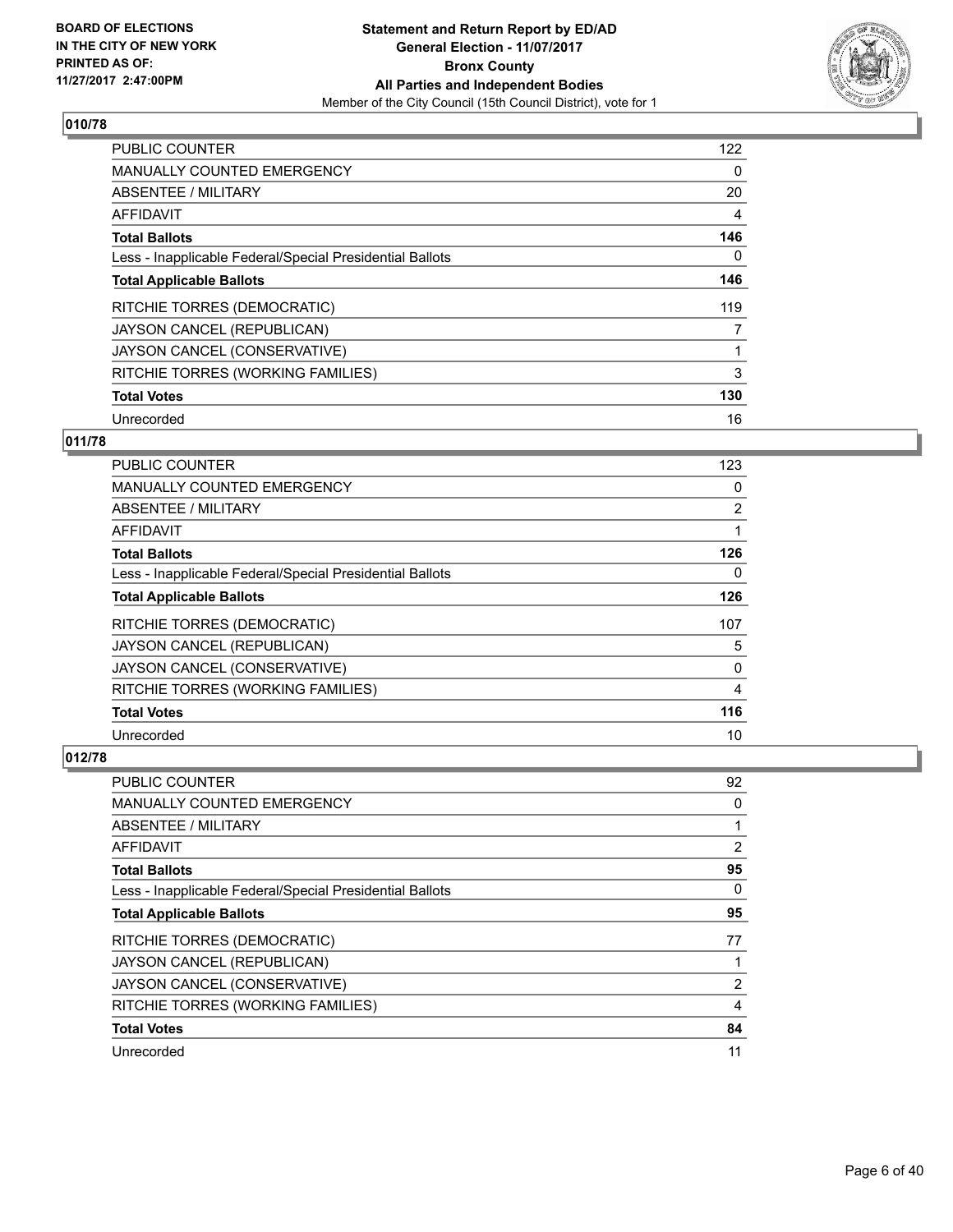

| <b>PUBLIC COUNTER</b>                                    | 159 |
|----------------------------------------------------------|-----|
| <b>MANUALLY COUNTED EMERGENCY</b>                        | 0   |
| ABSENTEE / MILITARY                                      | 5   |
| <b>AFFIDAVIT</b>                                         | 5   |
| <b>Total Ballots</b>                                     | 169 |
| Less - Inapplicable Federal/Special Presidential Ballots | 0   |
| <b>Total Applicable Ballots</b>                          | 169 |
| RITCHIE TORRES (DEMOCRATIC)                              | 143 |
| JAYSON CANCEL (REPUBLICAN)                               | 6   |
| JAYSON CANCEL (CONSERVATIVE)                             | 3   |
| RITCHIE TORRES (WORKING FAMILIES)                        |     |
| <b>Total Votes</b>                                       | 153 |
| Unrecorded                                               | 16  |

# **014/78**

| <b>PUBLIC COUNTER</b>                                    | 168 |
|----------------------------------------------------------|-----|
| MANUALLY COUNTED EMERGENCY                               | 0   |
| ABSENTEE / MILITARY                                      | 5   |
| AFFIDAVIT                                                | 3   |
| <b>Total Ballots</b>                                     | 176 |
| Less - Inapplicable Federal/Special Presidential Ballots | 0   |
| <b>Total Applicable Ballots</b>                          | 176 |
| RITCHIE TORRES (DEMOCRATIC)                              | 152 |
| JAYSON CANCEL (REPUBLICAN)                               | 7   |
| JAYSON CANCEL (CONSERVATIVE)                             | 0   |
| RITCHIE TORRES (WORKING FAMILIES)                        | 5   |
| <b>Total Votes</b>                                       | 164 |
| Unrecorded                                               | 12  |

| PUBLIC COUNTER                                           | 82 |
|----------------------------------------------------------|----|
| <b>MANUALLY COUNTED EMERGENCY</b>                        | 0  |
| ABSENTEE / MILITARY                                      | 5  |
| AFFIDAVIT                                                | 1  |
| <b>Total Ballots</b>                                     | 88 |
| Less - Inapplicable Federal/Special Presidential Ballots | 0  |
| <b>Total Applicable Ballots</b>                          | 88 |
| RITCHIE TORRES (DEMOCRATIC)                              | 60 |
| JAYSON CANCEL (REPUBLICAN)                               | 9  |
| JAYSON CANCEL (CONSERVATIVE)                             | 0  |
| RITCHIE TORRES (WORKING FAMILIES)                        | 6  |
| <b>Total Votes</b>                                       | 75 |
| Unrecorded                                               | 13 |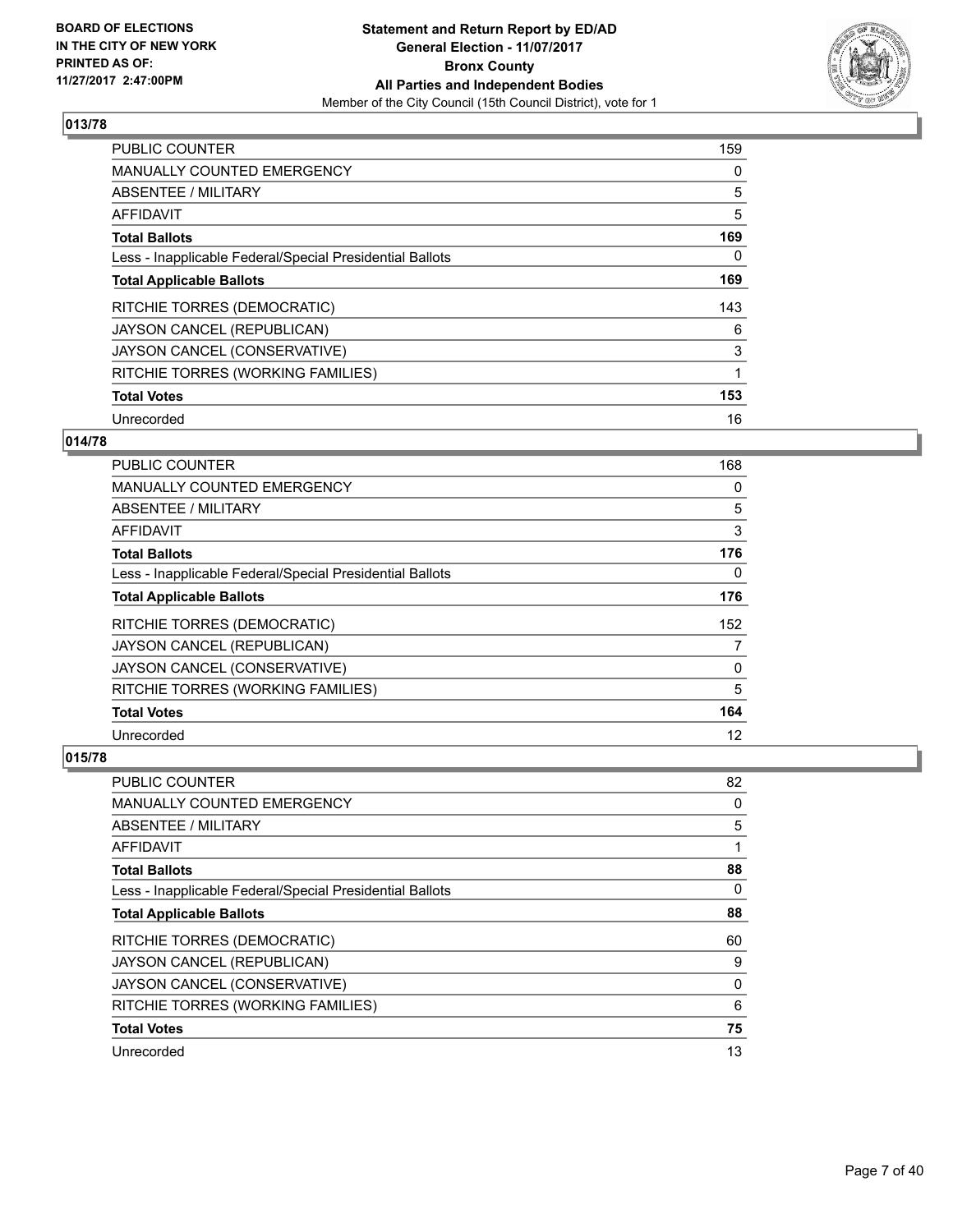

| PUBLIC COUNTER                                           | 135            |
|----------------------------------------------------------|----------------|
| <b>MANUALLY COUNTED EMERGENCY</b>                        | 0              |
| ABSENTEE / MILITARY                                      | $\overline{2}$ |
| <b>AFFIDAVIT</b>                                         |                |
| <b>Total Ballots</b>                                     | 138            |
| Less - Inapplicable Federal/Special Presidential Ballots | 0              |
| <b>Total Applicable Ballots</b>                          | 138            |
| RITCHIE TORRES (DEMOCRATIC)                              | 110            |
| JAYSON CANCEL (REPUBLICAN)                               | 6              |
| JAYSON CANCEL (CONSERVATIVE)                             |                |
| RITCHIE TORRES (WORKING FAMILIES)                        | 3              |
| <b>Total Votes</b>                                       | 120            |
| Unrecorded                                               | 18             |

# **017/78**

| PUBLIC COUNTER                                           | 59       |
|----------------------------------------------------------|----------|
| MANUALLY COUNTED EMERGENCY                               | 0        |
| ABSENTEE / MILITARY                                      | 0        |
| AFFIDAVIT                                                | 0        |
| <b>Total Ballots</b>                                     | 59       |
| Less - Inapplicable Federal/Special Presidential Ballots | $\Omega$ |
| <b>Total Applicable Ballots</b>                          | 59       |
| RITCHIE TORRES (DEMOCRATIC)                              | 46       |
| JAYSON CANCEL (REPUBLICAN)                               | 4        |
| JAYSON CANCEL (CONSERVATIVE)                             | 0        |
| RITCHIE TORRES (WORKING FAMILIES)                        | 5        |
| <b>Total Votes</b>                                       | 55       |
| Unrecorded                                               | 4        |

| PUBLIC COUNTER                                           | 78 |
|----------------------------------------------------------|----|
| MANUALLY COUNTED EMERGENCY                               | 0  |
| ABSENTEE / MILITARY                                      | 6  |
| AFFIDAVIT                                                | 1  |
| <b>Total Ballots</b>                                     | 85 |
| Less - Inapplicable Federal/Special Presidential Ballots | 0  |
| <b>Total Applicable Ballots</b>                          | 85 |
| RITCHIE TORRES (DEMOCRATIC)                              | 61 |
| JAYSON CANCEL (REPUBLICAN)                               | 5  |
| JAYSON CANCEL (CONSERVATIVE)                             | 0  |
| RITCHIE TORRES (WORKING FAMILIES)                        | 2  |
| <b>Total Votes</b>                                       | 68 |
| Unrecorded                                               | 17 |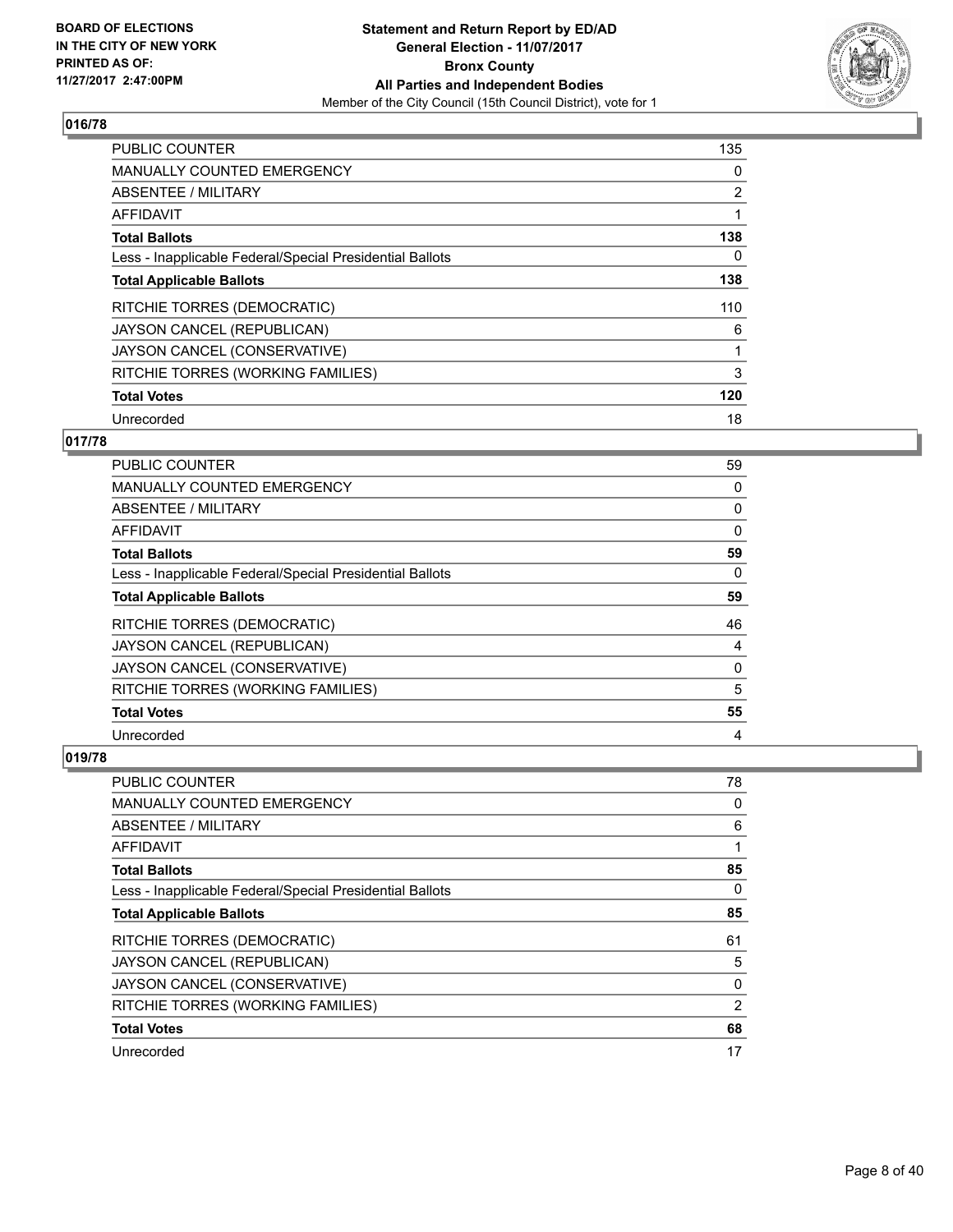

| <b>PUBLIC COUNTER</b>                                    | 108            |
|----------------------------------------------------------|----------------|
| MANUALLY COUNTED EMERGENCY                               | 0              |
| ABSENTEE / MILITARY                                      | 5              |
| <b>AFFIDAVIT</b>                                         |                |
| <b>Total Ballots</b>                                     | 114            |
| Less - Inapplicable Federal/Special Presidential Ballots | 0              |
| <b>Total Applicable Ballots</b>                          | 114            |
| RITCHIE TORRES (DEMOCRATIC)                              | 88             |
| JAYSON CANCEL (REPUBLICAN)                               | 4              |
| JAYSON CANCEL (CONSERVATIVE)                             | $\overline{2}$ |
| RITCHIE TORRES (WORKING FAMILIES)                        | 4              |
| <b>Total Votes</b>                                       | 98             |
| Unrecorded                                               | 16             |

# **021/78**

| PUBLIC COUNTER                                           | 63 |
|----------------------------------------------------------|----|
| MANUALLY COUNTED EMERGENCY                               | 0  |
| ABSENTEE / MILITARY                                      | 0  |
| AFFIDAVIT                                                |    |
| <b>Total Ballots</b>                                     | 64 |
| Less - Inapplicable Federal/Special Presidential Ballots | 0  |
| <b>Total Applicable Ballots</b>                          | 64 |
| RITCHIE TORRES (DEMOCRATIC)                              | 49 |
| JAYSON CANCEL (REPUBLICAN)                               | 2  |
| JAYSON CANCEL (CONSERVATIVE)                             | 0  |
| RITCHIE TORRES (WORKING FAMILIES)                        | 3  |
| <b>Total Votes</b>                                       | 54 |
| Unrecorded                                               | 10 |

| PUBLIC COUNTER                                           | 87 |
|----------------------------------------------------------|----|
| <b>MANUALLY COUNTED EMERGENCY</b>                        | 0  |
| ABSENTEE / MILITARY                                      | 2  |
| AFFIDAVIT                                                |    |
| <b>Total Ballots</b>                                     | 90 |
| Less - Inapplicable Federal/Special Presidential Ballots | 0  |
| <b>Total Applicable Ballots</b>                          | 90 |
| RITCHIE TORRES (DEMOCRATIC)                              | 65 |
| JAYSON CANCEL (REPUBLICAN)                               | 10 |
| JAYSON CANCEL (CONSERVATIVE)                             |    |
| RITCHIE TORRES (WORKING FAMILIES)                        | 1  |
| <b>Total Votes</b>                                       | 77 |
| Unrecorded                                               | 13 |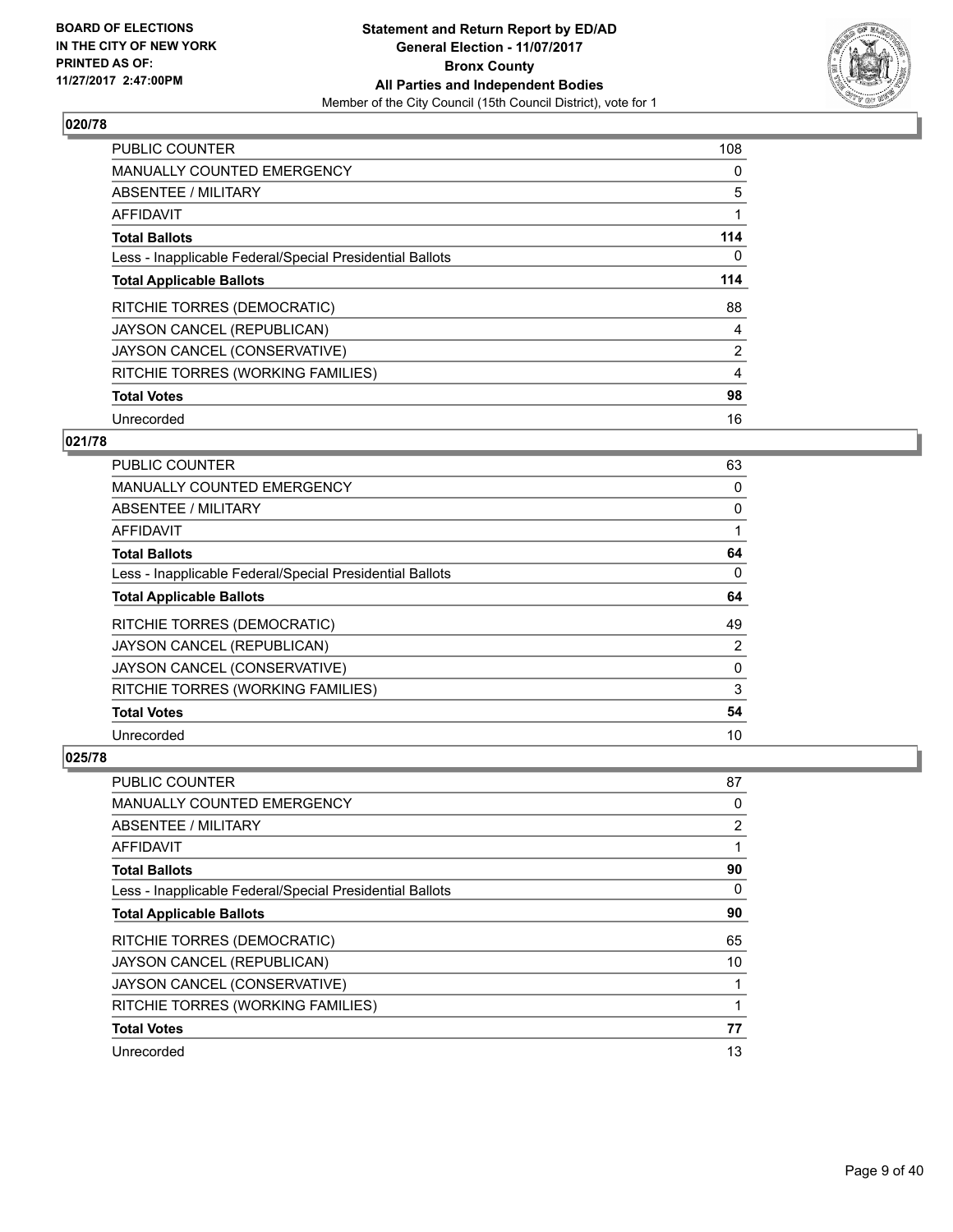

| <b>PUBLIC COUNTER</b>                                    | 110 |
|----------------------------------------------------------|-----|
| <b>MANUALLY COUNTED EMERGENCY</b>                        | 0   |
| ABSENTEE / MILITARY                                      | 3   |
| AFFIDAVIT                                                |     |
| <b>Total Ballots</b>                                     | 114 |
| Less - Inapplicable Federal/Special Presidential Ballots | 0   |
| <b>Total Applicable Ballots</b>                          | 114 |
| RITCHIE TORRES (DEMOCRATIC)                              | 91  |
| JAYSON CANCEL (REPUBLICAN)                               | 4   |
| JAYSON CANCEL (CONSERVATIVE)                             | 0   |
| RITCHIE TORRES (WORKING FAMILIES)                        | 4   |
| <b>Total Votes</b>                                       | 99  |
| Unrecorded                                               | 15  |

# **027/78**

| <b>PUBLIC COUNTER</b>                                    | 126      |
|----------------------------------------------------------|----------|
| MANUALLY COUNTED EMERGENCY                               | 0        |
| ABSENTEE / MILITARY                                      |          |
| AFFIDAVIT                                                | 3        |
| <b>Total Ballots</b>                                     | 130      |
| Less - Inapplicable Federal/Special Presidential Ballots | 0        |
| <b>Total Applicable Ballots</b>                          | 130      |
| RITCHIE TORRES (DEMOCRATIC)                              | 109      |
| JAYSON CANCEL (REPUBLICAN)                               |          |
| JAYSON CANCEL (CONSERVATIVE)                             | $\Omega$ |
| RITCHIE TORRES (WORKING FAMILIES)                        | 5        |
| <b>Total Votes</b>                                       | 115      |
| Unrecorded                                               | 15       |

| PUBLIC COUNTER                                           | 122 |
|----------------------------------------------------------|-----|
| MANUALLY COUNTED EMERGENCY                               | 0   |
| ABSENTEE / MILITARY                                      |     |
| AFFIDAVIT                                                | 8   |
| <b>Total Ballots</b>                                     | 131 |
| Less - Inapplicable Federal/Special Presidential Ballots | 0   |
| <b>Total Applicable Ballots</b>                          | 131 |
| RITCHIE TORRES (DEMOCRATIC)                              | 97  |
| JAYSON CANCEL (REPUBLICAN)                               | 13  |
| JAYSON CANCEL (CONSERVATIVE)                             | 2   |
| RITCHIE TORRES (WORKING FAMILIES)                        | 5   |
| <b>Total Votes</b>                                       | 117 |
| Unrecorded                                               | 14  |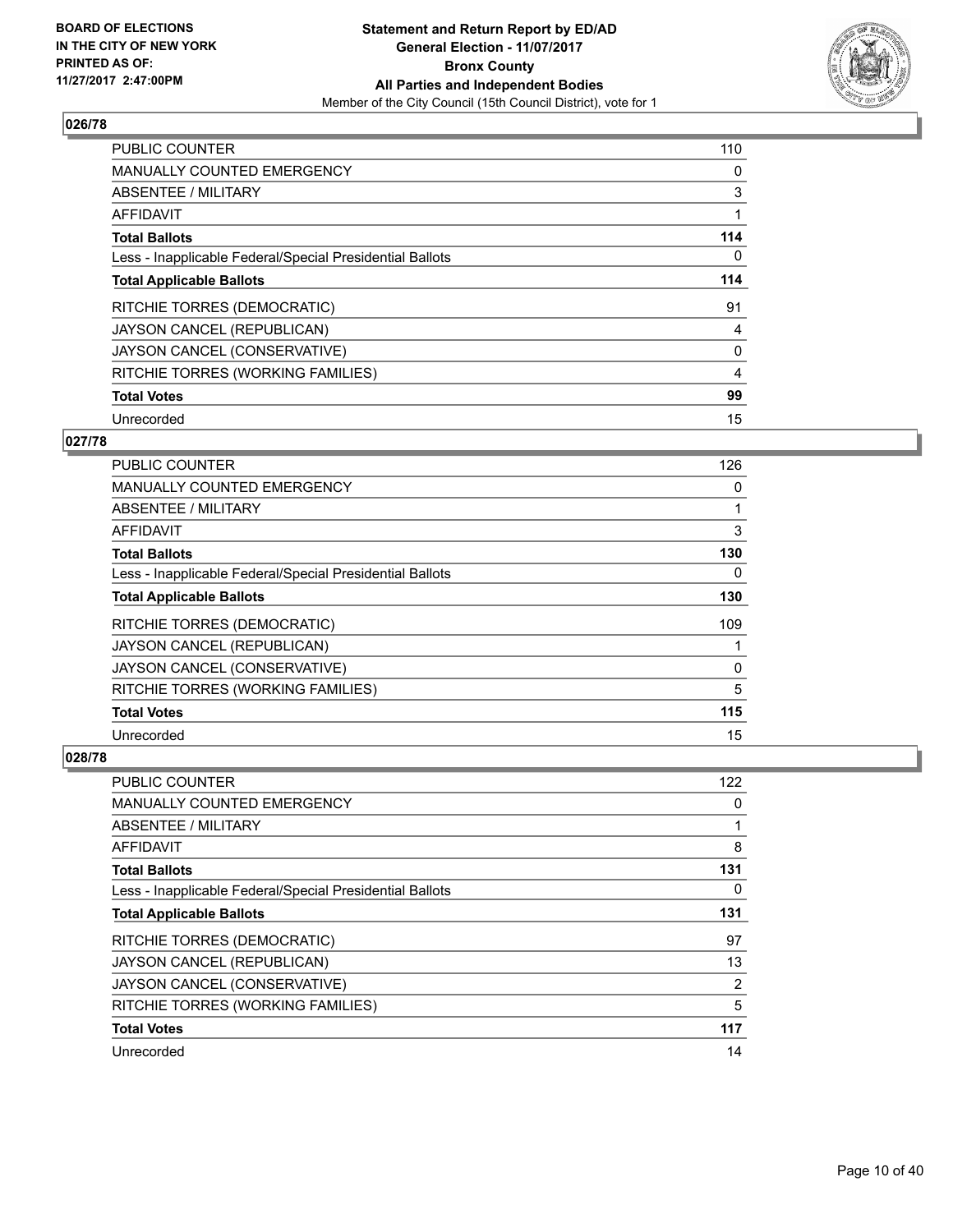

| <b>PUBLIC COUNTER</b>                                    | 19 |
|----------------------------------------------------------|----|
| MANUALLY COUNTED EMERGENCY                               | 0  |
| ABSENTEE / MILITARY                                      | 4  |
| AFFIDAVIT                                                | 0  |
| <b>Total Ballots</b>                                     | 23 |
| Less - Inapplicable Federal/Special Presidential Ballots | 0  |
| <b>Total Applicable Ballots</b>                          | 23 |
| RITCHIE TORRES (DEMOCRATIC)                              | 13 |
| JAYSON CANCEL (REPUBLICAN)                               |    |
| JAYSON CANCEL (CONSERVATIVE)                             |    |
| RITCHIE TORRES (WORKING FAMILIES)                        | 1  |
| <b>Total Votes</b>                                       | 16 |
| Unrecorded                                               | 7  |

#### **039/78**

| PUBLIC COUNTER                                           | 61       |
|----------------------------------------------------------|----------|
| MANUALLY COUNTED EMERGENCY                               | 0        |
| ABSENTEE / MILITARY                                      | 6        |
| AFFIDAVIT                                                |          |
| <b>Total Ballots</b>                                     | 68       |
| Less - Inapplicable Federal/Special Presidential Ballots | $\Omega$ |
| <b>Total Applicable Ballots</b>                          | 68       |
| RITCHIE TORRES (DEMOCRATIC)                              | 50       |
| JAYSON CANCEL (REPUBLICAN)                               | 7        |
| JAYSON CANCEL (CONSERVATIVE)                             |          |
| RITCHIE TORRES (WORKING FAMILIES)                        | 9        |
| <b>Total Votes</b>                                       | 67       |
| Unrecorded                                               |          |

| <b>PUBLIC COUNTER</b>                                    | 262      |
|----------------------------------------------------------|----------|
| <b>MANUALLY COUNTED EMERGENCY</b>                        | 0        |
| ABSENTEE / MILITARY                                      | 3        |
| AFFIDAVIT                                                | $\Omega$ |
| <b>Total Ballots</b>                                     | 265      |
| Less - Inapplicable Federal/Special Presidential Ballots | 0        |
| <b>Total Applicable Ballots</b>                          | 265      |
| RITCHIE TORRES (DEMOCRATIC)                              | 193      |
| JAYSON CANCEL (REPUBLICAN)                               | 27       |
| JAYSON CANCEL (CONSERVATIVE)                             | 5        |
| RITCHIE TORRES (WORKING FAMILIES)                        | 22       |
| <b>Total Votes</b>                                       | 247      |
| Unrecorded                                               | 18       |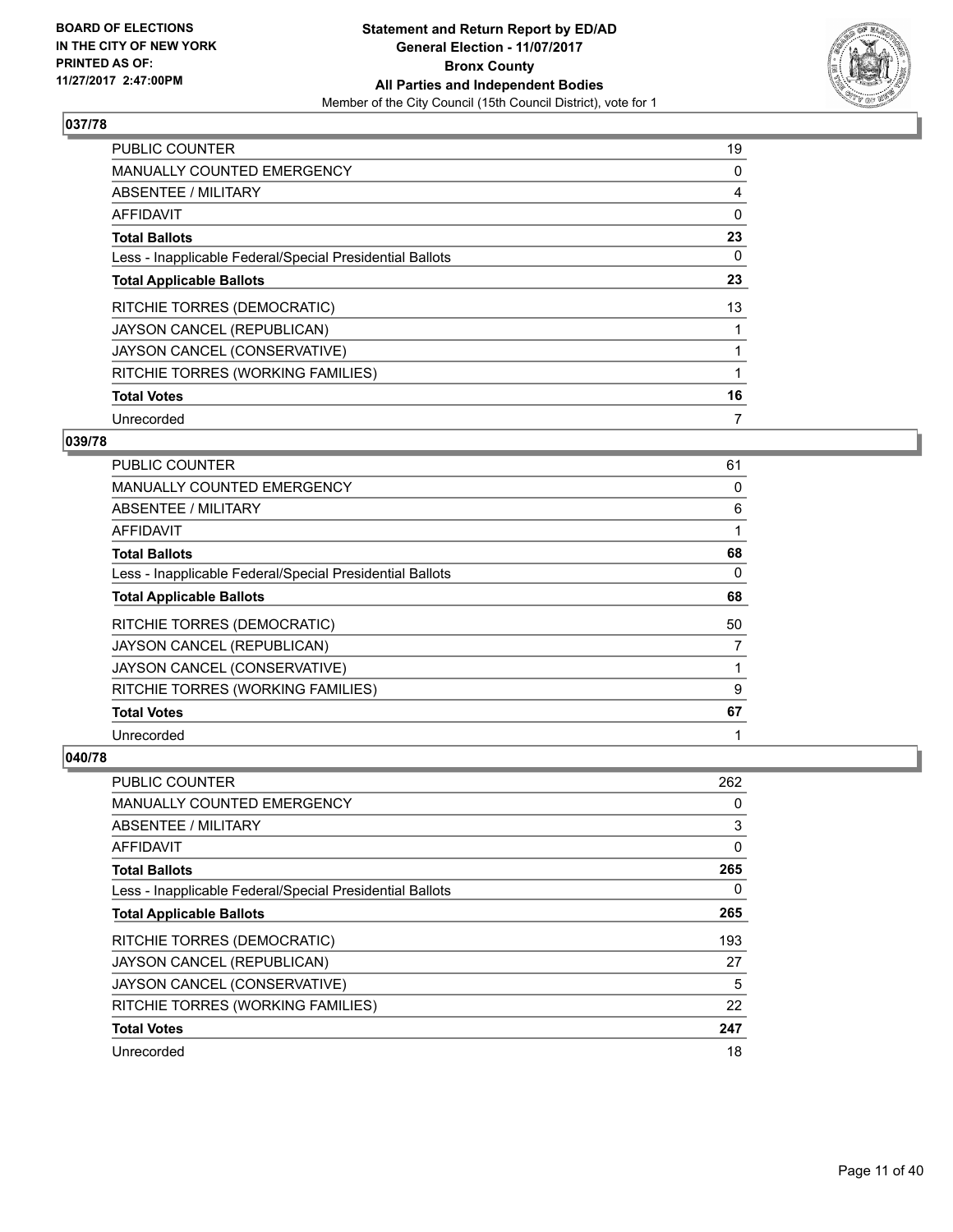

| <b>PUBLIC COUNTER</b>                                    | 262 |
|----------------------------------------------------------|-----|
| <b>MANUALLY COUNTED EMERGENCY</b>                        | 0   |
| ABSENTEE / MILITARY                                      | 8   |
| AFFIDAVIT                                                | 7   |
| <b>Total Ballots</b>                                     | 277 |
| Less - Inapplicable Federal/Special Presidential Ballots | 0   |
| <b>Total Applicable Ballots</b>                          | 277 |
| RITCHIE TORRES (DEMOCRATIC)                              | 211 |
| JAYSON CANCEL (REPUBLICAN)                               | 18  |
| JAYSON CANCEL (CONSERVATIVE)                             | 7   |
| RITCHIE TORRES (WORKING FAMILIES)                        | 11  |
| FERNANDO CABRERA (WRITE-IN)                              |     |
| PAMELA HAMELTON JOHNSON (WRITE-IN)                       | 1   |
| <b>Total Votes</b>                                       | 249 |
| Unrecorded                                               | 28  |

## **042/78**

| <b>PUBLIC COUNTER</b>                                    | $\overline{2}$ |
|----------------------------------------------------------|----------------|
| <b>MANUALLY COUNTED EMERGENCY</b>                        | 0              |
| <b>ABSENTEE / MILITARY</b>                               | 0              |
| <b>AFFIDAVIT</b>                                         | 0              |
| <b>Total Ballots</b>                                     | $\mathbf{2}$   |
| Less - Inapplicable Federal/Special Presidential Ballots | 0              |
| <b>Total Applicable Ballots</b>                          | $\mathbf{2}$   |
| RITCHIE TORRES (DEMOCRATIC)                              | 2              |
| JAYSON CANCEL (REPUBLICAN)                               | 0              |
| JAYSON CANCEL (CONSERVATIVE)                             | 0              |
| RITCHIE TORRES (WORKING FAMILIES)                        | 0              |
| <b>Total Votes</b>                                       | $\mathbf{2}$   |
|                                                          |                |

#### **055/78 COMBINED into: 042/78**

#### **056/78 COMBINED into: 042/78**

| <b>PUBLIC COUNTER</b>                                    | 0 |
|----------------------------------------------------------|---|
| <b>MANUALLY COUNTED EMERGENCY</b>                        | 0 |
| ABSENTEE / MILITARY                                      | 0 |
| AFFIDAVIT                                                | 0 |
| <b>Total Ballots</b>                                     | 0 |
| Less - Inapplicable Federal/Special Presidential Ballots | 0 |
| <b>Total Applicable Ballots</b>                          | 0 |
| <b>RITCHIE TORRES (DEMOCRATIC)</b>                       | 0 |
| JAYSON CANCEL (REPUBLICAN)                               | 0 |
| JAYSON CANCEL (CONSERVATIVE)                             | 0 |
| RITCHIE TORRES (WORKING FAMILIES)                        | 0 |
| <b>Total Votes</b>                                       | 0 |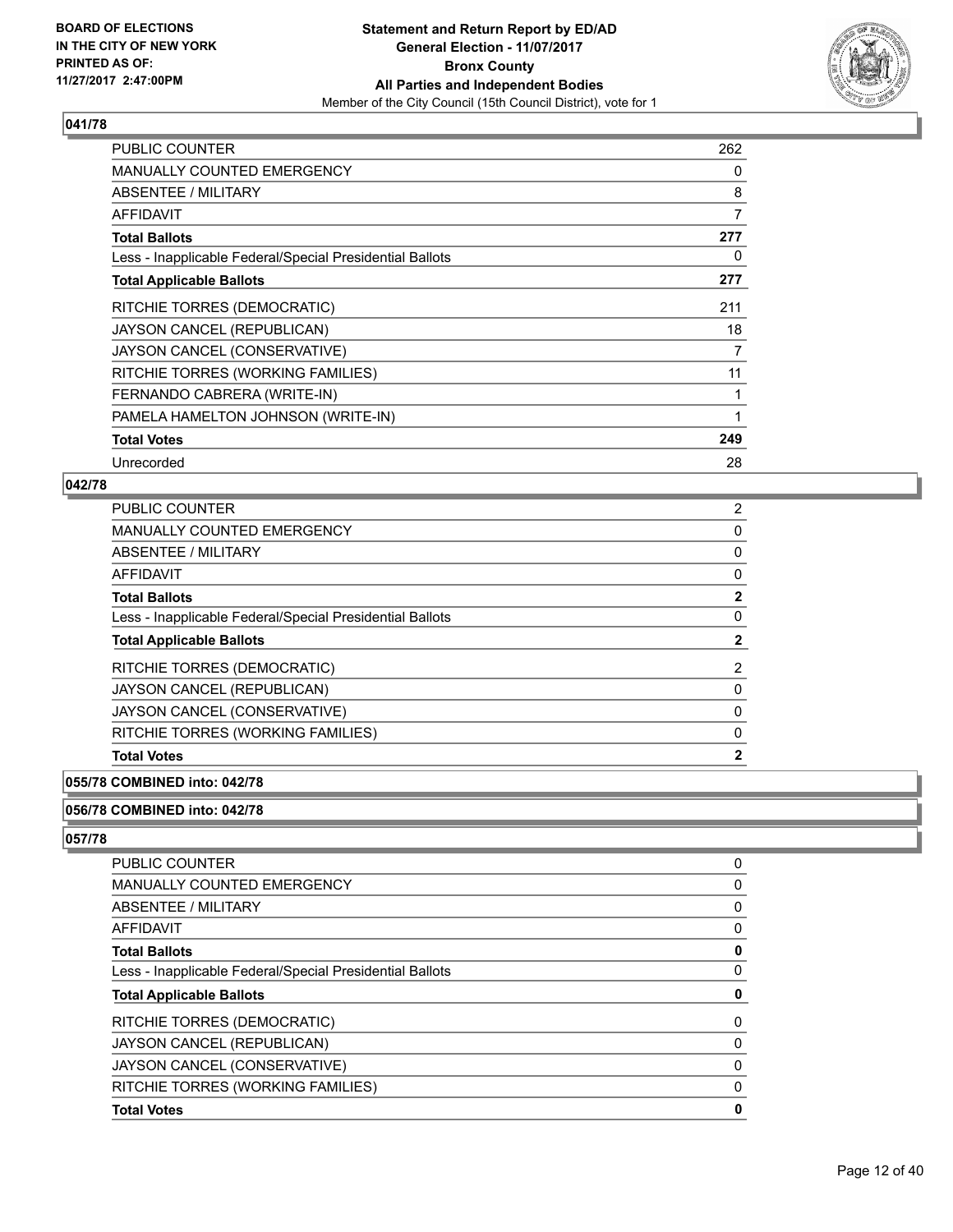

| <b>PUBLIC COUNTER</b>                                    | 87             |
|----------------------------------------------------------|----------------|
| <b>MANUALLY COUNTED EMERGENCY</b>                        | 0              |
| ABSENTEE / MILITARY                                      | $\overline{7}$ |
| AFFIDAVIT                                                |                |
| <b>Total Ballots</b>                                     | 95             |
| Less - Inapplicable Federal/Special Presidential Ballots | 0              |
| <b>Total Applicable Ballots</b>                          | 95             |
| RITCHIE TORRES (DEMOCRATIC)                              | 79             |
| JAYSON CANCEL (REPUBLICAN)                               | 7              |
| JAYSON CANCEL (CONSERVATIVE)                             |                |
| RITCHIE TORRES (WORKING FAMILIES)                        | 2              |
| <b>Total Votes</b>                                       | 89             |
| Unrecorded                                               | 6              |

#### **062/78**

| <b>PUBLIC COUNTER</b>                                    | 93 |
|----------------------------------------------------------|----|
| <b>MANUALLY COUNTED EMERGENCY</b>                        | 0  |
| ABSENTEE / MILITARY                                      | 2  |
| <b>AFFIDAVIT</b>                                         | 1  |
| <b>Total Ballots</b>                                     | 96 |
| Less - Inapplicable Federal/Special Presidential Ballots | 0  |
| <b>Total Applicable Ballots</b>                          | 96 |
| RITCHIE TORRES (DEMOCRATIC)                              | 73 |
| JAYSON CANCEL (REPUBLICAN)                               | 4  |
| JAYSON CANCEL (CONSERVATIVE)                             |    |
| RITCHIE TORRES (WORKING FAMILIES)                        | 6  |
| ANTHONY STEWART (WRITE-IN)                               | 1  |
| JOHN SERINNO (WRITE-IN)                                  | 1  |
| <b>Total Votes</b>                                       | 86 |
| Unrecorded                                               | 10 |

| <b>PUBLIC COUNTER</b>                                    | 66 |
|----------------------------------------------------------|----|
| <b>MANUALLY COUNTED EMERGENCY</b>                        | 0  |
| ABSENTEE / MILITARY                                      |    |
| AFFIDAVIT                                                |    |
| <b>Total Ballots</b>                                     | 68 |
| Less - Inapplicable Federal/Special Presidential Ballots | 0  |
| <b>Total Applicable Ballots</b>                          | 68 |
| RITCHIE TORRES (DEMOCRATIC)                              | 57 |
| JAYSON CANCEL (REPUBLICAN)                               | 0  |
| JAYSON CANCEL (CONSERVATIVE)                             | 0  |
| RITCHIE TORRES (WORKING FAMILIES)                        |    |
| <b>Total Votes</b>                                       | 58 |
| Unrecorded                                               | 10 |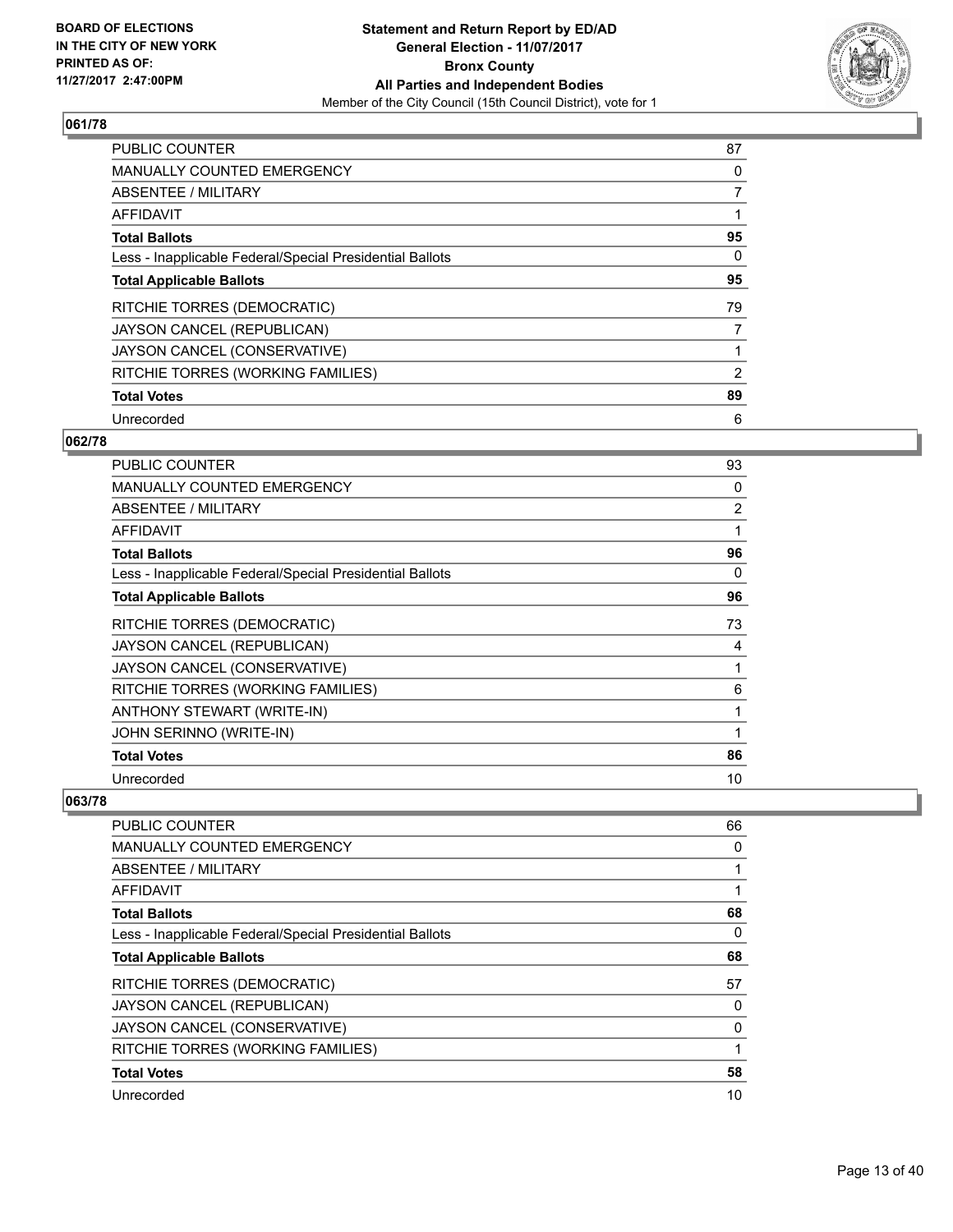

| <b>PUBLIC COUNTER</b>                                    | 84 |
|----------------------------------------------------------|----|
| <b>MANUALLY COUNTED EMERGENCY</b>                        | 0  |
| ABSENTEE / MILITARY                                      | 0  |
| AFFIDAVIT                                                |    |
| <b>Total Ballots</b>                                     | 85 |
| Less - Inapplicable Federal/Special Presidential Ballots | 0  |
| <b>Total Applicable Ballots</b>                          | 85 |
| RITCHIE TORRES (DEMOCRATIC)                              | 70 |
| JAYSON CANCEL (REPUBLICAN)                               | 2  |
| JAYSON CANCEL (CONSERVATIVE)                             |    |
| RITCHIE TORRES (WORKING FAMILIES)                        | 3  |
| <b>Total Votes</b>                                       | 76 |
| Unrecorded                                               | 9  |

#### **069/78**

| <b>PUBLIC COUNTER</b>                                    | 172 |
|----------------------------------------------------------|-----|
| <b>MANUALLY COUNTED EMERGENCY</b>                        | 0   |
| ABSENTEE / MILITARY                                      | 7   |
| AFFIDAVIT                                                | 4   |
| <b>Total Ballots</b>                                     | 183 |
| Less - Inapplicable Federal/Special Presidential Ballots | 0   |
| <b>Total Applicable Ballots</b>                          | 183 |
| RITCHIE TORRES (DEMOCRATIC)                              | 154 |
| JAYSON CANCEL (REPUBLICAN)                               | 5   |
| JAYSON CANCEL (CONSERVATIVE)                             | 0   |
| RITCHIE TORRES (WORKING FAMILIES)                        | 2   |
| RALPH LEDESMA (WRITE-IN)                                 | 1   |
| <b>Total Votes</b>                                       | 162 |
| Unrecorded                                               | 21  |

| <b>PUBLIC COUNTER</b>                                    | 125            |
|----------------------------------------------------------|----------------|
| MANUALLY COUNTED EMERGENCY                               | 0              |
| ABSENTEE / MILITARY                                      | $\overline{7}$ |
| AFFIDAVIT                                                |                |
| <b>Total Ballots</b>                                     | 133            |
| Less - Inapplicable Federal/Special Presidential Ballots | 0              |
| <b>Total Applicable Ballots</b>                          | 133            |
| RITCHIE TORRES (DEMOCRATIC)                              | 105            |
| JAYSON CANCEL (REPUBLICAN)                               | 7              |
| JAYSON CANCEL (CONSERVATIVE)                             | 4              |
| RITCHIE TORRES (WORKING FAMILIES)                        | 5              |
| I.B.WELLS (WRITE-IN)                                     |                |
| <b>Total Votes</b>                                       | 122            |
| Unrecorded                                               | 11             |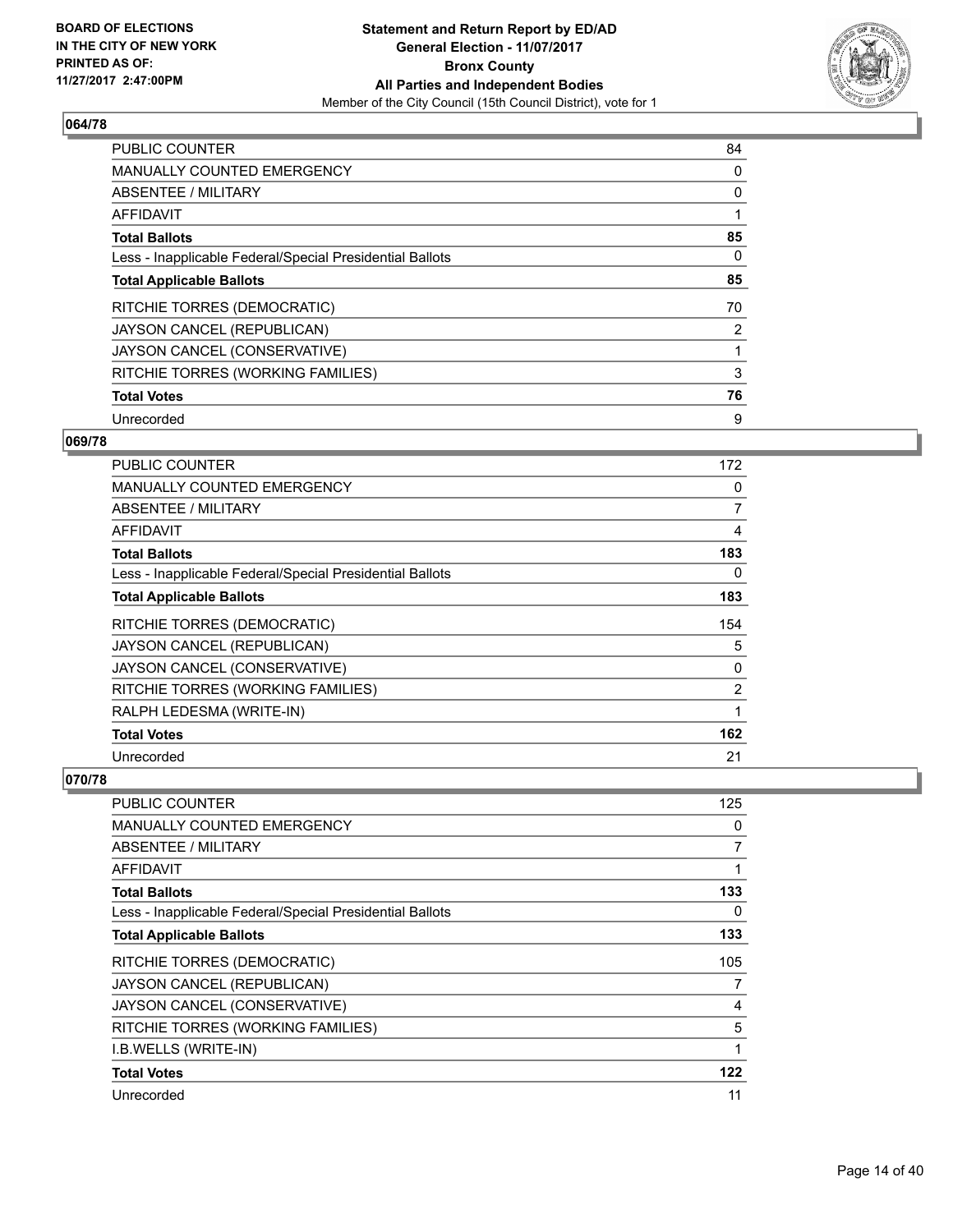

| <b>PUBLIC COUNTER</b>                                    | 109 |
|----------------------------------------------------------|-----|
| <b>MANUALLY COUNTED EMERGENCY</b>                        | 0   |
| ABSENTEE / MILITARY                                      | 8   |
| <b>AFFIDAVIT</b>                                         | 0   |
| <b>Total Ballots</b>                                     | 117 |
| Less - Inapplicable Federal/Special Presidential Ballots | 0   |
| <b>Total Applicable Ballots</b>                          | 117 |
| RITCHIE TORRES (DEMOCRATIC)                              | 97  |
| JAYSON CANCEL (REPUBLICAN)                               | 4   |
| JAYSON CANCEL (CONSERVATIVE)                             | 4   |
| RITCHIE TORRES (WORKING FAMILIES)                        | 3   |
| <b>Total Votes</b>                                       | 108 |
| Unrecorded                                               | 9   |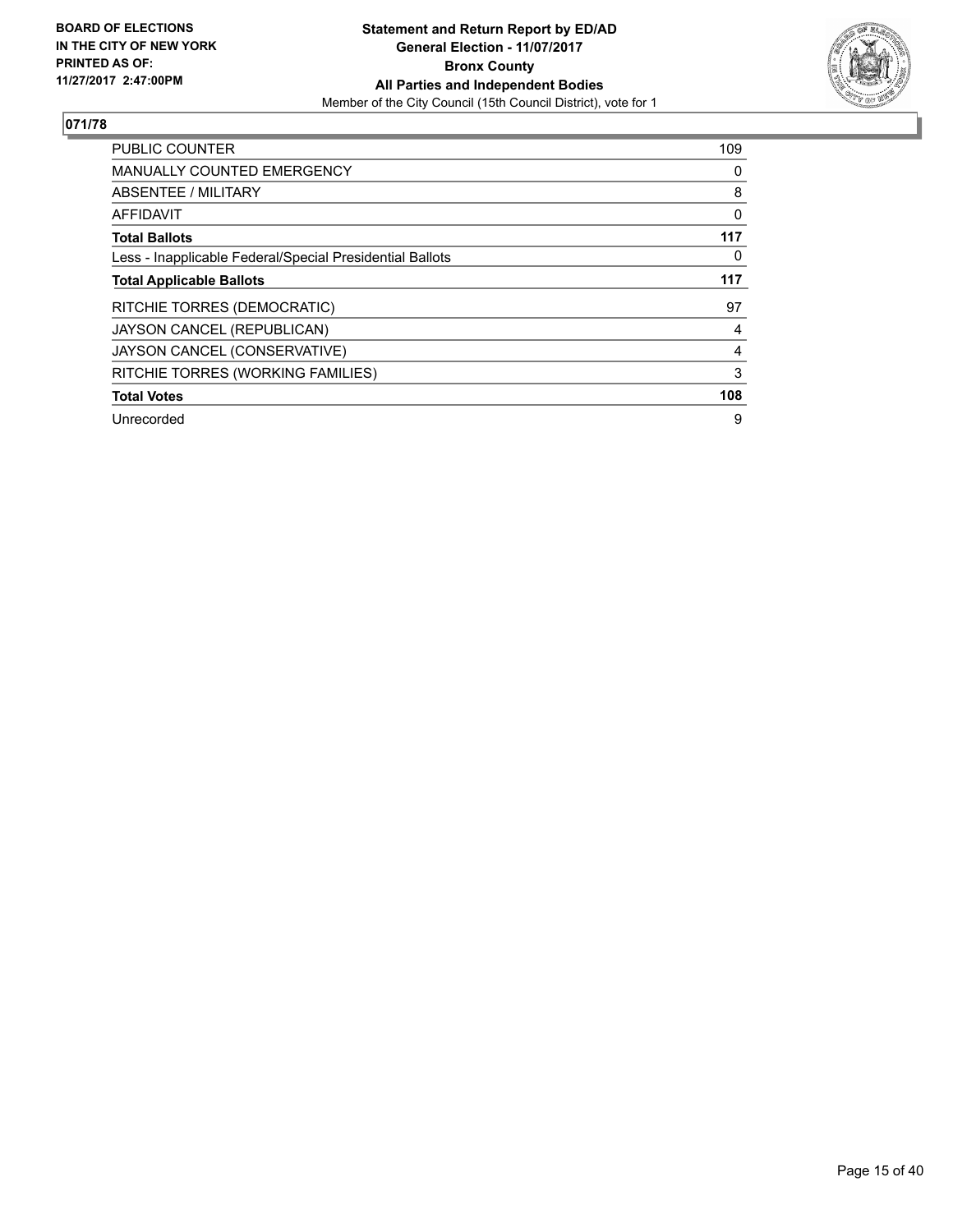

| <b>PUBLIC COUNTER</b>                                    | 99             |
|----------------------------------------------------------|----------------|
| <b>MANUALLY COUNTED EMERGENCY</b>                        | 0              |
| ABSENTEE / MILITARY                                      |                |
| <b>AFFIDAVIT</b>                                         | $\overline{2}$ |
| <b>Total Ballots</b>                                     | 102            |
| Less - Inapplicable Federal/Special Presidential Ballots | 0              |
| <b>Total Applicable Ballots</b>                          | 102            |
| RITCHIE TORRES (DEMOCRATIC)                              | 82             |
| JAYSON CANCEL (REPUBLICAN)                               | 3              |
| JAYSON CANCEL (CONSERVATIVE)                             | $\overline{2}$ |
| RITCHIE TORRES (WORKING FAMILIES)                        | 3              |
| <b>Total Votes</b>                                       | 90             |
| Unrecorded                                               | 12             |

#### **002/79**

| <b>PUBLIC COUNTER</b>                                    | 167 |
|----------------------------------------------------------|-----|
| MANUALLY COUNTED EMERGENCY                               | 0   |
| ABSENTEE / MILITARY                                      | 5   |
| AFFIDAVIT                                                | 0   |
| <b>Total Ballots</b>                                     | 172 |
| Less - Inapplicable Federal/Special Presidential Ballots | 0   |
| <b>Total Applicable Ballots</b>                          | 172 |
| RITCHIE TORRES (DEMOCRATIC)                              | 125 |
| JAYSON CANCEL (REPUBLICAN)                               | 5   |
| JAYSON CANCEL (CONSERVATIVE)                             |     |
| RITCHIE TORRES (WORKING FAMILIES)                        | 8   |
| <b>Total Votes</b>                                       | 139 |
| Unrecorded                                               | 33  |

| PUBLIC COUNTER                                           | 177            |
|----------------------------------------------------------|----------------|
| <b>MANUALLY COUNTED EMERGENCY</b>                        | 0              |
| ABSENTEE / MILITARY                                      | $\overline{2}$ |
| AFFIDAVIT                                                | 3              |
| <b>Total Ballots</b>                                     | 182            |
| Less - Inapplicable Federal/Special Presidential Ballots | 0              |
| <b>Total Applicable Ballots</b>                          | 182            |
| <b>RITCHIE TORRES (DEMOCRATIC)</b>                       | 145            |
| JAYSON CANCEL (REPUBLICAN)                               |                |
| JAYSON CANCEL (CONSERVATIVE)                             | 1              |
| RITCHIE TORRES (WORKING FAMILIES)                        | 4              |
| <b>Total Votes</b>                                       | 151            |
| Unrecorded                                               | 31             |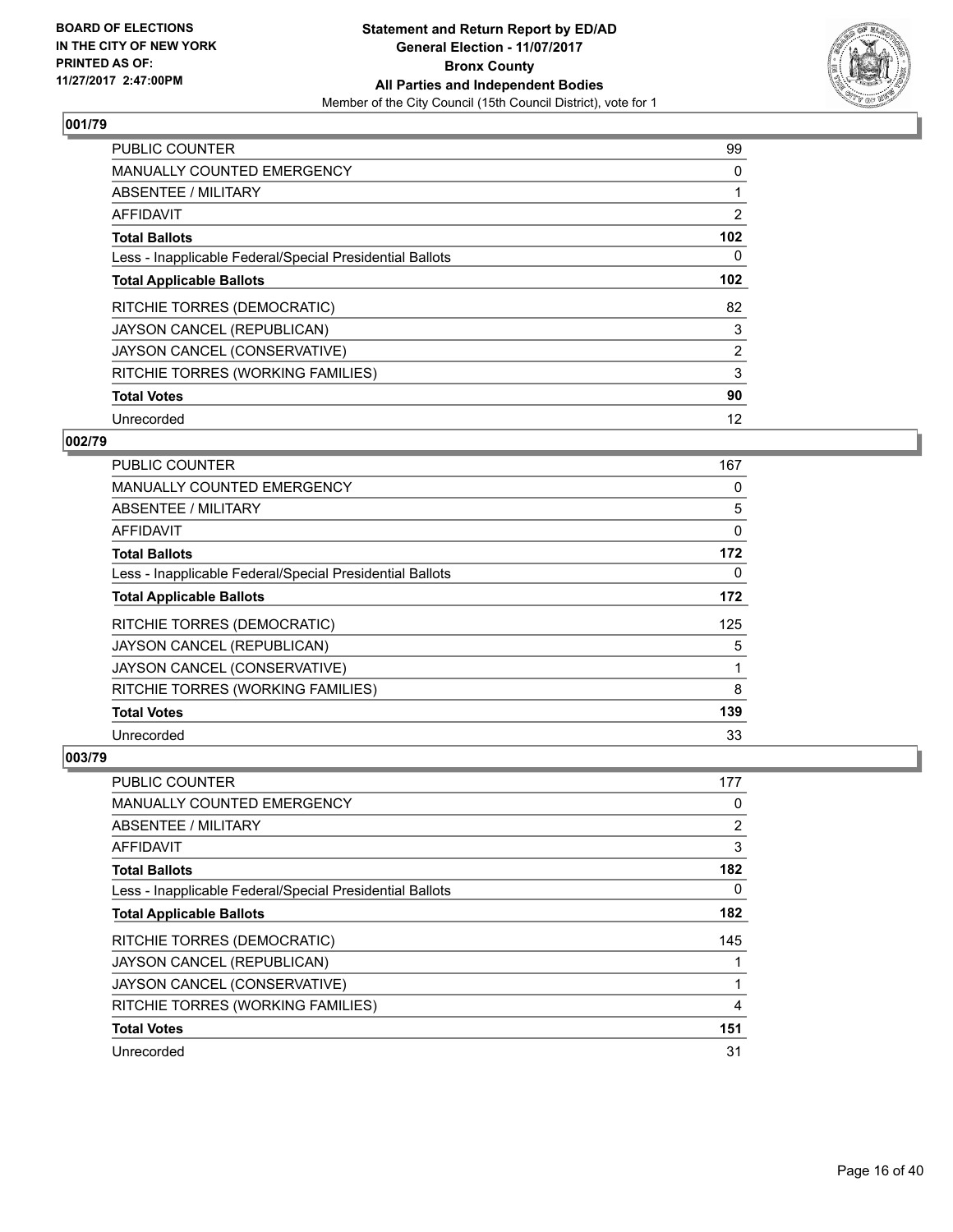

| <b>PUBLIC COUNTER</b>                                    | 69 |
|----------------------------------------------------------|----|
| <b>MANUALLY COUNTED EMERGENCY</b>                        | 0  |
| <b>ABSENTEE / MILITARY</b>                               | 2  |
| AFFIDAVIT                                                | 2  |
| <b>Total Ballots</b>                                     | 73 |
| Less - Inapplicable Federal/Special Presidential Ballots | 0  |
| <b>Total Applicable Ballots</b>                          | 73 |
| RITCHIE TORRES (DEMOCRATIC)                              | 59 |
| JAYSON CANCEL (REPUBLICAN)                               | 0  |
| JAYSON CANCEL (CONSERVATIVE)                             | 1  |
| RITCHIE TORRES (WORKING FAMILIES)                        | 3  |
| <b>Total Votes</b>                                       | 63 |
| Unrecorded                                               | 10 |
| 029/79 COMBINED into: 077/79                             |    |

# **067/79**

| <b>PUBLIC COUNTER</b>                                    | 89 |
|----------------------------------------------------------|----|
| <b>MANUALLY COUNTED EMERGENCY</b>                        | 0  |
| ABSENTEE / MILITARY                                      | 2  |
| AFFIDAVIT                                                | 0  |
| <b>Total Ballots</b>                                     | 91 |
| Less - Inapplicable Federal/Special Presidential Ballots | 0  |
| <b>Total Applicable Ballots</b>                          | 91 |
| RITCHIE TORRES (DEMOCRATIC)                              | 67 |
| JAYSON CANCEL (REPUBLICAN)                               | 3  |
| JAYSON CANCEL (CONSERVATIVE)                             | 0  |
| RITCHIE TORRES (WORKING FAMILIES)                        | 5  |
| <b>Total Votes</b>                                       | 75 |
| Unrecorded                                               | 16 |

| <b>PUBLIC COUNTER</b>                                    | 65 |
|----------------------------------------------------------|----|
| <b>MANUALLY COUNTED EMERGENCY</b>                        | 0  |
| ABSENTEE / MILITARY                                      |    |
| AFFIDAVIT                                                | 0  |
| <b>Total Ballots</b>                                     | 66 |
| Less - Inapplicable Federal/Special Presidential Ballots | 0  |
| <b>Total Applicable Ballots</b>                          | 66 |
| RITCHIE TORRES (DEMOCRATIC)                              | 55 |
| JAYSON CANCEL (REPUBLICAN)                               | 4  |
| JAYSON CANCEL (CONSERVATIVE)                             | 0  |
| RITCHIE TORRES (WORKING FAMILIES)                        |    |
| <b>Total Votes</b>                                       | 60 |
| Unrecorded                                               | 6  |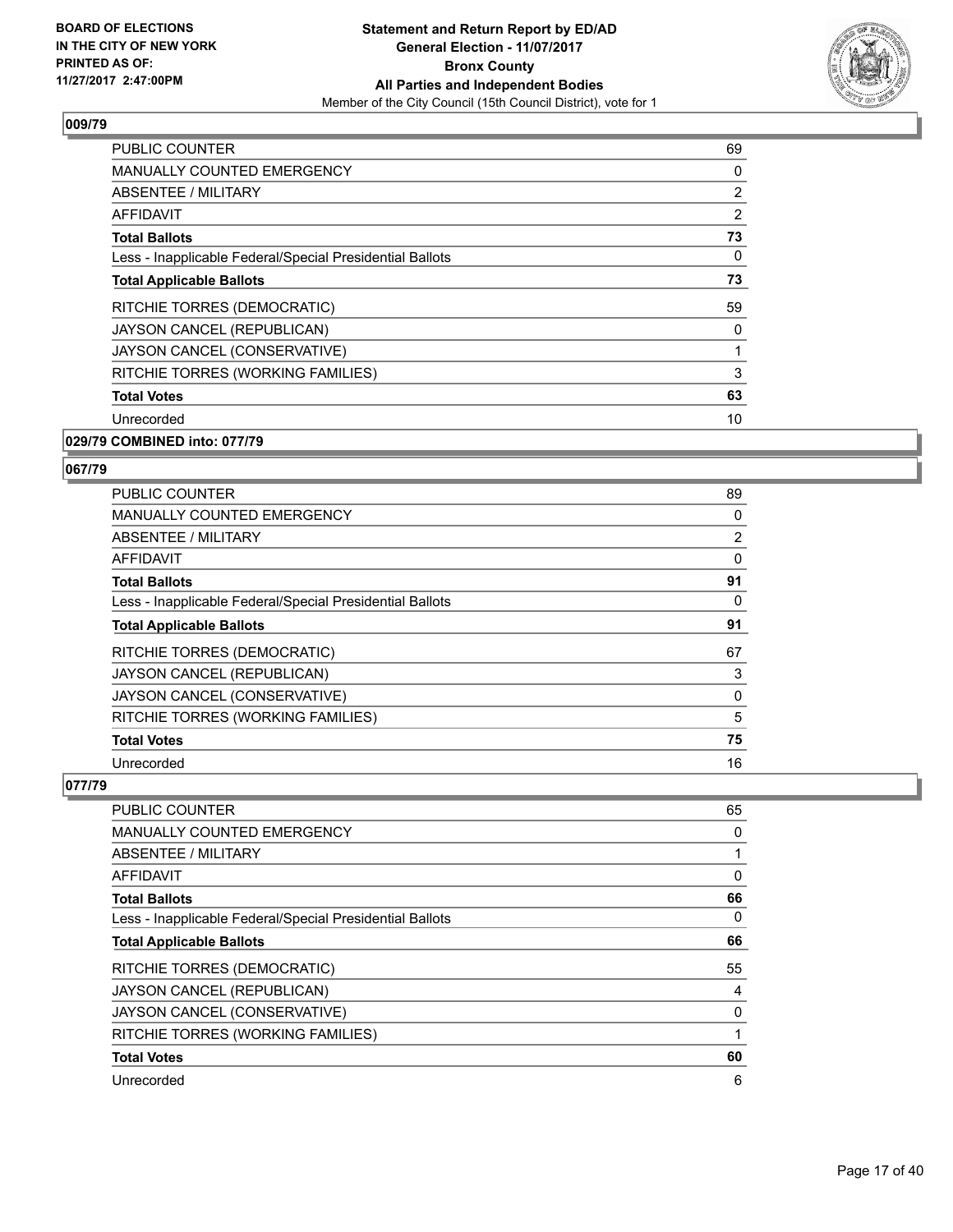

| <b>PUBLIC COUNTER</b>                                    | 72 |
|----------------------------------------------------------|----|
| <b>MANUALLY COUNTED EMERGENCY</b>                        | 0  |
| ABSENTEE / MILITARY                                      | 0  |
| AFFIDAVIT                                                |    |
| <b>Total Ballots</b>                                     | 73 |
| Less - Inapplicable Federal/Special Presidential Ballots | 0  |
| <b>Total Applicable Ballots</b>                          | 73 |
| RITCHIE TORRES (DEMOCRATIC)                              | 62 |
| JAYSON CANCEL (REPUBLICAN)                               | 0  |
| JAYSON CANCEL (CONSERVATIVE)                             | 0  |
| RITCHIE TORRES (WORKING FAMILIES)                        | 5  |
| <b>Total Votes</b>                                       | 67 |
| Unrecorded                                               | 6  |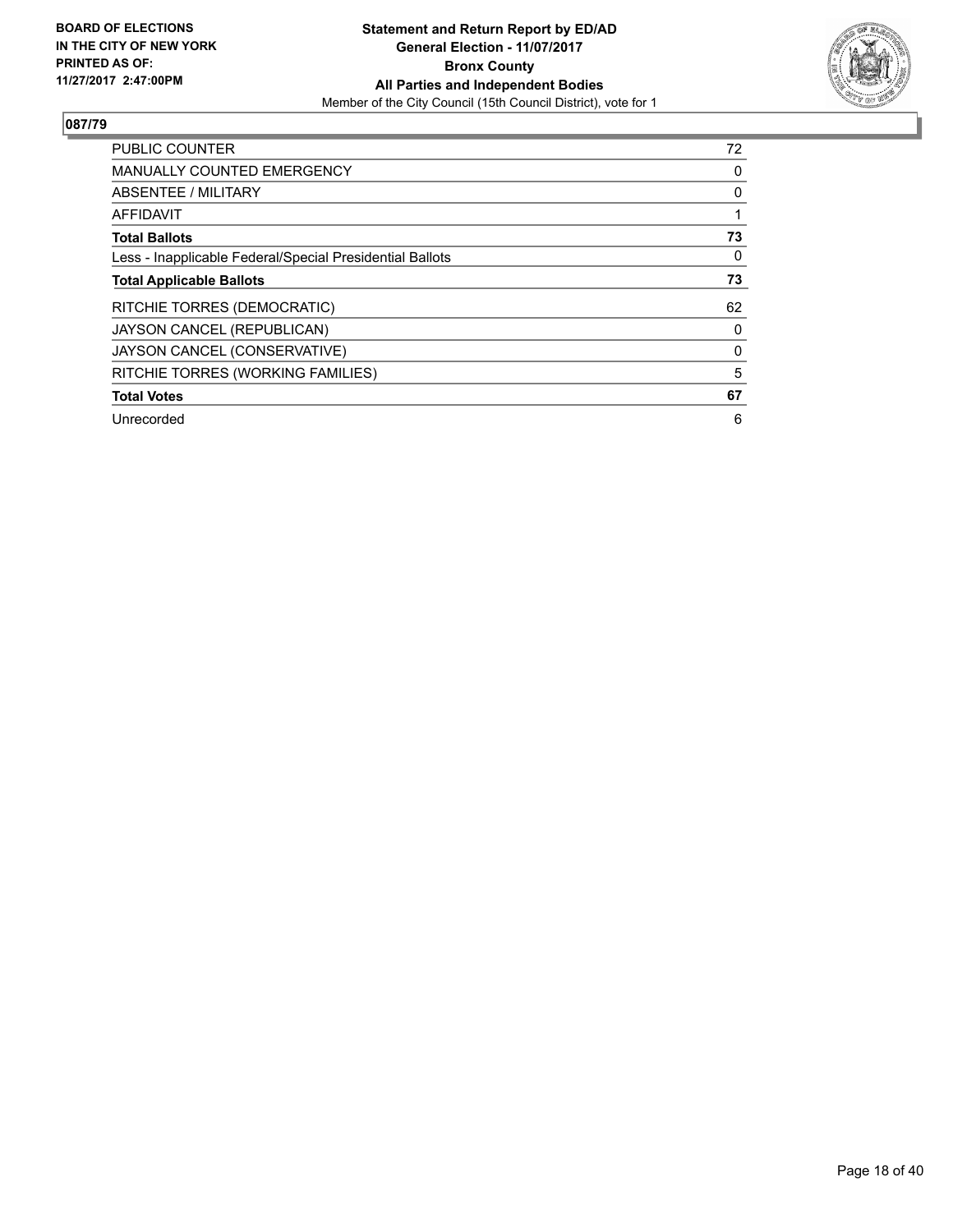

| <b>PUBLIC COUNTER</b>                                    | 62             |
|----------------------------------------------------------|----------------|
| <b>MANUALLY COUNTED EMERGENCY</b>                        | 0              |
| ABSENTEE / MILITARY                                      | 0              |
| AFFIDAVIT                                                |                |
| <b>Total Ballots</b>                                     | 63             |
| Less - Inapplicable Federal/Special Presidential Ballots | 0              |
| <b>Total Applicable Ballots</b>                          | 63             |
| RITCHIE TORRES (DEMOCRATIC)                              | 43             |
| JAYSON CANCEL (REPUBLICAN)                               | 5              |
| JAYSON CANCEL (CONSERVATIVE)                             | $\overline{2}$ |
| RITCHIE TORRES (WORKING FAMILIES)                        |                |
| <b>Total Votes</b>                                       | 51             |
| Unrecorded                                               | 12             |

# **013/80**

| PUBLIC COUNTER                                           | 149 |
|----------------------------------------------------------|-----|
| <b>MANUALLY COUNTED EMERGENCY</b>                        | 0   |
| ABSENTEE / MILITARY                                      |     |
| AFFIDAVIT                                                |     |
| <b>Total Ballots</b>                                     | 151 |
| Less - Inapplicable Federal/Special Presidential Ballots | 0   |
| <b>Total Applicable Ballots</b>                          | 151 |
| RITCHIE TORRES (DEMOCRATIC)                              | 108 |
| JAYSON CANCEL (REPUBLICAN)                               | 17  |
| JAYSON CANCEL (CONSERVATIVE)                             | 2   |
| RITCHIE TORRES (WORKING FAMILIES)                        | 10  |
| <b>Total Votes</b>                                       | 137 |
| Unrecorded                                               | 14  |

| PUBLIC COUNTER                                           | 137         |
|----------------------------------------------------------|-------------|
| MANUALLY COUNTED EMERGENCY                               | 0           |
| ABSENTEE / MILITARY                                      | 4           |
| AFFIDAVIT                                                |             |
| <b>Total Ballots</b>                                     | 142         |
| Less - Inapplicable Federal/Special Presidential Ballots | 0           |
| <b>Total Applicable Ballots</b>                          | 142         |
| RITCHIE TORRES (DEMOCRATIC)                              | 121         |
| JAYSON CANCEL (REPUBLICAN)                               |             |
| JAYSON CANCEL (CONSERVATIVE)                             | $\mathbf 0$ |
| RITCHIE TORRES (WORKING FAMILIES)                        | 6           |
| <b>Total Votes</b>                                       | 128         |
| Unrecorded                                               | 14          |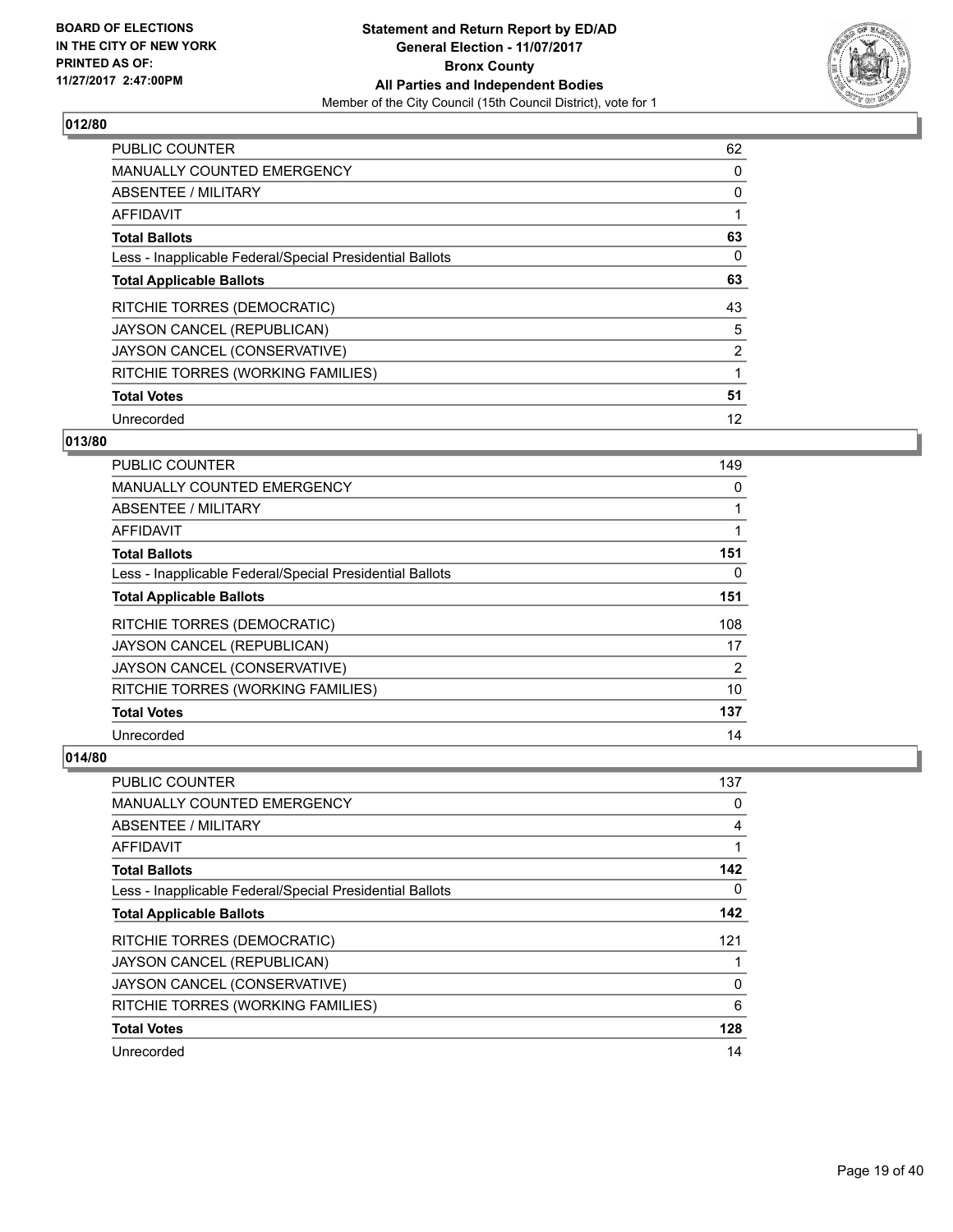

| <b>PUBLIC COUNTER</b>                                    | 87             |
|----------------------------------------------------------|----------------|
| <b>MANUALLY COUNTED EMERGENCY</b>                        | 0              |
| ABSENTEE / MILITARY                                      | 0              |
| AFFIDAVIT                                                | 3              |
| <b>Total Ballots</b>                                     | 90             |
| Less - Inapplicable Federal/Special Presidential Ballots | 0              |
| <b>Total Applicable Ballots</b>                          | 90             |
| RITCHIE TORRES (DEMOCRATIC)                              | 68             |
| JAYSON CANCEL (REPUBLICAN)                               | 7              |
| JAYSON CANCEL (CONSERVATIVE)                             | 0              |
| RITCHIE TORRES (WORKING FAMILIES)                        | 4              |
| MARK GJONAJ (WRITE-IN)                                   | $\overline{2}$ |
| UNATTRIBUTABLE WRITE-IN (WRITE-IN)                       | 1              |
| <b>Total Votes</b>                                       | 82             |
| Unrecorded                                               | 8              |

## **046/80**

| <b>PUBLIC COUNTER</b>                                    | 73             |
|----------------------------------------------------------|----------------|
| <b>MANUALLY COUNTED EMERGENCY</b>                        | 0              |
| ABSENTEE / MILITARY                                      |                |
| AFFIDAVIT                                                | 0              |
| <b>Total Ballots</b>                                     | 74             |
| Less - Inapplicable Federal/Special Presidential Ballots | 0              |
| <b>Total Applicable Ballots</b>                          | 74             |
| RITCHIE TORRES (DEMOCRATIC)                              | 62             |
| JAYSON CANCEL (REPUBLICAN)                               | 5              |
| JAYSON CANCEL (CONSERVATIVE)                             | 0              |
| RITCHIE TORRES (WORKING FAMILIES)                        | $\overline{2}$ |
| MARK GJONAJ (WRITE-IN)                                   |                |
| <b>Total Votes</b>                                       | 70             |
| Unrecorded                                               | 4              |

| PUBLIC COUNTER                                           | 135         |
|----------------------------------------------------------|-------------|
| <b>MANUALLY COUNTED EMERGENCY</b>                        | 0           |
| ABSENTEE / MILITARY                                      | 8           |
| AFFIDAVIT                                                | $\mathbf 0$ |
| <b>Total Ballots</b>                                     | 143         |
| Less - Inapplicable Federal/Special Presidential Ballots | 0           |
| <b>Total Applicable Ballots</b>                          | 143         |
| RITCHIE TORRES (DEMOCRATIC)                              | 97          |
| JAYSON CANCEL (REPUBLICAN)                               | 16          |
| JAYSON CANCEL (CONSERVATIVE)                             | 2           |
| RITCHIE TORRES (WORKING FAMILIES)                        | 11          |
| DIANA AYALA (WRITE-IN)                                   | 1           |
| <b>Total Votes</b>                                       | 127         |
| Unrecorded                                               | 16          |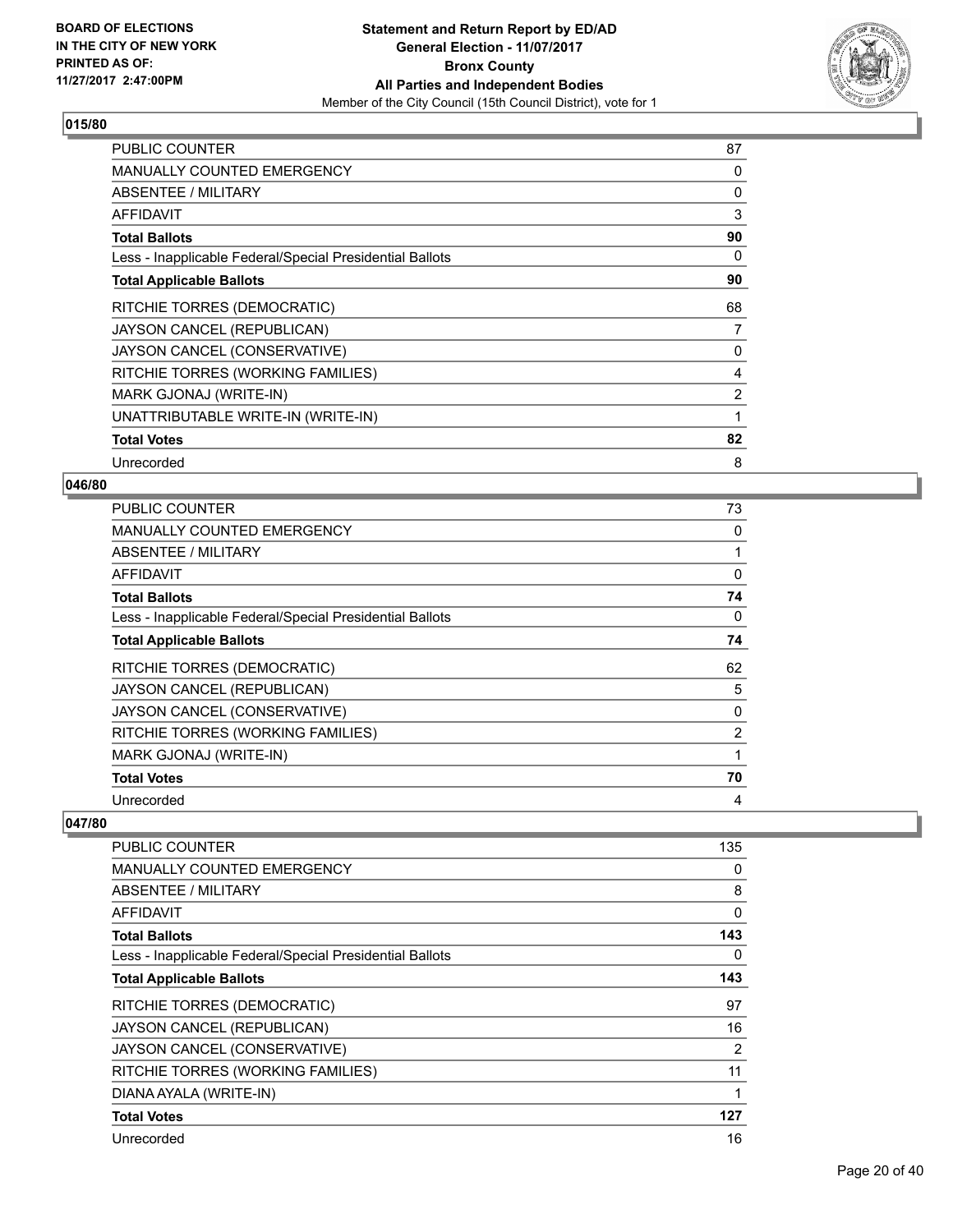

| <b>PUBLIC COUNTER</b>                                    | 237 |
|----------------------------------------------------------|-----|
| <b>MANUALLY COUNTED EMERGENCY</b>                        | 0   |
| ABSENTEE / MILITARY                                      | 8   |
| <b>AFFIDAVIT</b>                                         | 6   |
| <b>Total Ballots</b>                                     | 251 |
| Less - Inapplicable Federal/Special Presidential Ballots | 0   |
| <b>Total Applicable Ballots</b>                          | 251 |
| RITCHIE TORRES (DEMOCRATIC)                              | 194 |
| JAYSON CANCEL (REPUBLICAN)                               | 12  |
| JAYSON CANCEL (CONSERVATIVE)                             | 6   |
| RITCHIE TORRES (WORKING FAMILIES)                        | 8   |
| <b>Total Votes</b>                                       | 220 |
| Unrecorded                                               | 31  |

# **049/80**

| PUBLIC COUNTER                                           | 0  |
|----------------------------------------------------------|----|
| <b>MANUALLY COUNTED EMERGENCY</b>                        | 0  |
| ABSENTEE / MILITARY                                      | 28 |
| AFFIDAVIT                                                | 0  |
| <b>Total Ballots</b>                                     | 28 |
| Less - Inapplicable Federal/Special Presidential Ballots | 0  |
| <b>Total Applicable Ballots</b>                          | 28 |
| RITCHIE TORRES (DEMOCRATIC)                              | 25 |
| JAYSON CANCEL (REPUBLICAN)                               |    |
| JAYSON CANCEL (CONSERVATIVE)                             | 0  |
| RITCHIE TORRES (WORKING FAMILIES)                        |    |
| <b>Total Votes</b>                                       | 27 |
| Unrecorded                                               |    |

| <b>PUBLIC COUNTER</b>                                    | 102            |
|----------------------------------------------------------|----------------|
| <b>MANUALLY COUNTED EMERGENCY</b>                        | 0              |
| ABSENTEE / MILITARY                                      | 3              |
| AFFIDAVIT                                                | $\overline{2}$ |
| <b>Total Ballots</b>                                     | 107            |
| Less - Inapplicable Federal/Special Presidential Ballots | 0              |
| <b>Total Applicable Ballots</b>                          | 107            |
| RITCHIE TORRES (DEMOCRATIC)                              | 82             |
| JAYSON CANCEL (REPUBLICAN)                               | 5              |
| JAYSON CANCEL (CONSERVATIVE)                             | $\overline{2}$ |
| RITCHIE TORRES (WORKING FAMILIES)                        | 5              |
| <b>Total Votes</b>                                       | 94             |
| Unrecorded                                               | 13             |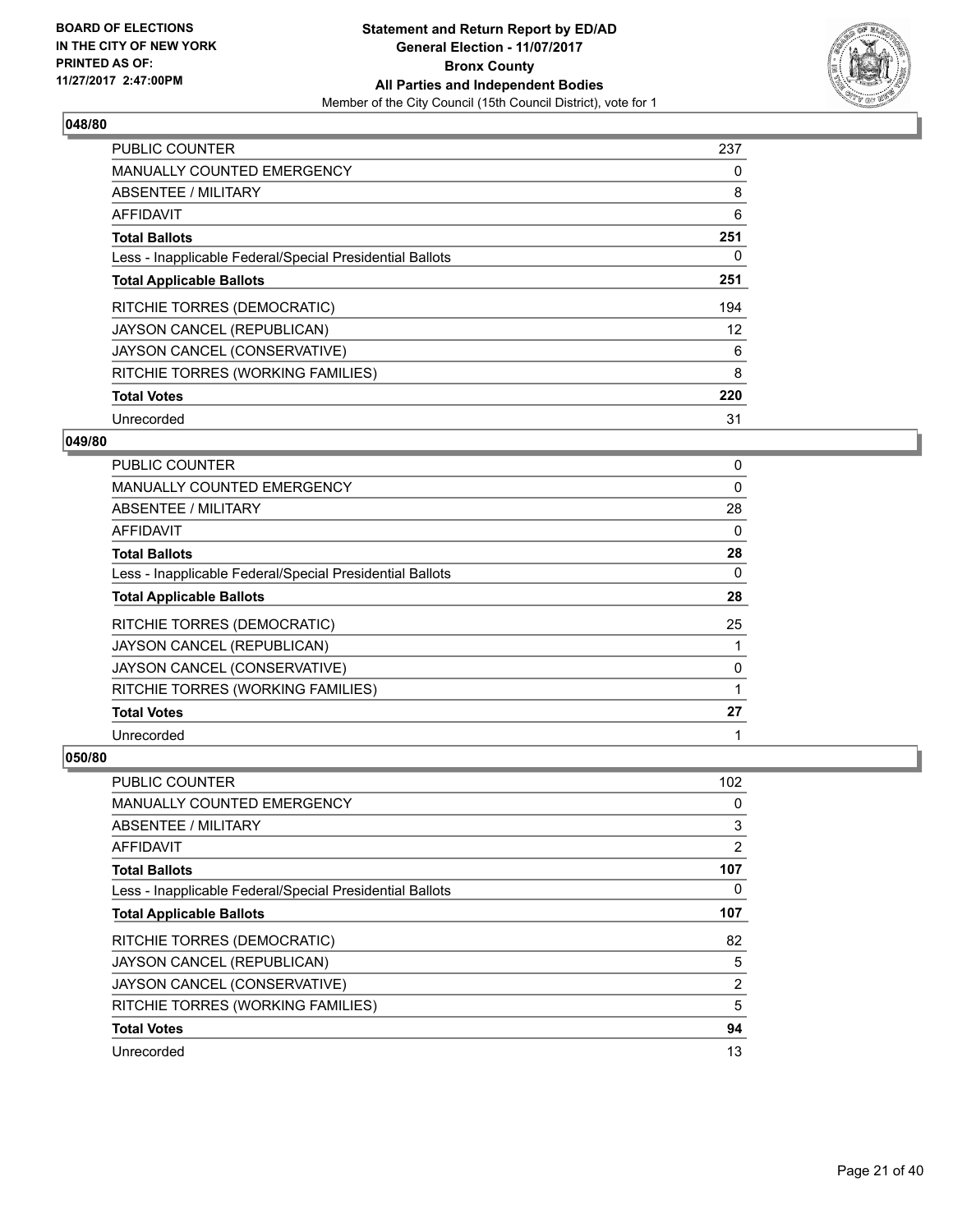

| <b>PUBLIC COUNTER</b>                                    | 146 |
|----------------------------------------------------------|-----|
| <b>MANUALLY COUNTED EMERGENCY</b>                        | 0   |
| ABSENTEE / MILITARY                                      | 4   |
| <b>AFFIDAVIT</b>                                         | 1   |
| <b>Total Ballots</b>                                     | 151 |
| Less - Inapplicable Federal/Special Presidential Ballots | 0   |
| <b>Total Applicable Ballots</b>                          | 151 |
| RITCHIE TORRES (DEMOCRATIC)                              | 127 |
| JAYSON CANCEL (REPUBLICAN)                               | 6   |
| JAYSON CANCEL (CONSERVATIVE)                             |     |
| RITCHIE TORRES (WORKING FAMILIES)                        | 6   |
| <b>Total Votes</b>                                       | 140 |
| Unrecorded                                               | 11  |

# **053/80**

| PUBLIC COUNTER                                           | 90       |
|----------------------------------------------------------|----------|
| <b>MANUALLY COUNTED EMERGENCY</b>                        | 0        |
| ABSENTEE / MILITARY                                      | 3        |
| AFFIDAVIT                                                |          |
| <b>Total Ballots</b>                                     | 94       |
| Less - Inapplicable Federal/Special Presidential Ballots | $\Omega$ |
| <b>Total Applicable Ballots</b>                          | 94       |
| RITCHIE TORRES (DEMOCRATIC)                              | 80       |
| JAYSON CANCEL (REPUBLICAN)                               | 3        |
| JAYSON CANCEL (CONSERVATIVE)                             | 0        |
| RITCHIE TORRES (WORKING FAMILIES)                        | 6        |
| <b>Total Votes</b>                                       | 89       |
| Unrecorded                                               | 5        |

| PUBLIC COUNTER                                           | 167            |
|----------------------------------------------------------|----------------|
| <b>MANUALLY COUNTED EMERGENCY</b>                        | 0              |
| ABSENTEE / MILITARY                                      | 10             |
| AFFIDAVIT                                                | 0              |
| <b>Total Ballots</b>                                     | 177            |
| Less - Inapplicable Federal/Special Presidential Ballots | 0              |
| <b>Total Applicable Ballots</b>                          | 177            |
| <b>RITCHIE TORRES (DEMOCRATIC)</b>                       | 140            |
| JAYSON CANCEL (REPUBLICAN)                               | 11             |
| JAYSON CANCEL (CONSERVATIVE)                             | $\overline{2}$ |
| RITCHIE TORRES (WORKING FAMILIES)                        | 4              |
| <b>Total Votes</b>                                       | 157            |
| Unrecorded                                               | 20             |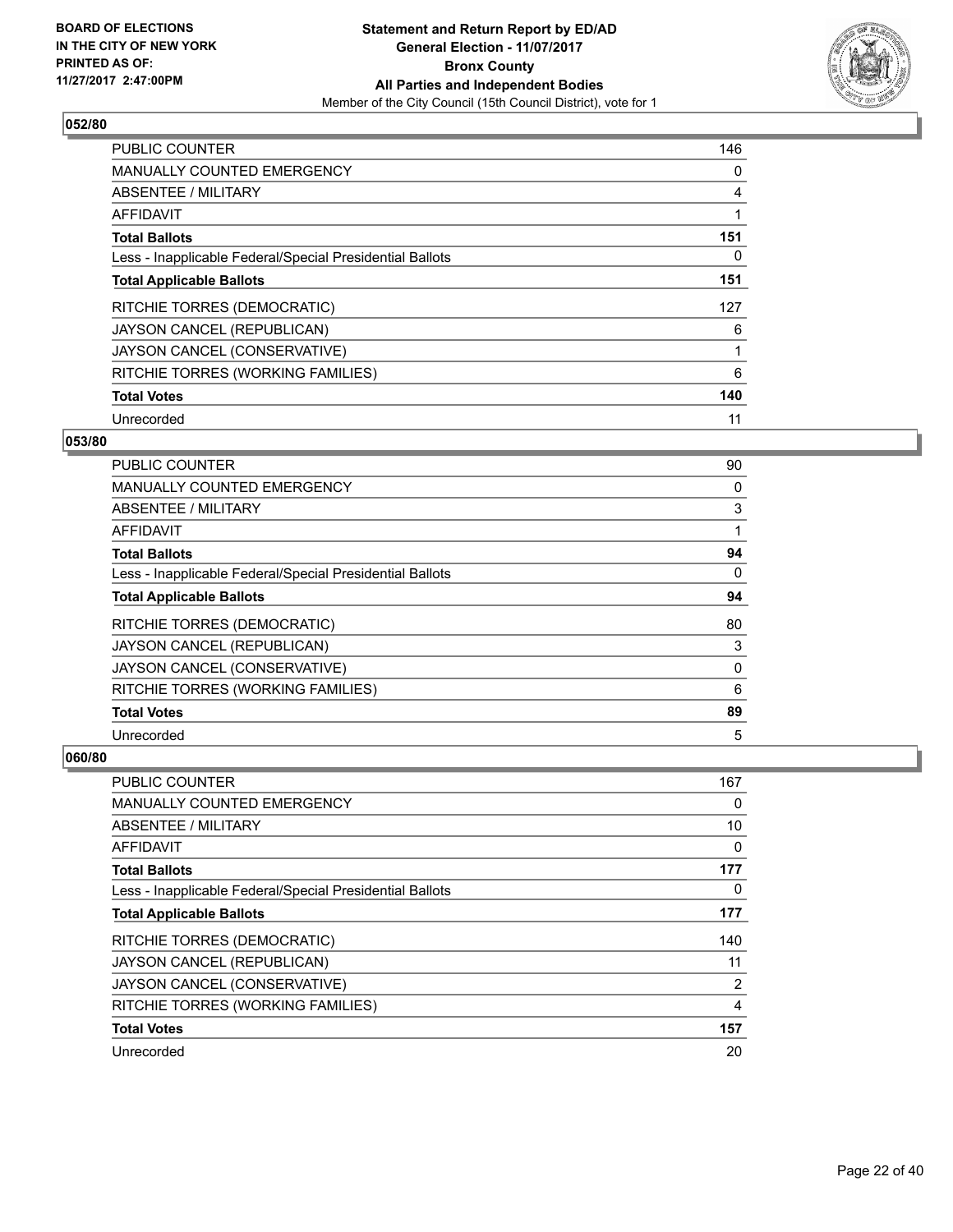

| <b>PUBLIC COUNTER</b>                                    | 167            |
|----------------------------------------------------------|----------------|
| <b>MANUALLY COUNTED EMERGENCY</b>                        | 0              |
| ABSENTEE / MILITARY                                      | $\overline{7}$ |
| <b>AFFIDAVIT</b>                                         |                |
| <b>Total Ballots</b>                                     | 175            |
| Less - Inapplicable Federal/Special Presidential Ballots | 0              |
| <b>Total Applicable Ballots</b>                          | 175            |
| RITCHIE TORRES (DEMOCRATIC)                              | 142            |
| JAYSON CANCEL (REPUBLICAN)                               | 11             |
| JAYSON CANCEL (CONSERVATIVE)                             | 0              |
| RITCHIE TORRES (WORKING FAMILIES)                        | 3              |
| <b>Total Votes</b>                                       | 156            |
| Unrecorded                                               | 19             |

# **063/80**

| <b>PUBLIC COUNTER</b>                                    | 243 |
|----------------------------------------------------------|-----|
| <b>MANUALLY COUNTED EMERGENCY</b>                        | 0   |
| ABSENTEE / MILITARY                                      | 21  |
| AFFIDAVIT                                                | 3   |
| <b>Total Ballots</b>                                     | 267 |
| Less - Inapplicable Federal/Special Presidential Ballots | 0   |
| <b>Total Applicable Ballots</b>                          | 267 |
| RITCHIE TORRES (DEMOCRATIC)                              | 212 |
| JAYSON CANCEL (REPUBLICAN)                               | 9   |
| JAYSON CANCEL (CONSERVATIVE)                             | 3   |
| RITCHIE TORRES (WORKING FAMILIES)                        | 12  |
| <b>Total Votes</b>                                       | 236 |
| Unrecorded                                               | 31  |

| <b>PUBLIC COUNTER</b>                                    | 214            |
|----------------------------------------------------------|----------------|
| <b>MANUALLY COUNTED EMERGENCY</b>                        | 0              |
| ABSENTEE / MILITARY                                      | 4              |
| AFFIDAVIT                                                | $\overline{2}$ |
| <b>Total Ballots</b>                                     | 220            |
| Less - Inapplicable Federal/Special Presidential Ballots | 0              |
| <b>Total Applicable Ballots</b>                          | 220            |
| RITCHIE TORRES (DEMOCRATIC)                              | 184            |
| JAYSON CANCEL (REPUBLICAN)                               | 3              |
| JAYSON CANCEL (CONSERVATIVE)                             | 3              |
| RITCHIE TORRES (WORKING FAMILIES)                        | 12             |
| <b>Total Votes</b>                                       | 202            |
| Unrecorded                                               | 18             |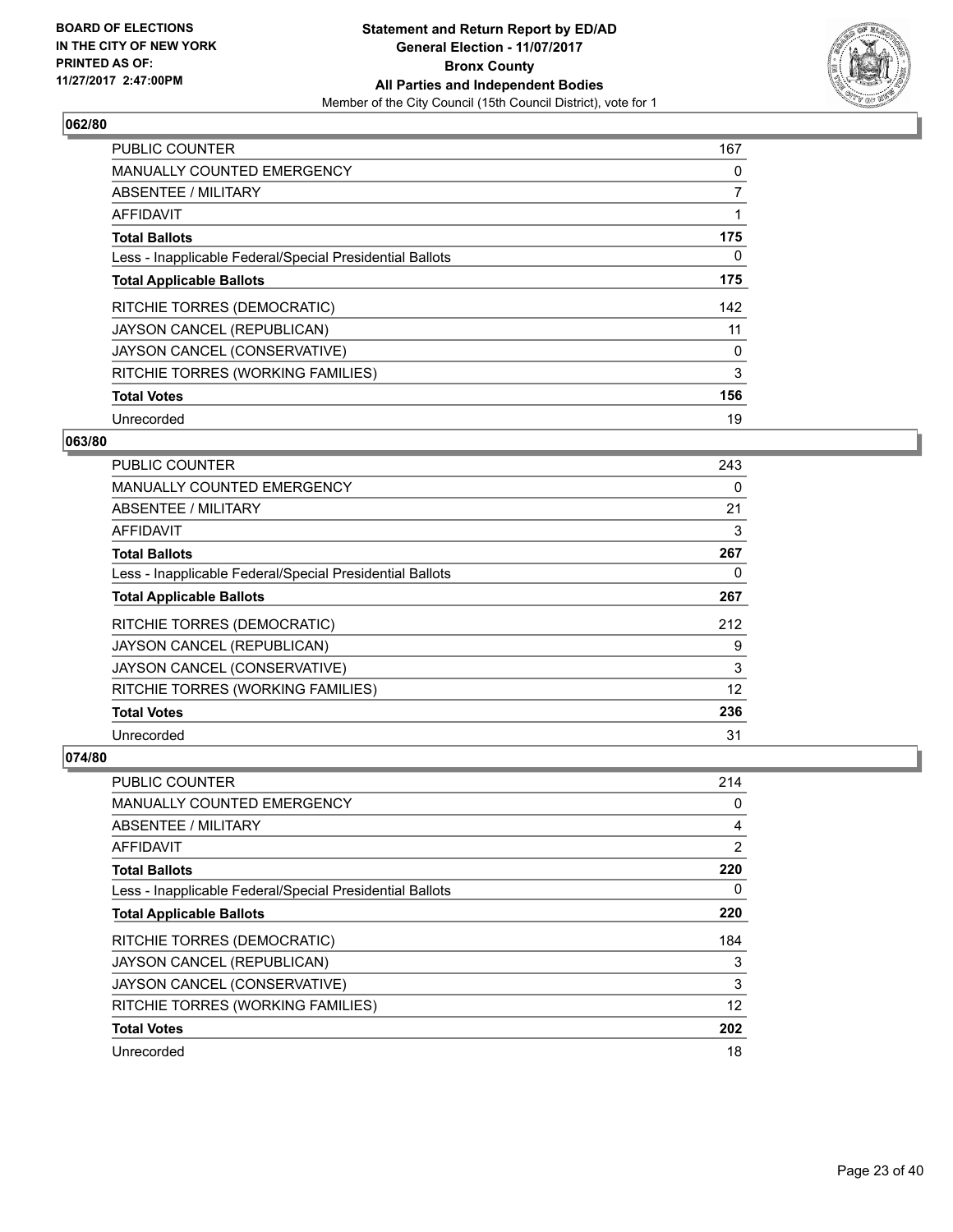

| <b>PUBLIC COUNTER</b>                                    | 0 |
|----------------------------------------------------------|---|
| MANUALLY COUNTED EMERGENCY                               | 0 |
| ABSENTEE / MILITARY                                      | 0 |
| AFFIDAVIT                                                | 0 |
| <b>Total Ballots</b>                                     | 0 |
| Less - Inapplicable Federal/Special Presidential Ballots | 0 |
| <b>Total Applicable Ballots</b>                          | 0 |
| RITCHIE TORRES (DEMOCRATIC)                              | 0 |
| JAYSON CANCEL (REPUBLICAN)                               | 0 |
| JAYSON CANCEL (CONSERVATIVE)                             | 0 |
| RITCHIE TORRES (WORKING FAMILIES)                        | 0 |
|                                                          |   |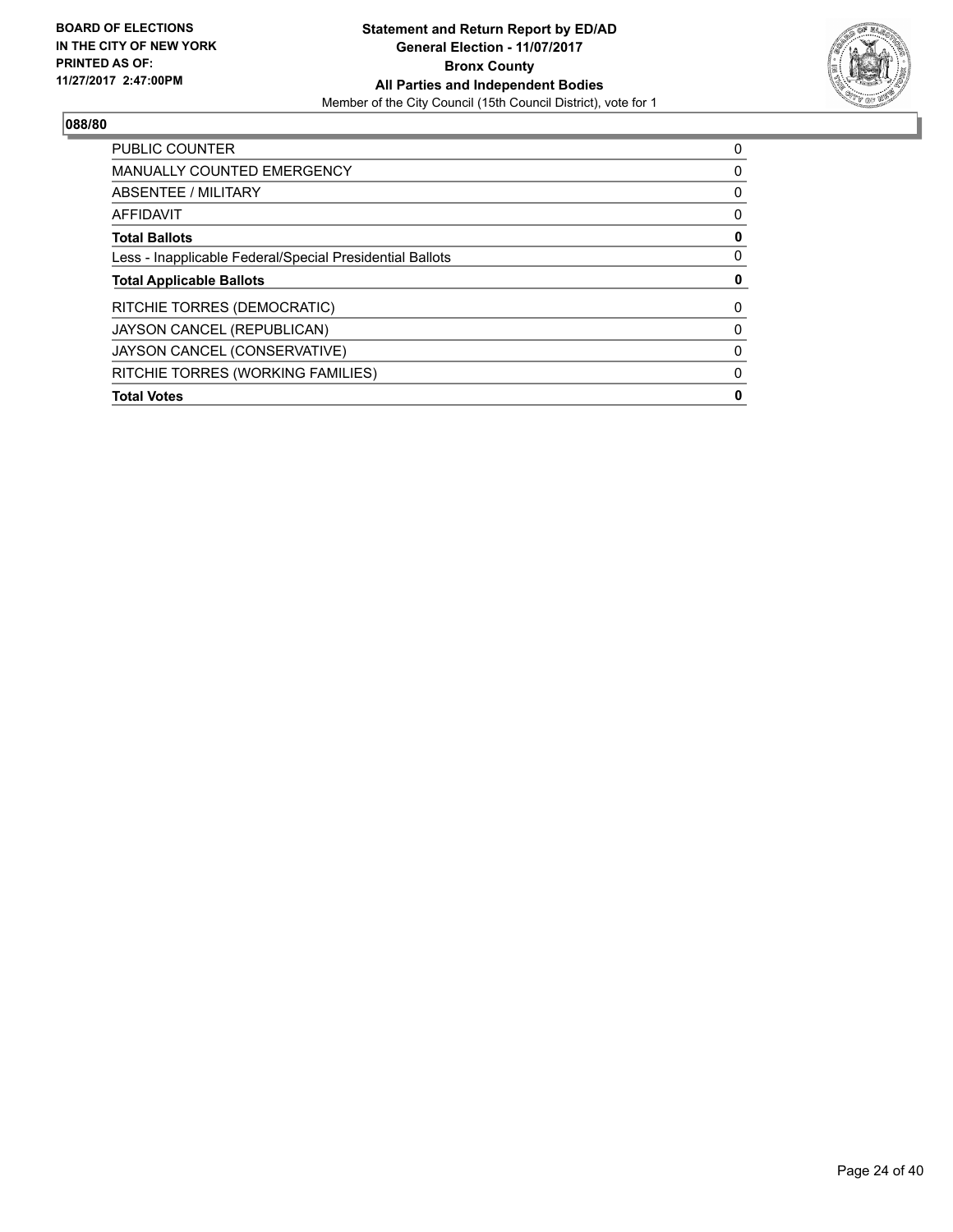

| <b>PUBLIC COUNTER</b>                                    | 113 |
|----------------------------------------------------------|-----|
| <b>MANUALLY COUNTED EMERGENCY</b>                        | 0   |
| ABSENTEE / MILITARY                                      | 2   |
| AFFIDAVIT                                                | 3   |
| <b>Total Ballots</b>                                     | 118 |
| Less - Inapplicable Federal/Special Presidential Ballots | 0   |
| <b>Total Applicable Ballots</b>                          | 118 |
| RITCHIE TORRES (DEMOCRATIC)                              | 89  |
| JAYSON CANCEL (REPUBLICAN)                               | 2   |
| JAYSON CANCEL (CONSERVATIVE)                             | 0   |
| RITCHIE TORRES (WORKING FAMILIES)                        | 3   |
| ELVIS SANTANA (WRITE-IN)                                 | 2   |
| <b>Total Votes</b>                                       | 96  |
| Unrecorded                                               | 22  |

# **030/86**

| PUBLIC COUNTER                                           | 123 |
|----------------------------------------------------------|-----|
| <b>MANUALLY COUNTED EMERGENCY</b>                        | 0   |
| ABSENTEE / MILITARY                                      | 3   |
| AFFIDAVIT                                                | 2   |
| <b>Total Ballots</b>                                     | 128 |
| Less - Inapplicable Federal/Special Presidential Ballots | 0   |
| <b>Total Applicable Ballots</b>                          | 128 |
| RITCHIE TORRES (DEMOCRATIC)                              | 74  |
| JAYSON CANCEL (REPUBLICAN)                               | 6   |
| JAYSON CANCEL (CONSERVATIVE)                             | 0   |
| RITCHIE TORRES (WORKING FAMILIES)                        | 9   |
| <b>Total Votes</b>                                       | 89  |
| Unrecorded                                               | 39  |

| PUBLIC COUNTER                                           | 167            |
|----------------------------------------------------------|----------------|
| <b>MANUALLY COUNTED EMERGENCY</b>                        | 0              |
| ABSENTEE / MILITARY                                      | 3              |
| AFFIDAVIT                                                | 2              |
| <b>Total Ballots</b>                                     | 172            |
| Less - Inapplicable Federal/Special Presidential Ballots | 0              |
| <b>Total Applicable Ballots</b>                          | 172            |
| RITCHIE TORRES (DEMOCRATIC)                              | 128            |
| JAYSON CANCEL (REPUBLICAN)                               | 8              |
| JAYSON CANCEL (CONSERVATIVE)                             | $\overline{2}$ |
| RITCHIE TORRES (WORKING FAMILIES)                        | 3              |
| <b>Total Votes</b>                                       | 141            |
| Unrecorded                                               | 31             |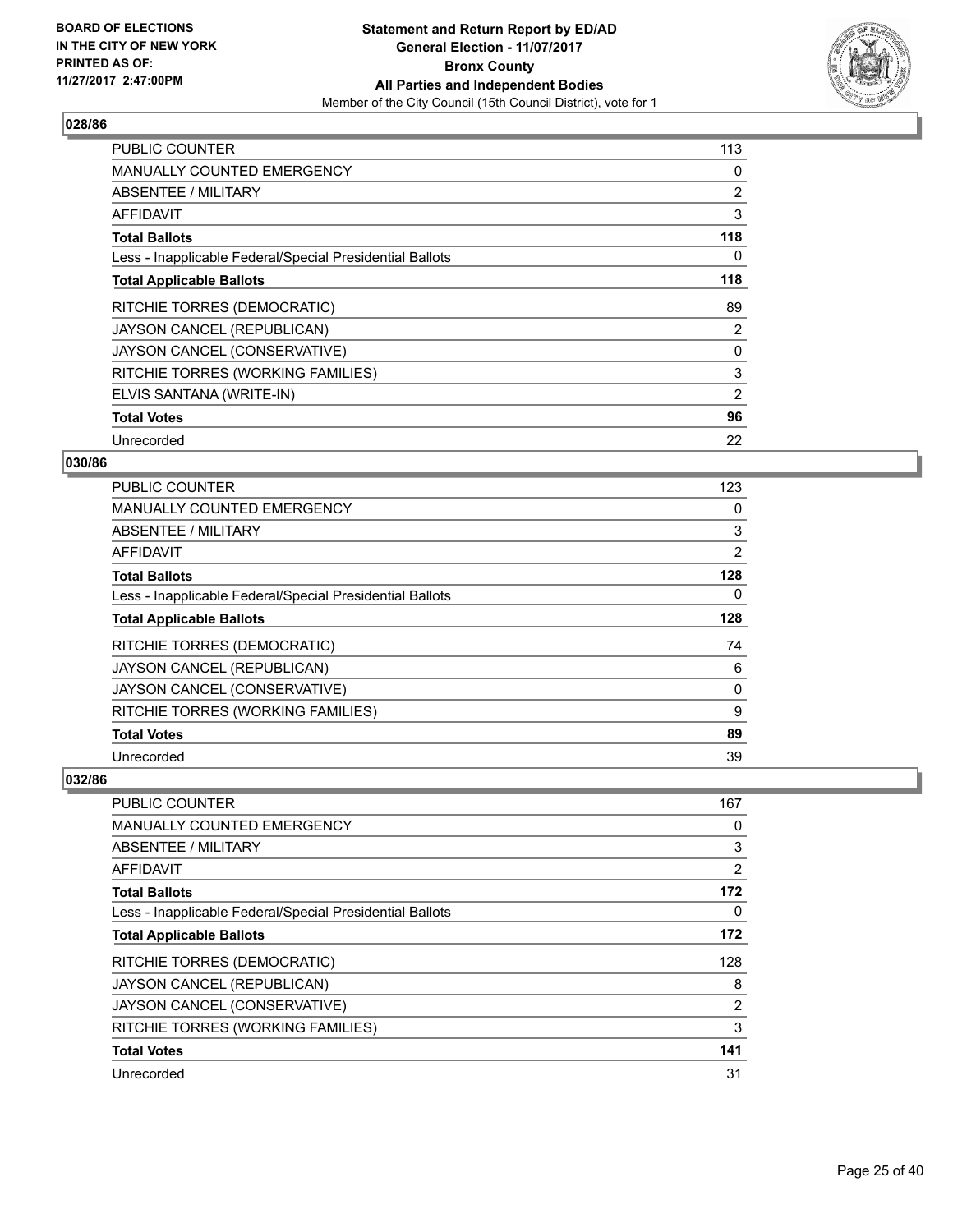

| <b>PUBLIC COUNTER</b>                                    | 140            |
|----------------------------------------------------------|----------------|
| <b>MANUALLY COUNTED EMERGENCY</b>                        | 0              |
| ABSENTEE / MILITARY                                      |                |
| <b>AFFIDAVIT</b>                                         | $\overline{2}$ |
| <b>Total Ballots</b>                                     | 143            |
| Less - Inapplicable Federal/Special Presidential Ballots | 0              |
| <b>Total Applicable Ballots</b>                          | 143            |
| RITCHIE TORRES (DEMOCRATIC)                              | 117            |
| JAYSON CANCEL (REPUBLICAN)                               | 4              |
| JAYSON CANCEL (CONSERVATIVE)                             |                |
| RITCHIE TORRES (WORKING FAMILIES)                        | 6              |
| <b>Total Votes</b>                                       | 128            |
| Unrecorded                                               | 15             |

#### **036/86**

| <b>PUBLIC COUNTER</b>                                    | 153 |
|----------------------------------------------------------|-----|
| <b>MANUALLY COUNTED EMERGENCY</b>                        | 0   |
| ABSENTEE / MILITARY                                      | 3   |
| AFFIDAVIT                                                | 5   |
| <b>Total Ballots</b>                                     | 161 |
| Less - Inapplicable Federal/Special Presidential Ballots | 0   |
| <b>Total Applicable Ballots</b>                          | 161 |
| RITCHIE TORRES (DEMOCRATIC)                              | 138 |
| JAYSON CANCEL (REPUBLICAN)                               | 4   |
| JAYSON CANCEL (CONSERVATIVE)                             |     |
| RITCHIE TORRES (WORKING FAMILIES)                        | 4   |
| <b>Total Votes</b>                                       | 147 |
| Unrecorded                                               | 14  |

| PUBLIC COUNTER                                           | 71 |
|----------------------------------------------------------|----|
| <b>MANUALLY COUNTED EMERGENCY</b>                        | 0  |
| ABSENTEE / MILITARY                                      | 3  |
| AFFIDAVIT                                                | 3  |
| <b>Total Ballots</b>                                     | 77 |
| Less - Inapplicable Federal/Special Presidential Ballots | 0  |
| <b>Total Applicable Ballots</b>                          | 77 |
| RITCHIE TORRES (DEMOCRATIC)                              | 56 |
| JAYSON CANCEL (REPUBLICAN)                               | 2  |
| JAYSON CANCEL (CONSERVATIVE)                             | 0  |
| RITCHIE TORRES (WORKING FAMILIES)                        | 6  |
| <b>Total Votes</b>                                       | 64 |
| Unrecorded                                               | 13 |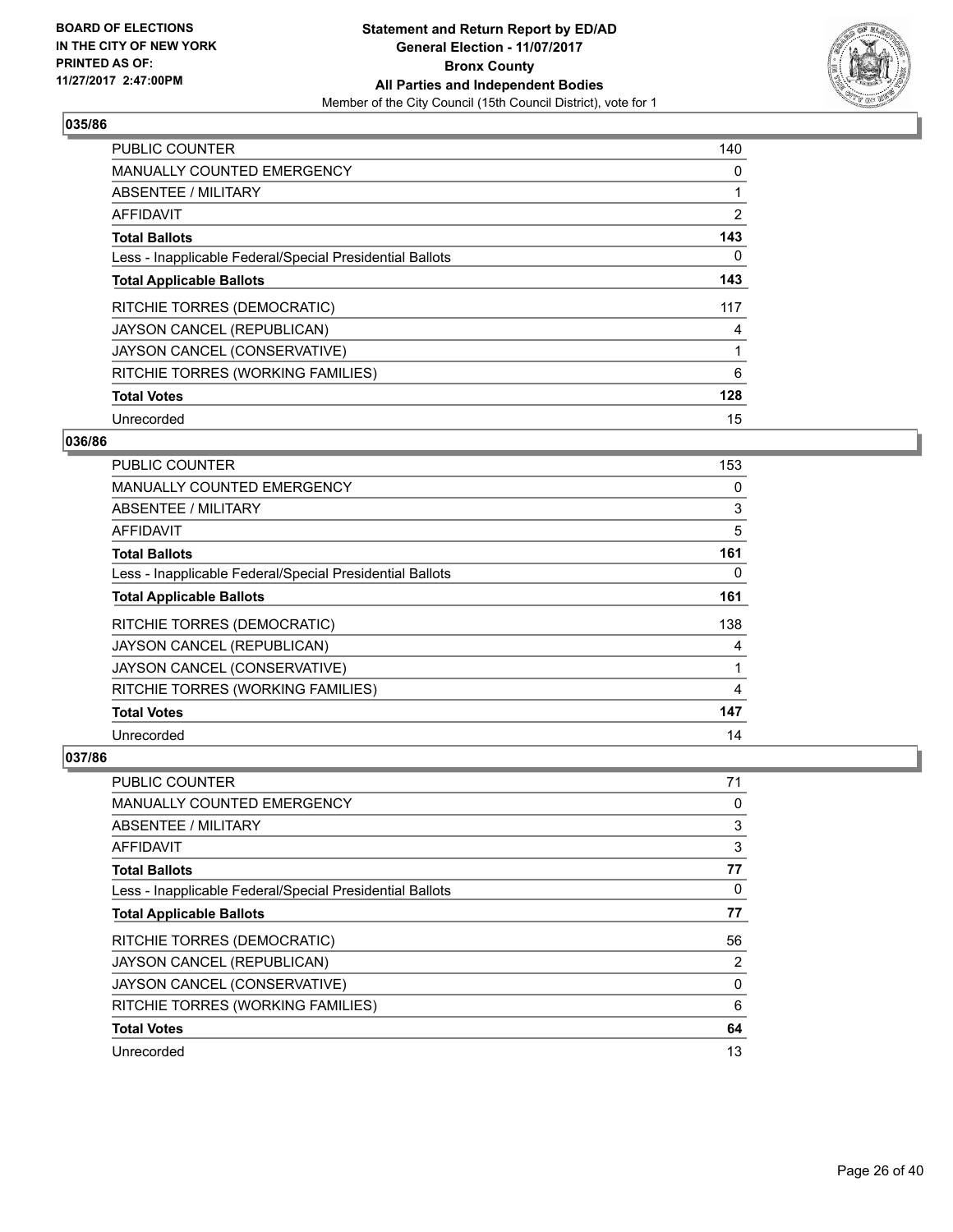

| <b>PUBLIC COUNTER</b>                                    | 111 |
|----------------------------------------------------------|-----|
| <b>MANUALLY COUNTED EMERGENCY</b>                        | 0   |
| ABSENTEE / MILITARY                                      | 4   |
| <b>AFFIDAVIT</b>                                         |     |
| <b>Total Ballots</b>                                     | 116 |
| Less - Inapplicable Federal/Special Presidential Ballots | 0   |
| <b>Total Applicable Ballots</b>                          | 116 |
| RITCHIE TORRES (DEMOCRATIC)                              | 81  |
| JAYSON CANCEL (REPUBLICAN)                               | 10  |
| JAYSON CANCEL (CONSERVATIVE)                             | 2   |
| RITCHIE TORRES (WORKING FAMILIES)                        | 3   |
| <b>Total Votes</b>                                       | 96  |
| Unrecorded                                               | 20  |

# **039/86**

| PUBLIC COUNTER                                           | 98  |
|----------------------------------------------------------|-----|
| <b>MANUALLY COUNTED EMERGENCY</b>                        | 0   |
| ABSENTEE / MILITARY                                      | 3   |
| AFFIDAVIT                                                | 4   |
| <b>Total Ballots</b>                                     | 105 |
| Less - Inapplicable Federal/Special Presidential Ballots | 0   |
| <b>Total Applicable Ballots</b>                          | 105 |
| <b>RITCHIE TORRES (DEMOCRATIC)</b>                       | 74  |
| JAYSON CANCEL (REPUBLICAN)                               | 3   |
| JAYSON CANCEL (CONSERVATIVE)                             | 0   |
| RITCHIE TORRES (WORKING FAMILIES)                        | 6   |
| <b>Total Votes</b>                                       | 83  |
| Unrecorded                                               | 22  |

| PUBLIC COUNTER                                           | 158 |
|----------------------------------------------------------|-----|
| <b>MANUALLY COUNTED EMERGENCY</b>                        | 0   |
| ABSENTEE / MILITARY                                      | 3   |
| AFFIDAVIT                                                | 4   |
| <b>Total Ballots</b>                                     | 165 |
| Less - Inapplicable Federal/Special Presidential Ballots | 0   |
| <b>Total Applicable Ballots</b>                          | 165 |
| <b>RITCHIE TORRES (DEMOCRATIC)</b>                       | 123 |
| JAYSON CANCEL (REPUBLICAN)                               | 4   |
| JAYSON CANCEL (CONSERVATIVE)                             | 0   |
| RITCHIE TORRES (WORKING FAMILIES)                        | 7   |
| <b>Total Votes</b>                                       | 134 |
| Unrecorded                                               | 31  |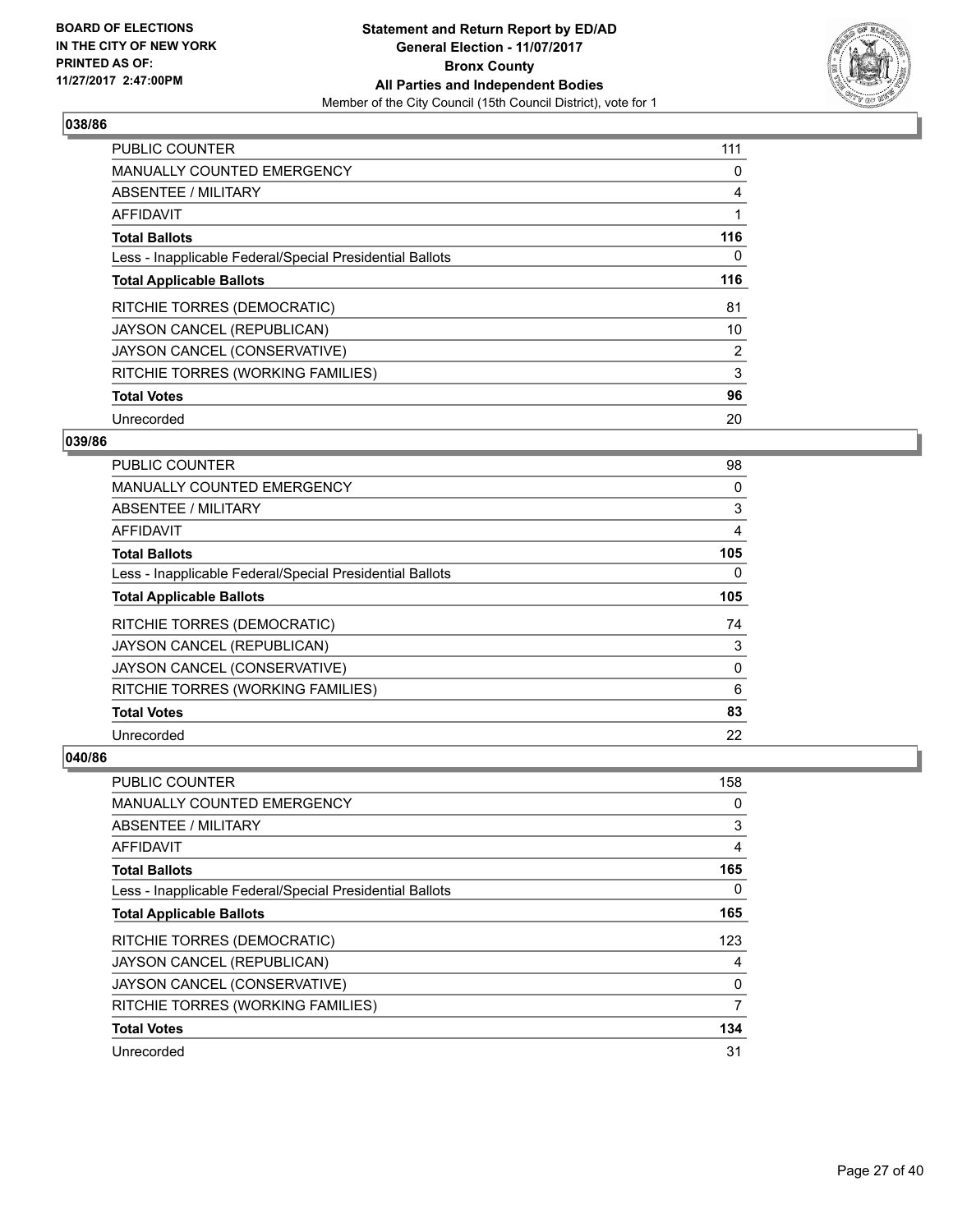

| <b>PUBLIC COUNTER</b>                                    | 106 |
|----------------------------------------------------------|-----|
| <b>MANUALLY COUNTED EMERGENCY</b>                        | 0   |
| ABSENTEE / MILITARY                                      | 0   |
| <b>AFFIDAVIT</b>                                         | 4   |
| <b>Total Ballots</b>                                     | 110 |
| Less - Inapplicable Federal/Special Presidential Ballots | 0   |
| <b>Total Applicable Ballots</b>                          | 110 |
| RITCHIE TORRES (DEMOCRATIC)                              | 97  |
| JAYSON CANCEL (REPUBLICAN)                               | 4   |
| JAYSON CANCEL (CONSERVATIVE)                             | 0   |
| RITCHIE TORRES (WORKING FAMILIES)                        | 1   |
| <b>Total Votes</b>                                       | 102 |
| Unrecorded                                               | 8   |

# **044/86**

| PUBLIC COUNTER                                           | 41             |
|----------------------------------------------------------|----------------|
| <b>MANUALLY COUNTED EMERGENCY</b>                        | 0              |
| ABSENTEE / MILITARY                                      | $\overline{2}$ |
| AFFIDAVIT                                                | 0              |
| <b>Total Ballots</b>                                     | 43             |
| Less - Inapplicable Federal/Special Presidential Ballots | 0              |
| <b>Total Applicable Ballots</b>                          | 43             |
| RITCHIE TORRES (DEMOCRATIC)                              | 38             |
| JAYSON CANCEL (REPUBLICAN)                               | 0              |
| JAYSON CANCEL (CONSERVATIVE)                             | 0              |
| RITCHIE TORRES (WORKING FAMILIES)                        | 0              |
| <b>Total Votes</b>                                       | 38             |
| Unrecorded                                               | 5              |

| PUBLIC COUNTER                                           | 167 |
|----------------------------------------------------------|-----|
| <b>MANUALLY COUNTED EMERGENCY</b>                        | 0   |
| ABSENTEE / MILITARY                                      | 4   |
| AFFIDAVIT                                                | 4   |
| <b>Total Ballots</b>                                     | 175 |
| Less - Inapplicable Federal/Special Presidential Ballots | 0   |
| <b>Total Applicable Ballots</b>                          | 175 |
| <b>RITCHIE TORRES (DEMOCRATIC)</b>                       | 134 |
| JAYSON CANCEL (REPUBLICAN)                               | 6   |
| JAYSON CANCEL (CONSERVATIVE)                             | 1   |
| RITCHIE TORRES (WORKING FAMILIES)                        | 6   |
| <b>Total Votes</b>                                       | 147 |
| Unrecorded                                               | 28  |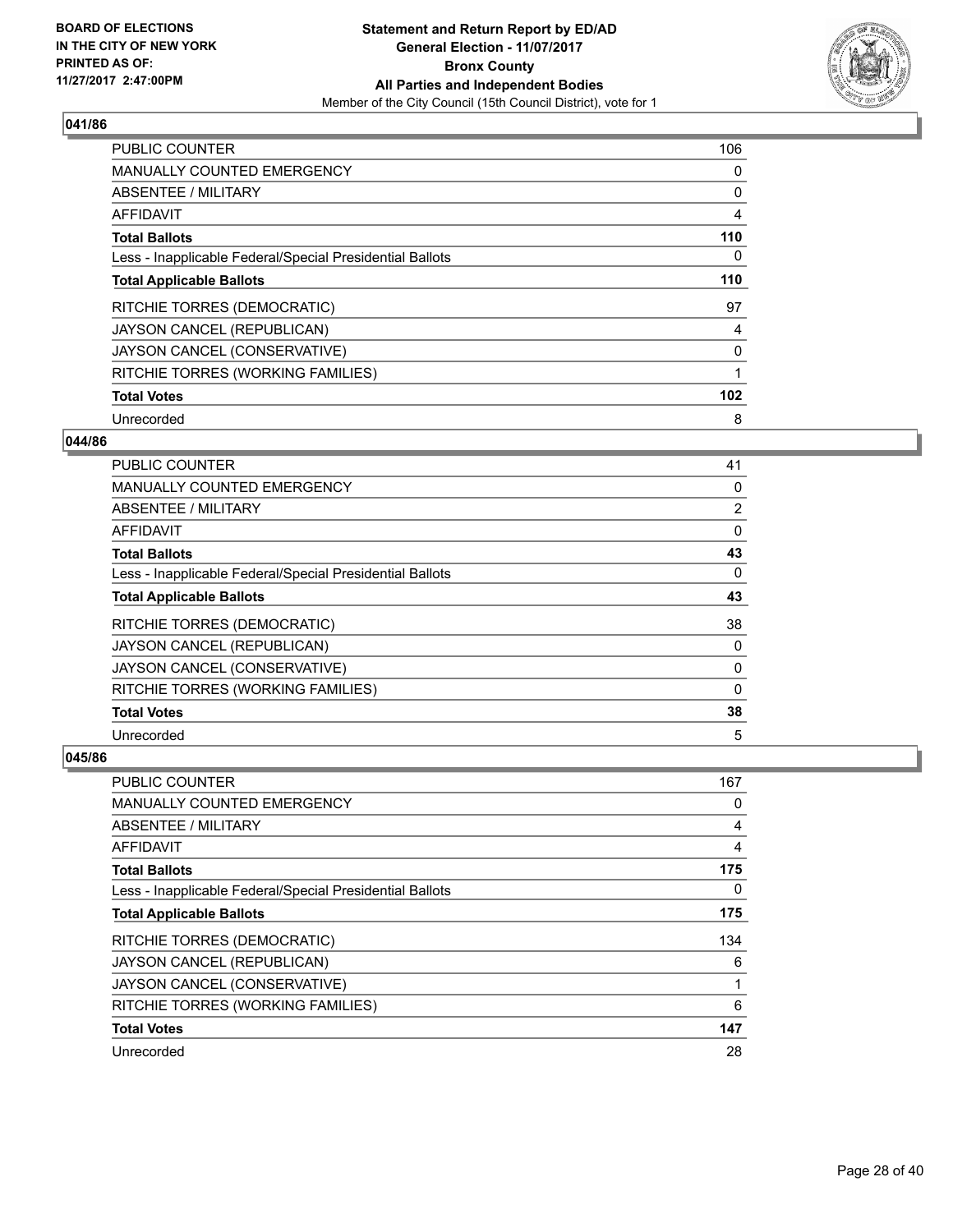

| <b>PUBLIC COUNTER</b>                                    | 124 |
|----------------------------------------------------------|-----|
| <b>MANUALLY COUNTED EMERGENCY</b>                        | 0   |
| ABSENTEE / MILITARY                                      | 5   |
| <b>AFFIDAVIT</b>                                         | 3   |
| <b>Total Ballots</b>                                     | 132 |
| Less - Inapplicable Federal/Special Presidential Ballots | 0   |
| <b>Total Applicable Ballots</b>                          | 132 |
| RITCHIE TORRES (DEMOCRATIC)                              | 108 |
| JAYSON CANCEL (REPUBLICAN)                               | 6   |
| JAYSON CANCEL (CONSERVATIVE)                             | 2   |
| RITCHIE TORRES (WORKING FAMILIES)                        |     |
| BILL DEBLASIO (WRITE-IN)                                 |     |
| <b>Total Votes</b>                                       | 118 |
| Unrecorded                                               | 14  |

# **047/86**

| PUBLIC COUNTER                                           | 179 |
|----------------------------------------------------------|-----|
| <b>MANUALLY COUNTED EMERGENCY</b>                        | 0   |
| ABSENTEE / MILITARY                                      | 7   |
| AFFIDAVIT                                                | 5   |
| <b>Total Ballots</b>                                     | 191 |
| Less - Inapplicable Federal/Special Presidential Ballots | 0   |
| <b>Total Applicable Ballots</b>                          | 191 |
| RITCHIE TORRES (DEMOCRATIC)                              | 152 |
| JAYSON CANCEL (REPUBLICAN)                               | 5   |
| JAYSON CANCEL (CONSERVATIVE)                             | 0   |
| RITCHIE TORRES (WORKING FAMILIES)                        | 10  |
| <b>Total Votes</b>                                       | 167 |
| Unrecorded                                               | 24  |

| PUBLIC COUNTER                                           | 101            |
|----------------------------------------------------------|----------------|
| <b>MANUALLY COUNTED EMERGENCY</b>                        | 0              |
| ABSENTEE / MILITARY                                      | 0              |
| AFFIDAVIT                                                | $\overline{2}$ |
| <b>Total Ballots</b>                                     | 103            |
| Less - Inapplicable Federal/Special Presidential Ballots | 0              |
| <b>Total Applicable Ballots</b>                          | 103            |
| RITCHIE TORRES (DEMOCRATIC)                              | 87             |
| JAYSON CANCEL (REPUBLICAN)                               | 0              |
| JAYSON CANCEL (CONSERVATIVE)                             |                |
| RITCHIE TORRES (WORKING FAMILIES)                        | 5              |
| <b>Total Votes</b>                                       | 93             |
| Unrecorded                                               | 10             |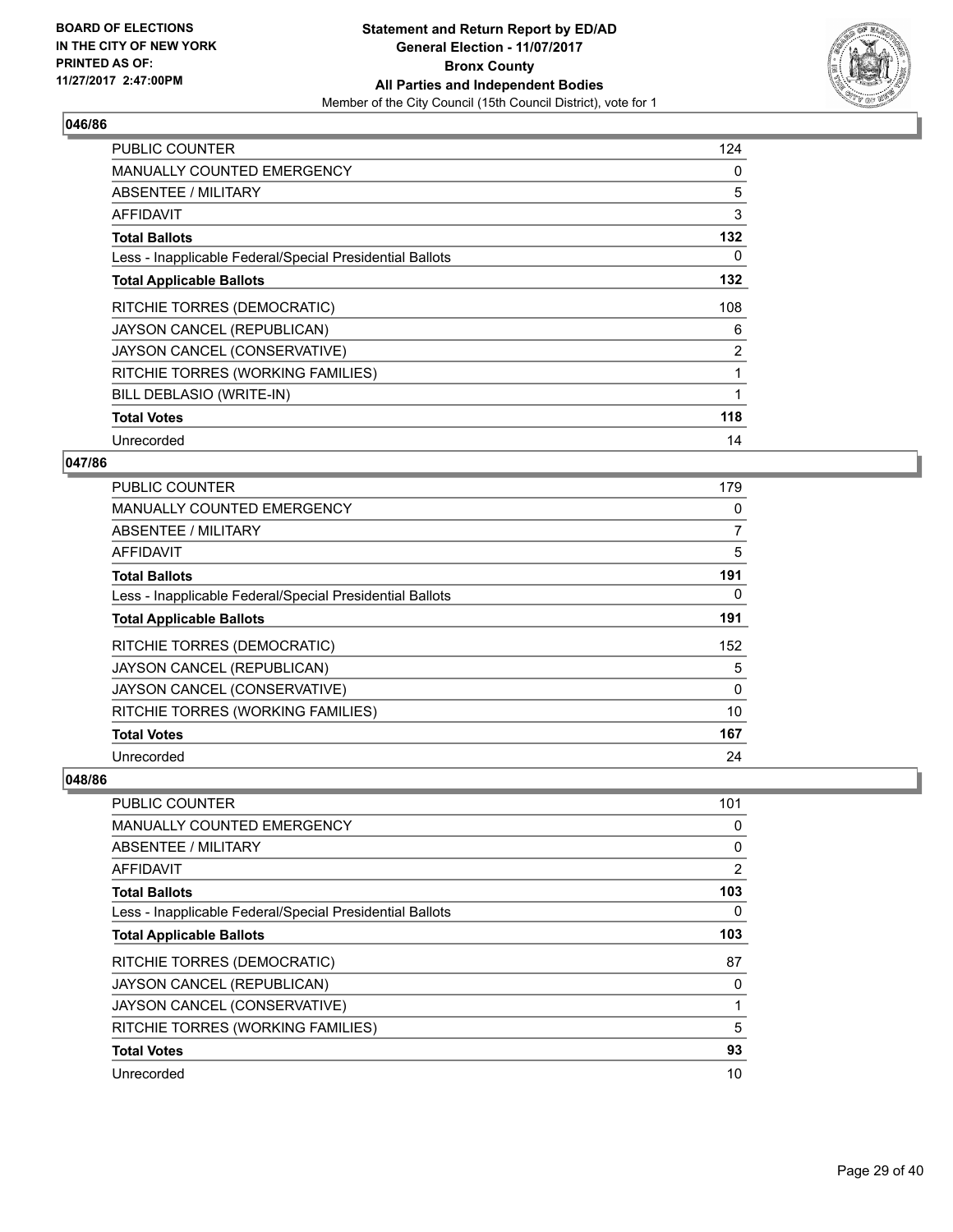

| PUBLIC COUNTER                                           | 82 |
|----------------------------------------------------------|----|
| <b>MANUALLY COUNTED EMERGENCY</b>                        | 0  |
| ABSENTEE / MILITARY                                      |    |
| <b>AFFIDAVIT</b>                                         | 3  |
| <b>Total Ballots</b>                                     | 86 |
| Less - Inapplicable Federal/Special Presidential Ballots | 0  |
| <b>Total Applicable Ballots</b>                          | 86 |
| RITCHIE TORRES (DEMOCRATIC)                              | 69 |
| JAYSON CANCEL (REPUBLICAN)                               | 2  |
| JAYSON CANCEL (CONSERVATIVE)                             |    |
| RITCHIE TORRES (WORKING FAMILIES)                        | 4  |
| <b>Total Votes</b>                                       | 76 |
| Unrecorded                                               | 10 |

#### **050/86**

| <b>PUBLIC COUNTER</b>                                    | 168 |
|----------------------------------------------------------|-----|
| <b>MANUALLY COUNTED EMERGENCY</b>                        | 0   |
| ABSENTEE / MILITARY                                      | 3   |
| <b>AFFIDAVIT</b>                                         | 4   |
| <b>Total Ballots</b>                                     | 175 |
| Less - Inapplicable Federal/Special Presidential Ballots | 0   |
| <b>Total Applicable Ballots</b>                          | 175 |
| RITCHIE TORRES (DEMOCRATIC)                              | 136 |
| JAYSON CANCEL (REPUBLICAN)                               | 4   |
| JAYSON CANCEL (CONSERVATIVE)                             | 3   |
| RITCHIE TORRES (WORKING FAMILIES)                        | 3   |
| TAPASHI NARINE (WRITE-IN)                                | 1   |
| <b>Total Votes</b>                                       | 147 |
| Unrecorded                                               | 28  |

| PUBLIC COUNTER                                           | 59 |
|----------------------------------------------------------|----|
| <b>MANUALLY COUNTED EMERGENCY</b>                        | 0  |
| ABSENTEE / MILITARY                                      | 5  |
| AFFIDAVIT                                                | 4  |
| <b>Total Ballots</b>                                     | 68 |
| Less - Inapplicable Federal/Special Presidential Ballots | 0  |
| <b>Total Applicable Ballots</b>                          | 68 |
| RITCHIE TORRES (DEMOCRATIC)                              | 59 |
| JAYSON CANCEL (REPUBLICAN)                               | 2  |
| JAYSON CANCEL (CONSERVATIVE)                             |    |
| RITCHIE TORRES (WORKING FAMILIES)                        | 3  |
| <b>Total Votes</b>                                       | 65 |
| Unrecorded                                               | 3  |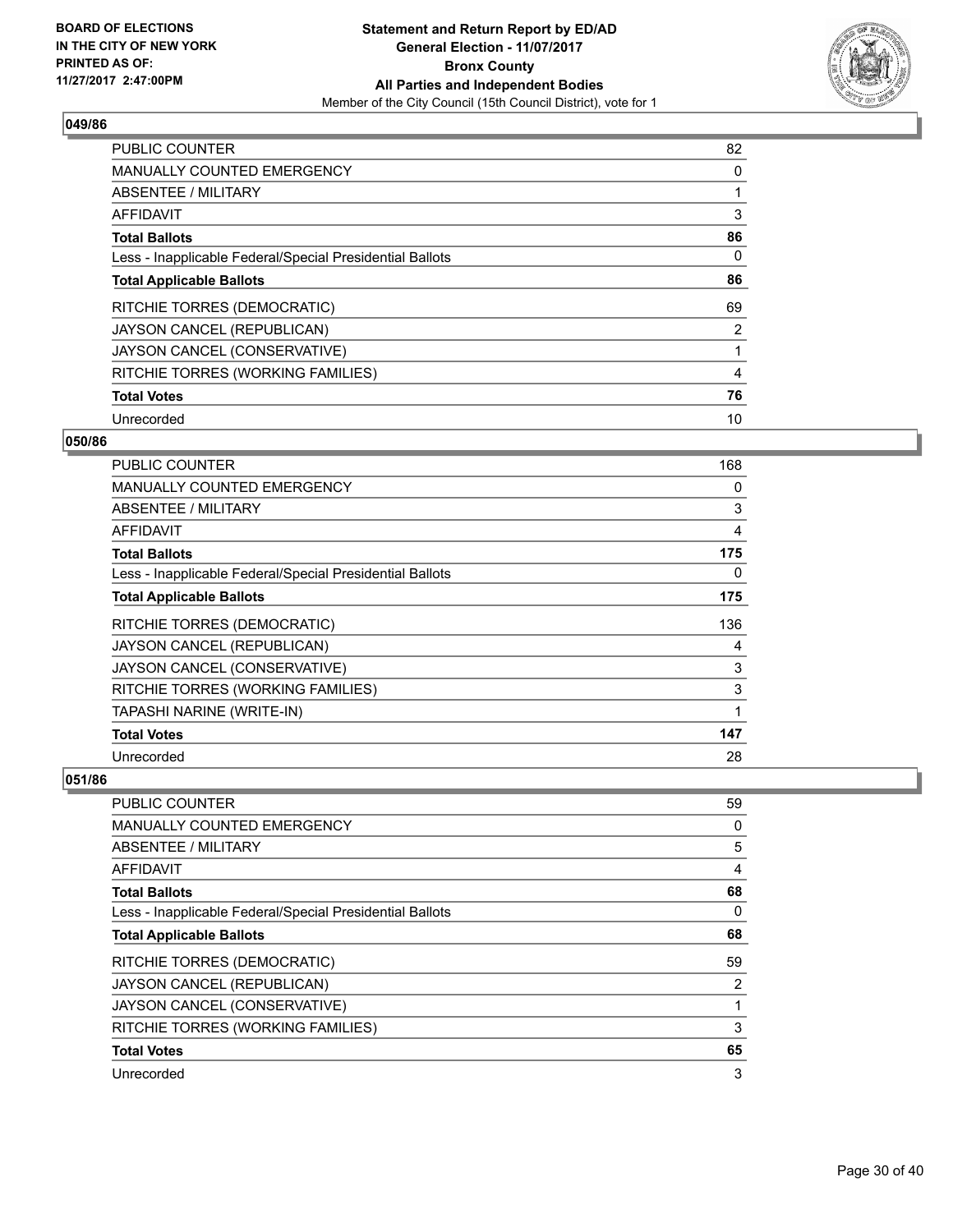

| <b>PUBLIC COUNTER</b>                                    | 145            |
|----------------------------------------------------------|----------------|
| <b>MANUALLY COUNTED EMERGENCY</b>                        | 0              |
| ABSENTEE / MILITARY                                      | 6              |
| <b>AFFIDAVIT</b>                                         | $\overline{2}$ |
| <b>Total Ballots</b>                                     | 153            |
| Less - Inapplicable Federal/Special Presidential Ballots | 0              |
| <b>Total Applicable Ballots</b>                          | 153            |
| RITCHIE TORRES (DEMOCRATIC)                              | 122            |
| JAYSON CANCEL (REPUBLICAN)                               | 4              |
| JAYSON CANCEL (CONSERVATIVE)                             | 3              |
| RITCHIE TORRES (WORKING FAMILIES)                        | 2              |
| <b>Total Votes</b>                                       | 131            |
| Unrecorded                                               | 22             |

#### **053/86**

| <b>PUBLIC COUNTER</b>                                    | 80             |
|----------------------------------------------------------|----------------|
| <b>MANUALLY COUNTED EMERGENCY</b>                        | 0              |
| ABSENTEE / MILITARY                                      | $\overline{7}$ |
| AFFIDAVIT                                                | 2              |
| <b>Total Ballots</b>                                     | 89             |
| Less - Inapplicable Federal/Special Presidential Ballots | 0              |
| <b>Total Applicable Ballots</b>                          | 89             |
| RITCHIE TORRES (DEMOCRATIC)                              | 70             |
| JAYSON CANCEL (REPUBLICAN)                               | 4              |
| JAYSON CANCEL (CONSERVATIVE)                             |                |
| RITCHIE TORRES (WORKING FAMILIES)                        |                |
| <b>Total Votes</b>                                       | 76             |
| Unrecorded                                               | 13             |

| <b>PUBLIC COUNTER</b>                                    | 73 |
|----------------------------------------------------------|----|
| <b>MANUALLY COUNTED EMERGENCY</b>                        | 0  |
| ABSENTEE / MILITARY                                      |    |
| AFFIDAVIT                                                | 4  |
| <b>Total Ballots</b>                                     | 78 |
| Less - Inapplicable Federal/Special Presidential Ballots | 0  |
| <b>Total Applicable Ballots</b>                          | 78 |
| RITCHIE TORRES (DEMOCRATIC)                              | 64 |
| JAYSON CANCEL (REPUBLICAN)                               | 5  |
| JAYSON CANCEL (CONSERVATIVE)                             |    |
| RITCHIE TORRES (WORKING FAMILIES)                        |    |
| <b>Total Votes</b>                                       | 71 |
| Unrecorded                                               | 7  |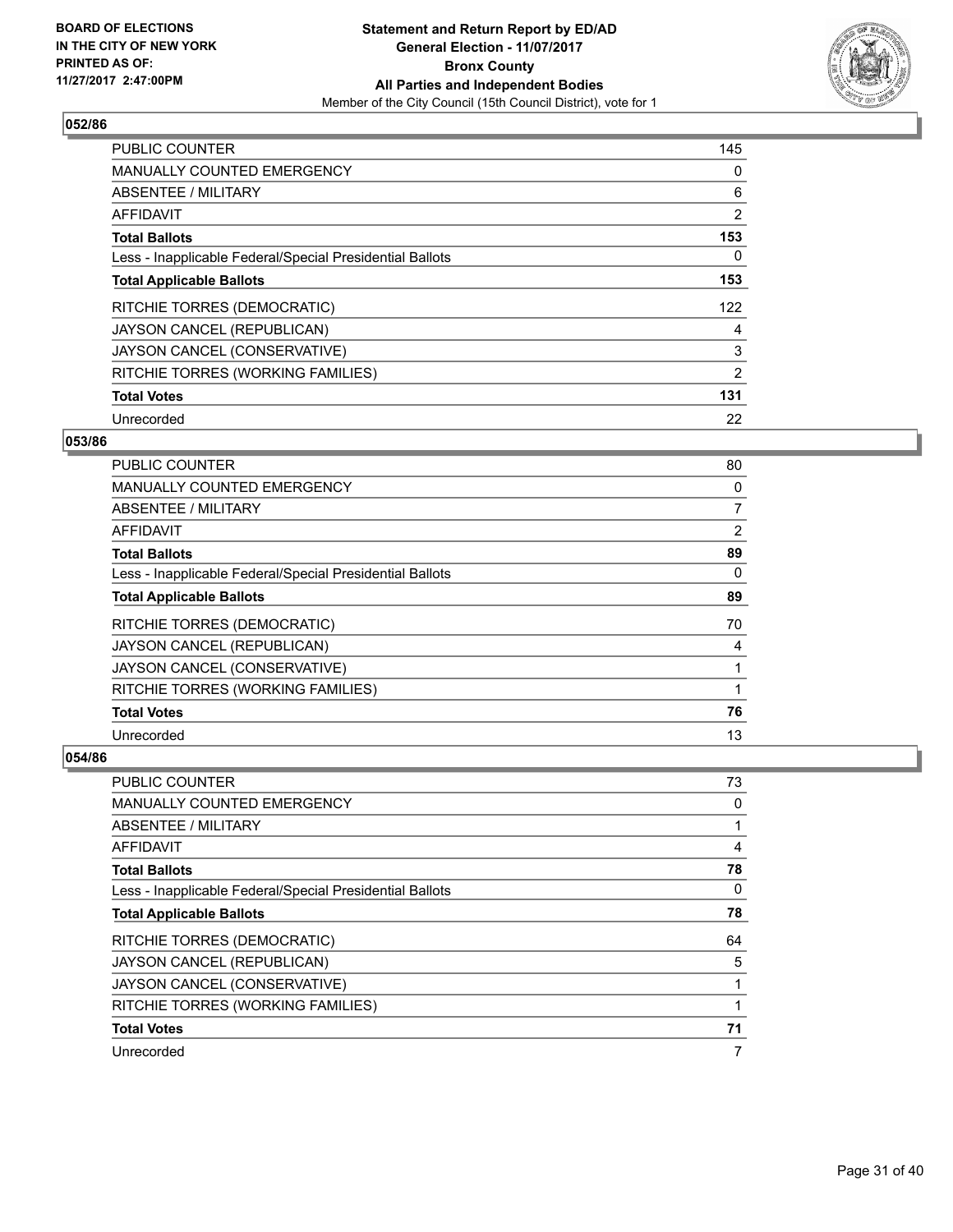

| PUBLIC COUNTER                                           | 110            |
|----------------------------------------------------------|----------------|
| <b>MANUALLY COUNTED EMERGENCY</b>                        | 0              |
| ABSENTEE / MILITARY                                      | 4              |
| <b>AFFIDAVIT</b>                                         | $\overline{2}$ |
| <b>Total Ballots</b>                                     | 116            |
| Less - Inapplicable Federal/Special Presidential Ballots | 0              |
| <b>Total Applicable Ballots</b>                          | 116            |
| RITCHIE TORRES (DEMOCRATIC)                              | 85             |
| JAYSON CANCEL (REPUBLICAN)                               | 6              |
| JAYSON CANCEL (CONSERVATIVE)                             | $\overline{2}$ |
| RITCHIE TORRES (WORKING FAMILIES)                        | 5              |
| <b>Total Votes</b>                                       | 98             |
| Unrecorded                                               | 18             |

#### **056/86**

| <b>PUBLIC COUNTER</b>                                    | 80 |
|----------------------------------------------------------|----|
| <b>MANUALLY COUNTED EMERGENCY</b>                        | 0  |
| ABSENTEE / MILITARY                                      | 4  |
| AFFIDAVIT                                                | 2  |
| <b>Total Ballots</b>                                     | 86 |
| Less - Inapplicable Federal/Special Presidential Ballots | 0  |
| <b>Total Applicable Ballots</b>                          | 86 |
| RITCHIE TORRES (DEMOCRATIC)                              | 63 |
| JAYSON CANCEL (REPUBLICAN)                               | 7  |
| JAYSON CANCEL (CONSERVATIVE)                             |    |
| RITCHIE TORRES (WORKING FAMILIES)                        | 3  |
| <b>Total Votes</b>                                       | 74 |
| Unrecorded                                               | 12 |

| <b>PUBLIC COUNTER</b>                                    | 124            |
|----------------------------------------------------------|----------------|
| <b>MANUALLY COUNTED EMERGENCY</b>                        | 0              |
| ABSENTEE / MILITARY                                      | 4              |
| AFFIDAVIT                                                | $\overline{2}$ |
| <b>Total Ballots</b>                                     | 130            |
| Less - Inapplicable Federal/Special Presidential Ballots | 0              |
| <b>Total Applicable Ballots</b>                          | 130            |
| RITCHIE TORRES (DEMOCRATIC)                              | 101            |
| JAYSON CANCEL (REPUBLICAN)                               | 9              |
| JAYSON CANCEL (CONSERVATIVE)                             | 2              |
| RITCHIE TORRES (WORKING FAMILIES)                        | 5              |
| <b>Total Votes</b>                                       | 117            |
| Unrecorded                                               | 13             |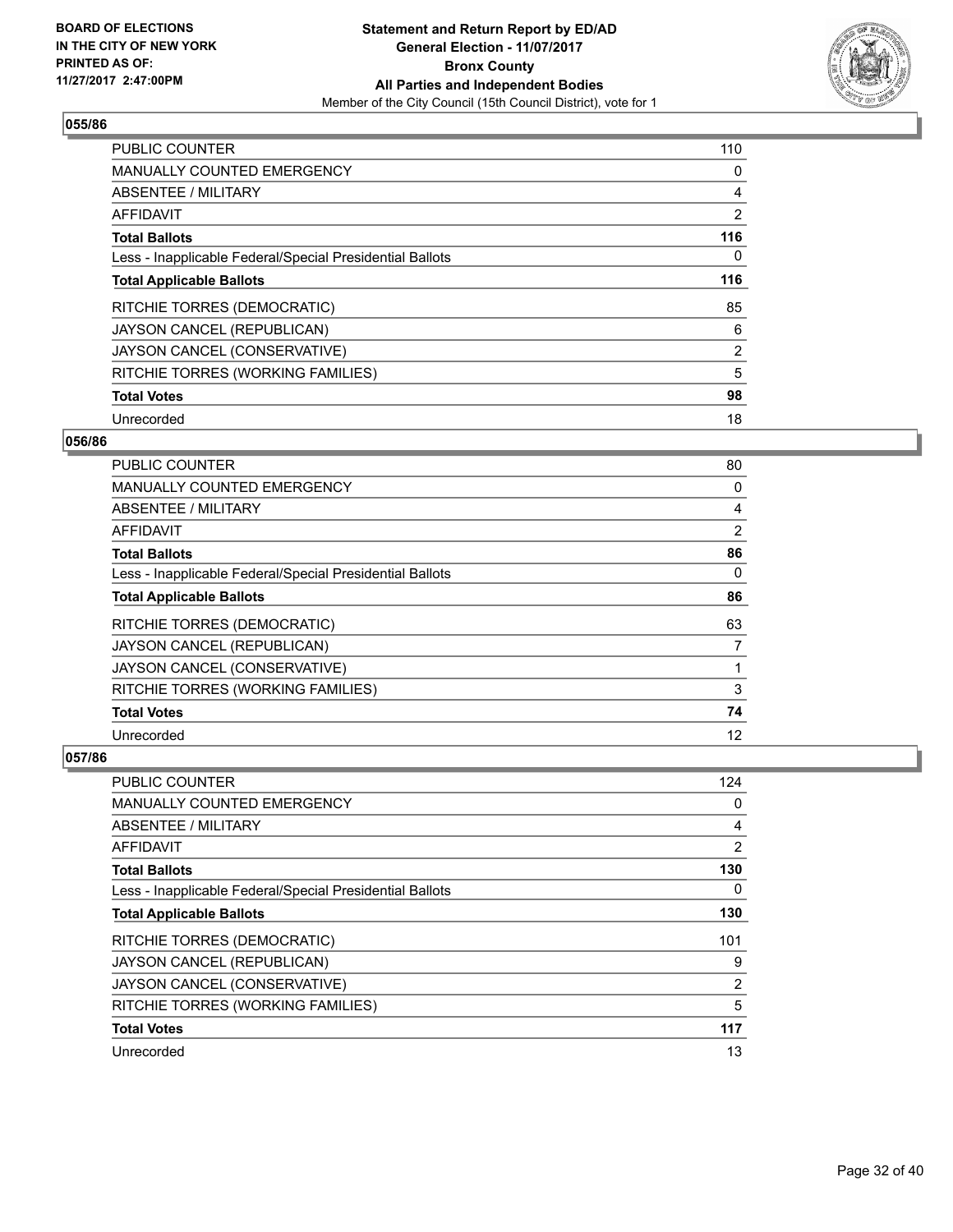

| <b>PUBLIC COUNTER</b>                                    | 207 |
|----------------------------------------------------------|-----|
| <b>MANUALLY COUNTED EMERGENCY</b>                        | 0   |
| <b>ABSENTEE / MILITARY</b>                               | 0   |
| AFFIDAVIT                                                | 6   |
| <b>Total Ballots</b>                                     | 213 |
| Less - Inapplicable Federal/Special Presidential Ballots | 0   |
| <b>Total Applicable Ballots</b>                          | 213 |
| RITCHIE TORRES (DEMOCRATIC)                              | 166 |
| JAYSON CANCEL (REPUBLICAN)                               | 6   |
| JAYSON CANCEL (CONSERVATIVE)                             |     |
| RITCHIE TORRES (WORKING FAMILIES)                        | 3   |
| UNATTRIBUTABLE WRITE-IN (WRITE-IN)                       |     |
| <b>Total Votes</b>                                       | 177 |
| Unrecorded                                               | 36  |

# **064/86**

| PUBLIC COUNTER                                           | 141 |
|----------------------------------------------------------|-----|
| <b>MANUALLY COUNTED EMERGENCY</b>                        | 0   |
| ABSENTEE / MILITARY                                      | 2   |
| AFFIDAVIT                                                | 2   |
| <b>Total Ballots</b>                                     | 145 |
| Less - Inapplicable Federal/Special Presidential Ballots | 0   |
| <b>Total Applicable Ballots</b>                          | 145 |
| RITCHIE TORRES (DEMOCRATIC)                              | 106 |
| JAYSON CANCEL (REPUBLICAN)                               | 5   |
| JAYSON CANCEL (CONSERVATIVE)                             | 6   |
| RITCHIE TORRES (WORKING FAMILIES)                        | 11  |
| <b>Total Votes</b>                                       | 128 |
| Unrecorded                                               | 17  |

| <b>PUBLIC COUNTER</b>                                    | 72             |
|----------------------------------------------------------|----------------|
| <b>MANUALLY COUNTED EMERGENCY</b>                        | 0              |
| ABSENTEE / MILITARY                                      |                |
| AFFIDAVIT                                                | 2              |
| <b>Total Ballots</b>                                     | 75             |
| Less - Inapplicable Federal/Special Presidential Ballots | 0              |
| <b>Total Applicable Ballots</b>                          | 75             |
| RITCHIE TORRES (DEMOCRATIC)                              | 63             |
| JAYSON CANCEL (REPUBLICAN)                               | 2              |
| JAYSON CANCEL (CONSERVATIVE)                             | $\overline{2}$ |
| RITCHIE TORRES (WORKING FAMILIES)                        | 5              |
| <b>Total Votes</b>                                       | 72             |
| Unrecorded                                               | 3              |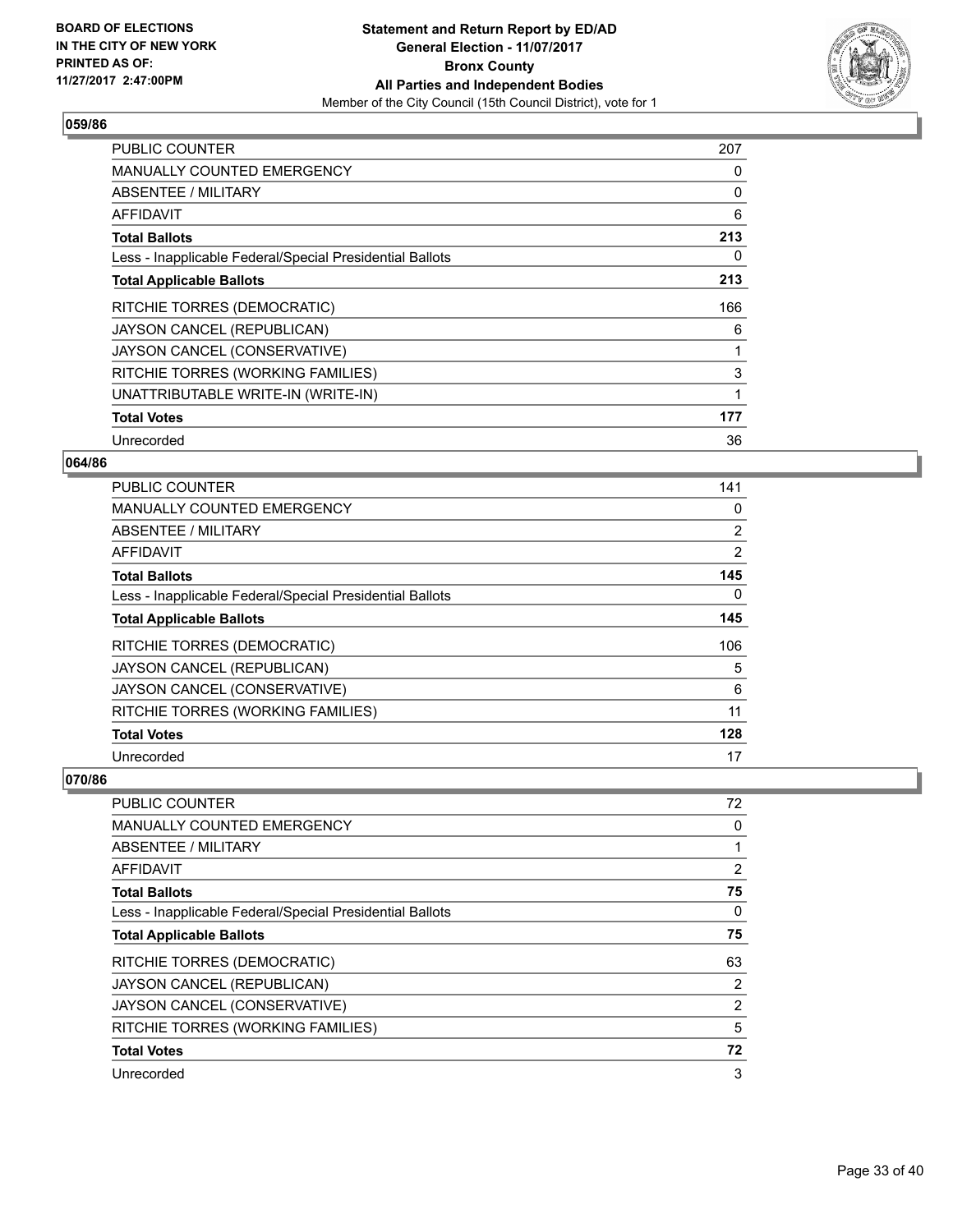

| <b>PUBLIC COUNTER</b>                                    | 110 |
|----------------------------------------------------------|-----|
| <b>MANUALLY COUNTED EMERGENCY</b>                        | 0   |
| ABSENTEE / MILITARY                                      | 1   |
| <b>AFFIDAVIT</b>                                         | 2   |
| <b>Total Ballots</b>                                     | 113 |
| Less - Inapplicable Federal/Special Presidential Ballots | 0   |
| <b>Total Applicable Ballots</b>                          | 113 |
| RITCHIE TORRES (DEMOCRATIC)                              | 92  |
| JAYSON CANCEL (REPUBLICAN)                               | 2   |
| JAYSON CANCEL (CONSERVATIVE)                             | 0   |
| RITCHIE TORRES (WORKING FAMILIES)                        | 4   |
| <b>Total Votes</b>                                       | 98  |
| Unrecorded                                               | 15  |

| <b>PUBLIC COUNTER</b>                                    | 73 |
|----------------------------------------------------------|----|
| <b>MANUALLY COUNTED EMERGENCY</b>                        | 0  |
| ABSENTEE / MILITARY                                      | 0  |
| AFFIDAVIT                                                |    |
| <b>Total Ballots</b>                                     | 74 |
| Less - Inapplicable Federal/Special Presidential Ballots | 0  |
| <b>Total Applicable Ballots</b>                          | 74 |
| RITCHIE TORRES (DEMOCRATIC)                              | 59 |
| JAYSON CANCEL (REPUBLICAN)                               | 2  |
| JAYSON CANCEL (CONSERVATIVE)                             | 0  |
| RITCHIE TORRES (WORKING FAMILIES)                        | 6  |
| <b>Total Votes</b>                                       | 67 |
| Unrecorded                                               | 7  |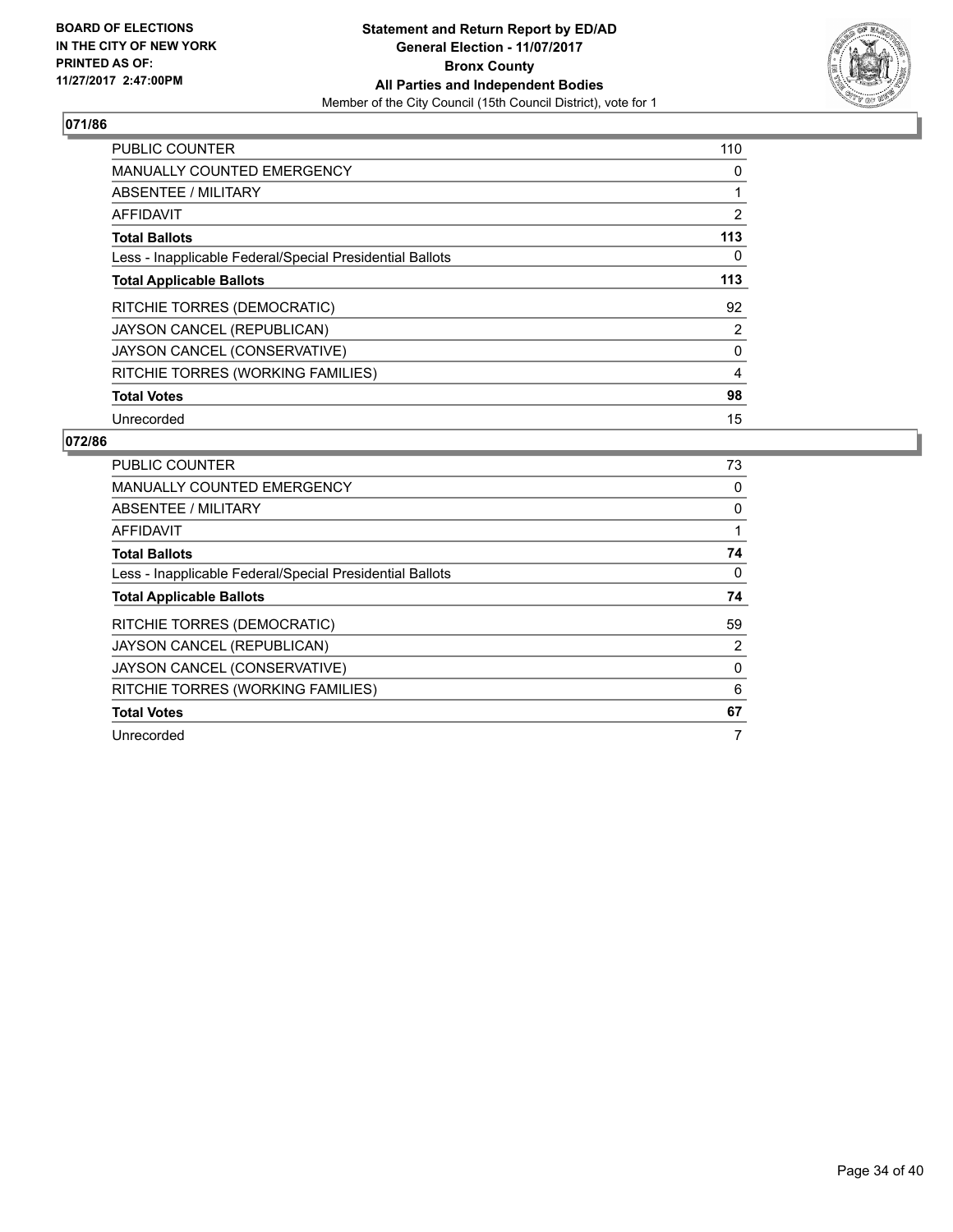

| <b>PUBLIC COUNTER</b>                                    | 74 |
|----------------------------------------------------------|----|
| <b>MANUALLY COUNTED EMERGENCY</b>                        | 0  |
| ABSENTEE / MILITARY                                      |    |
| <b>AFFIDAVIT</b>                                         |    |
| <b>Total Ballots</b>                                     | 76 |
| Less - Inapplicable Federal/Special Presidential Ballots | 0  |
| <b>Total Applicable Ballots</b>                          | 76 |
| RITCHIE TORRES (DEMOCRATIC)                              | 59 |
| JAYSON CANCEL (REPUBLICAN)                               | 5  |
| JAYSON CANCEL (CONSERVATIVE)                             | 0  |
| RITCHIE TORRES (WORKING FAMILIES)                        | 3  |
| <b>Total Votes</b>                                       | 67 |
| Unrecorded                                               | 9  |

# **004/87**

| PUBLIC COUNTER                                           | 136            |
|----------------------------------------------------------|----------------|
| <b>MANUALLY COUNTED EMERGENCY</b>                        | 0              |
| ABSENTEE / MILITARY                                      | 0              |
| AFFIDAVIT                                                | 3              |
| <b>Total Ballots</b>                                     | 139            |
| Less - Inapplicable Federal/Special Presidential Ballots | 0              |
| <b>Total Applicable Ballots</b>                          | 139            |
| RITCHIE TORRES (DEMOCRATIC)                              | 110            |
| JAYSON CANCEL (REPUBLICAN)                               | $\overline{2}$ |
| JAYSON CANCEL (CONSERVATIVE)                             | 2              |
| RITCHIE TORRES (WORKING FAMILIES)                        | 6              |
| <b>Total Votes</b>                                       | 120            |
| Unrecorded                                               | 19             |

| <b>PUBLIC COUNTER</b>                                    | 95 |
|----------------------------------------------------------|----|
| <b>MANUALLY COUNTED EMERGENCY</b>                        | 0  |
| ABSENTEE / MILITARY                                      | 1  |
| AFFIDAVIT                                                | 2  |
| <b>Total Ballots</b>                                     | 98 |
| Less - Inapplicable Federal/Special Presidential Ballots | 0  |
| <b>Total Applicable Ballots</b>                          | 98 |
| RITCHIE TORRES (DEMOCRATIC)                              | 73 |
| JAYSON CANCEL (REPUBLICAN)                               | 1  |
| JAYSON CANCEL (CONSERVATIVE)                             | 0  |
| RITCHIE TORRES (WORKING FAMILIES)                        | 4  |
| <b>Total Votes</b>                                       | 78 |
| Unrecorded                                               | 20 |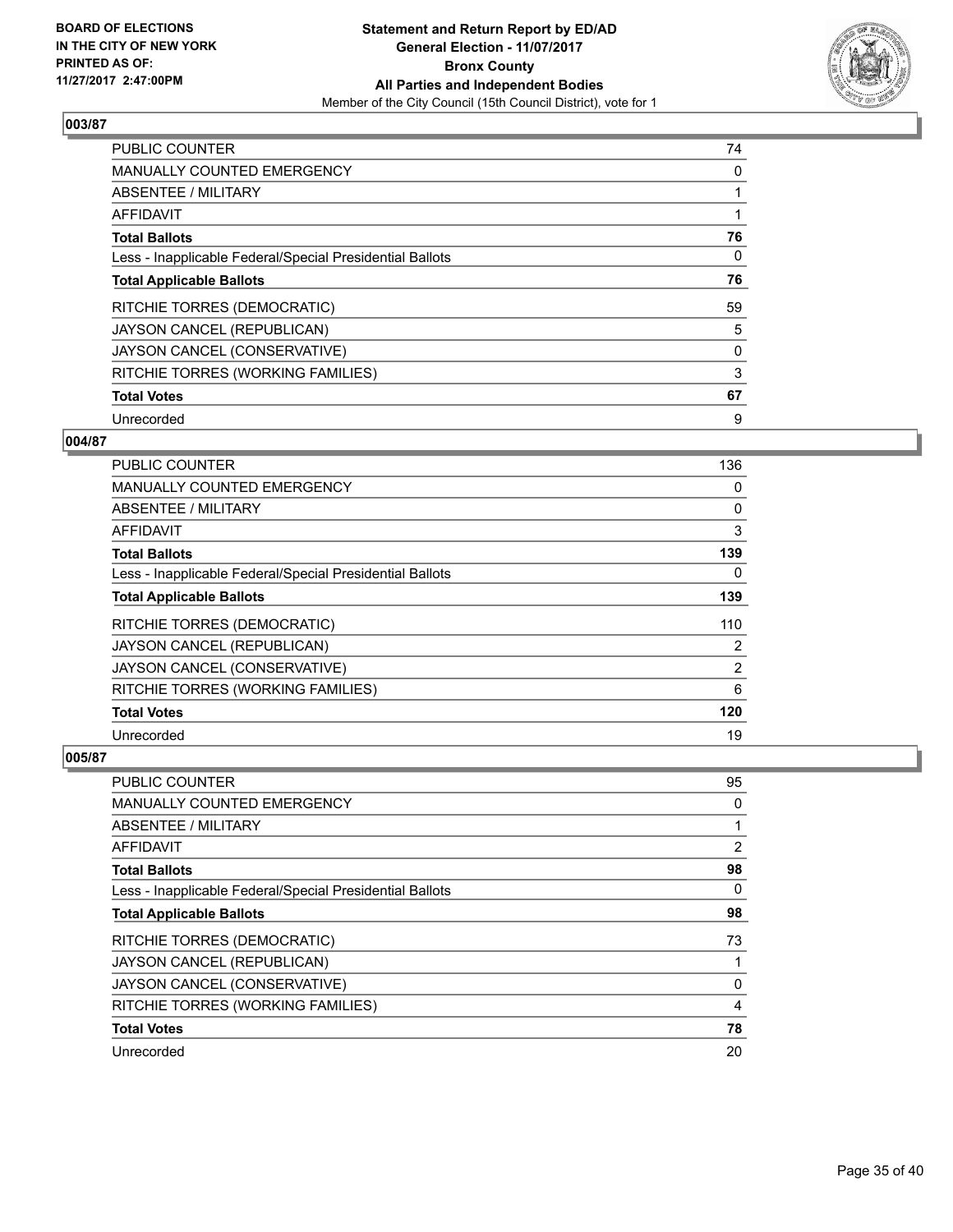

| <b>PUBLIC COUNTER</b>                                    | 95 |
|----------------------------------------------------------|----|
| <b>MANUALLY COUNTED EMERGENCY</b>                        | 0  |
| ABSENTEE / MILITARY                                      | 0  |
| AFFIDAVIT                                                | 0  |
| <b>Total Ballots</b>                                     | 95 |
| Less - Inapplicable Federal/Special Presidential Ballots | 0  |
| <b>Total Applicable Ballots</b>                          | 95 |
| RITCHIE TORRES (DEMOCRATIC)                              | 75 |
| JAYSON CANCEL (REPUBLICAN)                               |    |
| JAYSON CANCEL (CONSERVATIVE)                             | 3  |
| RITCHIE TORRES (WORKING FAMILIES)                        | 4  |
| <b>Total Votes</b>                                       | 83 |
| Unrecorded                                               | 12 |

# **009/87**

| <b>PUBLIC COUNTER</b>                                    | 164 |
|----------------------------------------------------------|-----|
| <b>MANUALLY COUNTED EMERGENCY</b>                        | 0   |
| ABSENTEE / MILITARY                                      | 4   |
| AFFIDAVIT                                                |     |
| <b>Total Ballots</b>                                     | 169 |
| Less - Inapplicable Federal/Special Presidential Ballots | 0   |
| <b>Total Applicable Ballots</b>                          | 169 |
| RITCHIE TORRES (DEMOCRATIC)                              | 138 |
| JAYSON CANCEL (REPUBLICAN)                               | 3   |
| JAYSON CANCEL (CONSERVATIVE)                             |     |
| RITCHIE TORRES (WORKING FAMILIES)                        | 5   |
| <b>Total Votes</b>                                       | 147 |
| Unrecorded                                               | 22  |

| <b>PUBLIC COUNTER</b>                                    | 45 |
|----------------------------------------------------------|----|
| <b>MANUALLY COUNTED EMERGENCY</b>                        | 0  |
| ABSENTEE / MILITARY                                      | 0  |
| AFFIDAVIT                                                | 1  |
| <b>Total Ballots</b>                                     | 46 |
| Less - Inapplicable Federal/Special Presidential Ballots | 0  |
| <b>Total Applicable Ballots</b>                          | 46 |
| RITCHIE TORRES (DEMOCRATIC)                              | 39 |
| JAYSON CANCEL (REPUBLICAN)                               | 2  |
| JAYSON CANCEL (CONSERVATIVE)                             | 2  |
| RITCHIE TORRES (WORKING FAMILIES)                        | 2  |
| <b>Total Votes</b>                                       | 45 |
| Unrecorded                                               | 1  |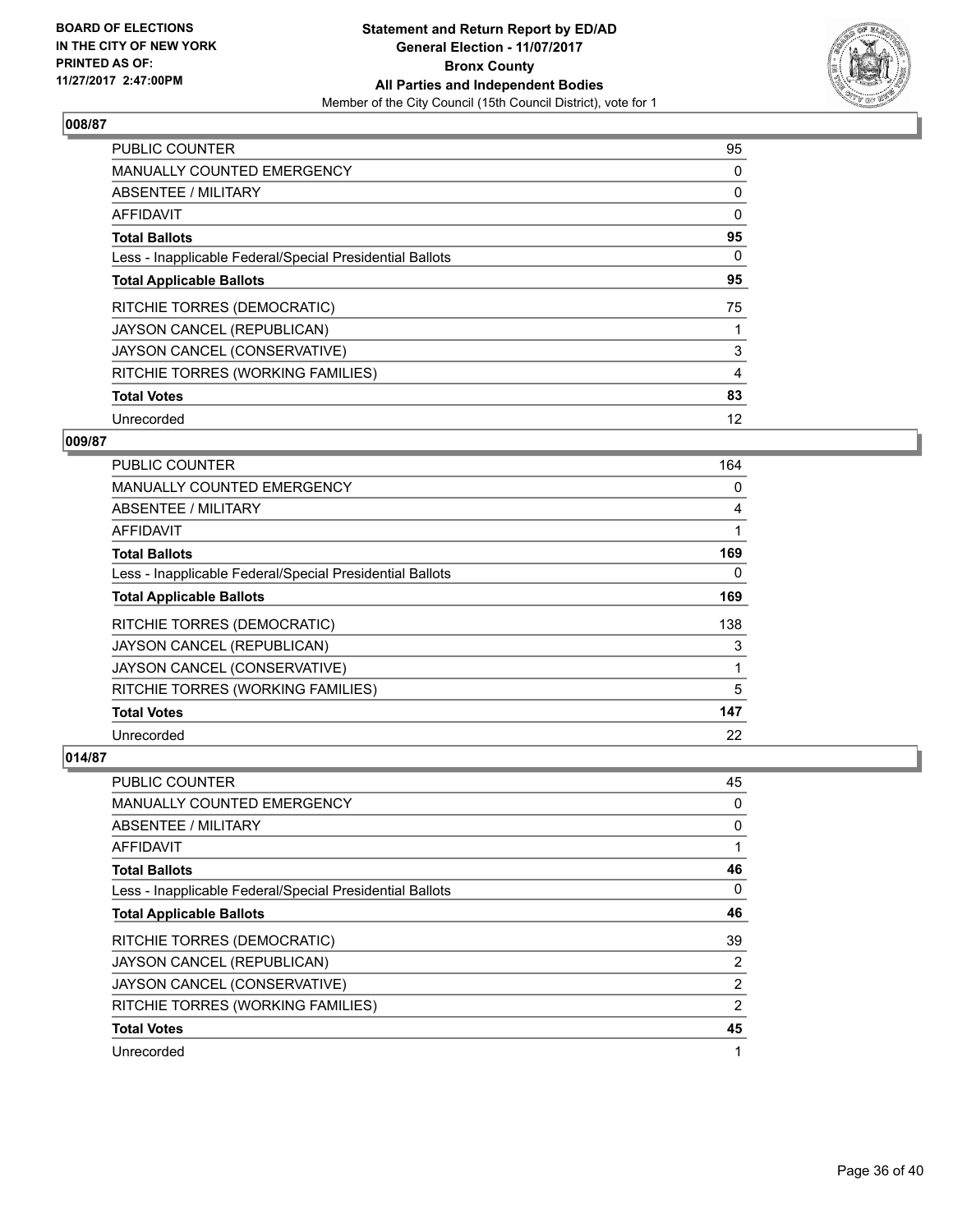

| <b>PUBLIC COUNTER</b>                                    | 53 |
|----------------------------------------------------------|----|
| <b>MANUALLY COUNTED EMERGENCY</b>                        | 0  |
| ABSENTEE / MILITARY                                      | 0  |
| <b>AFFIDAVIT</b>                                         |    |
| <b>Total Ballots</b>                                     | 54 |
| Less - Inapplicable Federal/Special Presidential Ballots | 0  |
| <b>Total Applicable Ballots</b>                          | 54 |
| RITCHIE TORRES (DEMOCRATIC)                              | 43 |
| JAYSON CANCEL (REPUBLICAN)                               |    |
| JAYSON CANCEL (CONSERVATIVE)                             |    |
| RITCHIE TORRES (WORKING FAMILIES)                        | 2  |
| <b>Total Votes</b>                                       | 47 |
| Unrecorded                                               | 7  |

# **016/87**

| <b>PUBLIC COUNTER</b>                                    | 37 |
|----------------------------------------------------------|----|
| <b>MANUALLY COUNTED EMERGENCY</b>                        | 0  |
| ABSENTEE / MILITARY                                      | 0  |
| AFFIDAVIT                                                | 0  |
| <b>Total Ballots</b>                                     | 37 |
| Less - Inapplicable Federal/Special Presidential Ballots | 0  |
| <b>Total Applicable Ballots</b>                          | 37 |
| RITCHIE TORRES (DEMOCRATIC)                              | 29 |
| JAYSON CANCEL (REPUBLICAN)                               | 3  |
| JAYSON CANCEL (CONSERVATIVE)                             |    |
| RITCHIE TORRES (WORKING FAMILIES)                        | 0  |
| <b>Total Votes</b>                                       | 33 |
| Unrecorded                                               | 4  |

| PUBLIC COUNTER                                           | 41 |
|----------------------------------------------------------|----|
| <b>MANUALLY COUNTED EMERGENCY</b>                        | 0  |
| ABSENTEE / MILITARY                                      | 2  |
| AFFIDAVIT                                                | 1  |
| <b>Total Ballots</b>                                     | 44 |
| Less - Inapplicable Federal/Special Presidential Ballots | 0  |
| <b>Total Applicable Ballots</b>                          | 44 |
| RITCHIE TORRES (DEMOCRATIC)                              | 35 |
| JAYSON CANCEL (REPUBLICAN)                               | 3  |
| JAYSON CANCEL (CONSERVATIVE)                             | 0  |
| RITCHIE TORRES (WORKING FAMILIES)                        | 1  |
| <b>Total Votes</b>                                       | 39 |
| Unrecorded                                               | 5  |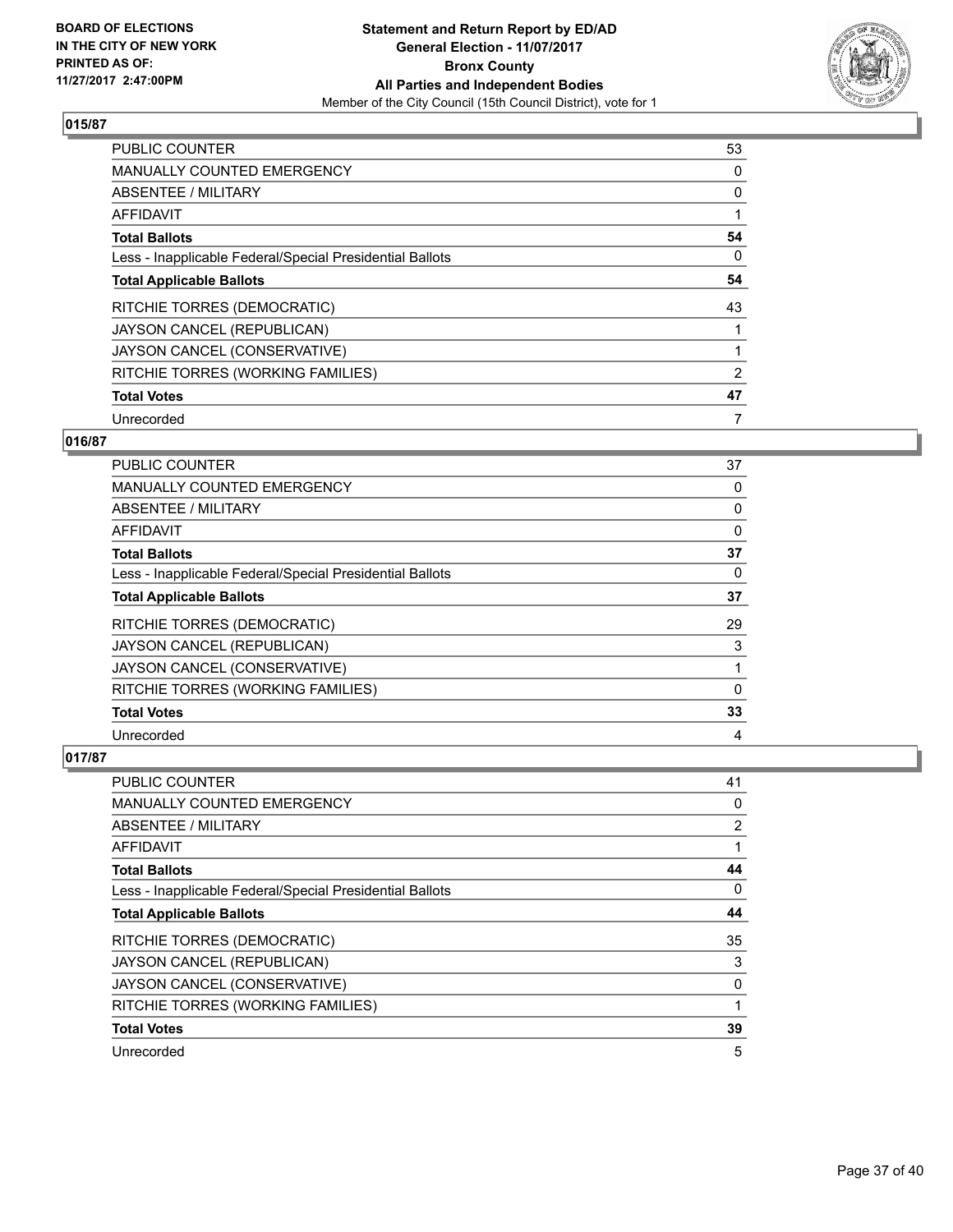

| <b>PUBLIC COUNTER</b>                                    | 103            |
|----------------------------------------------------------|----------------|
| <b>MANUALLY COUNTED EMERGENCY</b>                        | 0              |
| ABSENTEE / MILITARY                                      | 4              |
| <b>AFFIDAVIT</b>                                         | $\overline{2}$ |
| <b>Total Ballots</b>                                     | 109            |
| Less - Inapplicable Federal/Special Presidential Ballots | 0              |
| <b>Total Applicable Ballots</b>                          | 109            |
| RITCHIE TORRES (DEMOCRATIC)                              | 81             |
| JAYSON CANCEL (REPUBLICAN)                               | 4              |
| JAYSON CANCEL (CONSERVATIVE)                             | 0              |
| RITCHIE TORRES (WORKING FAMILIES)                        | 10             |
| <b>Total Votes</b>                                       | 95             |
| Unrecorded                                               | 14             |

# **019/87**

| PUBLIC COUNTER                                           | 127 |
|----------------------------------------------------------|-----|
| <b>MANUALLY COUNTED EMERGENCY</b>                        | 0   |
| ABSENTEE / MILITARY                                      | 3   |
| AFFIDAVIT                                                | 0   |
| <b>Total Ballots</b>                                     | 130 |
| Less - Inapplicable Federal/Special Presidential Ballots | 0   |
| <b>Total Applicable Ballots</b>                          | 130 |
| RITCHIE TORRES (DEMOCRATIC)                              | 99  |
| JAYSON CANCEL (REPUBLICAN)                               | 7   |
| JAYSON CANCEL (CONSERVATIVE)                             | 2   |
| RITCHIE TORRES (WORKING FAMILIES)                        | 10  |
| <b>Total Votes</b>                                       | 118 |
| Unrecorded                                               | 12  |

| <b>PUBLIC COUNTER</b>                                    | 144 |
|----------------------------------------------------------|-----|
| <b>MANUALLY COUNTED EMERGENCY</b>                        | 0   |
| ABSENTEE / MILITARY                                      |     |
| AFFIDAVIT                                                | 0   |
| <b>Total Ballots</b>                                     | 145 |
| Less - Inapplicable Federal/Special Presidential Ballots | 0   |
| <b>Total Applicable Ballots</b>                          | 145 |
| RITCHIE TORRES (DEMOCRATIC)                              | 115 |
| JAYSON CANCEL (REPUBLICAN)                               | 6   |
| JAYSON CANCEL (CONSERVATIVE)                             | 5   |
| RITCHIE TORRES (WORKING FAMILIES)                        | 4   |
| <b>Total Votes</b>                                       | 130 |
| Unrecorded                                               | 15  |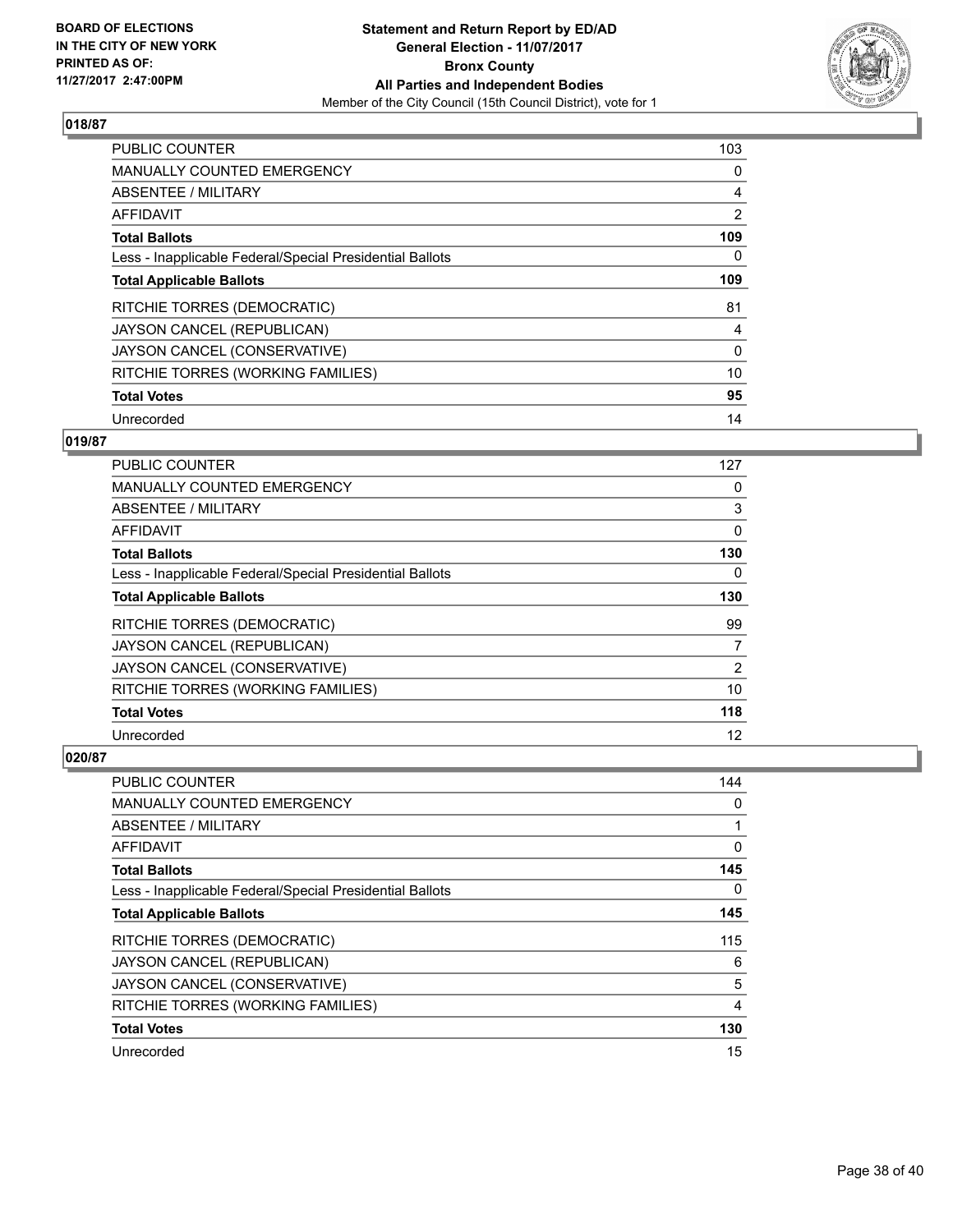

| <b>PUBLIC COUNTER</b>                                    | 0 |
|----------------------------------------------------------|---|
| <b>MANUALLY COUNTED EMERGENCY</b>                        | 0 |
| ABSENTEE / MILITARY                                      | 0 |
| <b>AFFIDAVIT</b>                                         | 0 |
| <b>Total Ballots</b>                                     | 0 |
| Less - Inapplicable Federal/Special Presidential Ballots | 0 |
| <b>Total Applicable Ballots</b>                          | 0 |
| RITCHIE TORRES (DEMOCRATIC)                              | 0 |
| JAYSON CANCEL (REPUBLICAN)                               | 0 |
| JAYSON CANCEL (CONSERVATIVE)                             | 0 |
| RITCHIE TORRES (WORKING FAMILIES)                        | 0 |
| <b>Total Votes</b>                                       | 0 |
| 093/87 COMBINED into: 014/87                             |   |